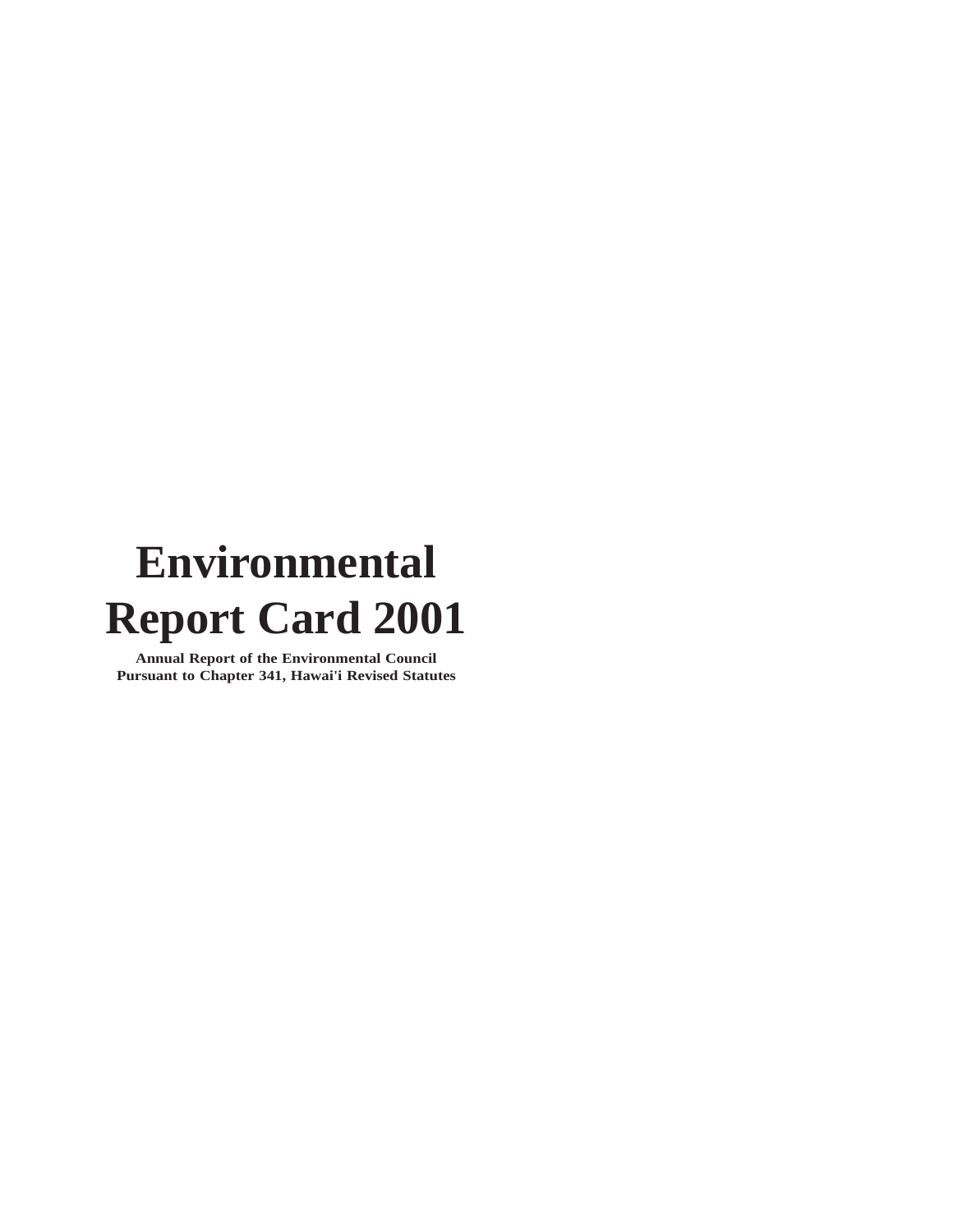

THE 2001 ANNUAL REPORT OF THE ENVIRONMENTAL COUNCIL STATE OF HAWAI'I

# **Environmental Report Card, 2001**

### **ENVIRONMENTAL COUNCIL 2001**

William S. Petti, Chair Patricia Tummons, Vice-Chair Stephen T. Dye Michael Faye Donn Fukuda Lance Gilliland Vernon Inoshita Steven S. C. Lim Arnold L. Lum Philip Ohta Charles Prentiss Puanani Rogers Pauline Sato Raymond S. Tabata Genevieve Salmonson, Ex-Officio, Member



**Benjamin J. Cayetano** Governor **Bruce S. Anderson, Ph.D., M.P.H.** Director of Health **Genevieve Salmonson** Director, Office of Environmental Quality Control **William S. Petti** Chair, Environmental Council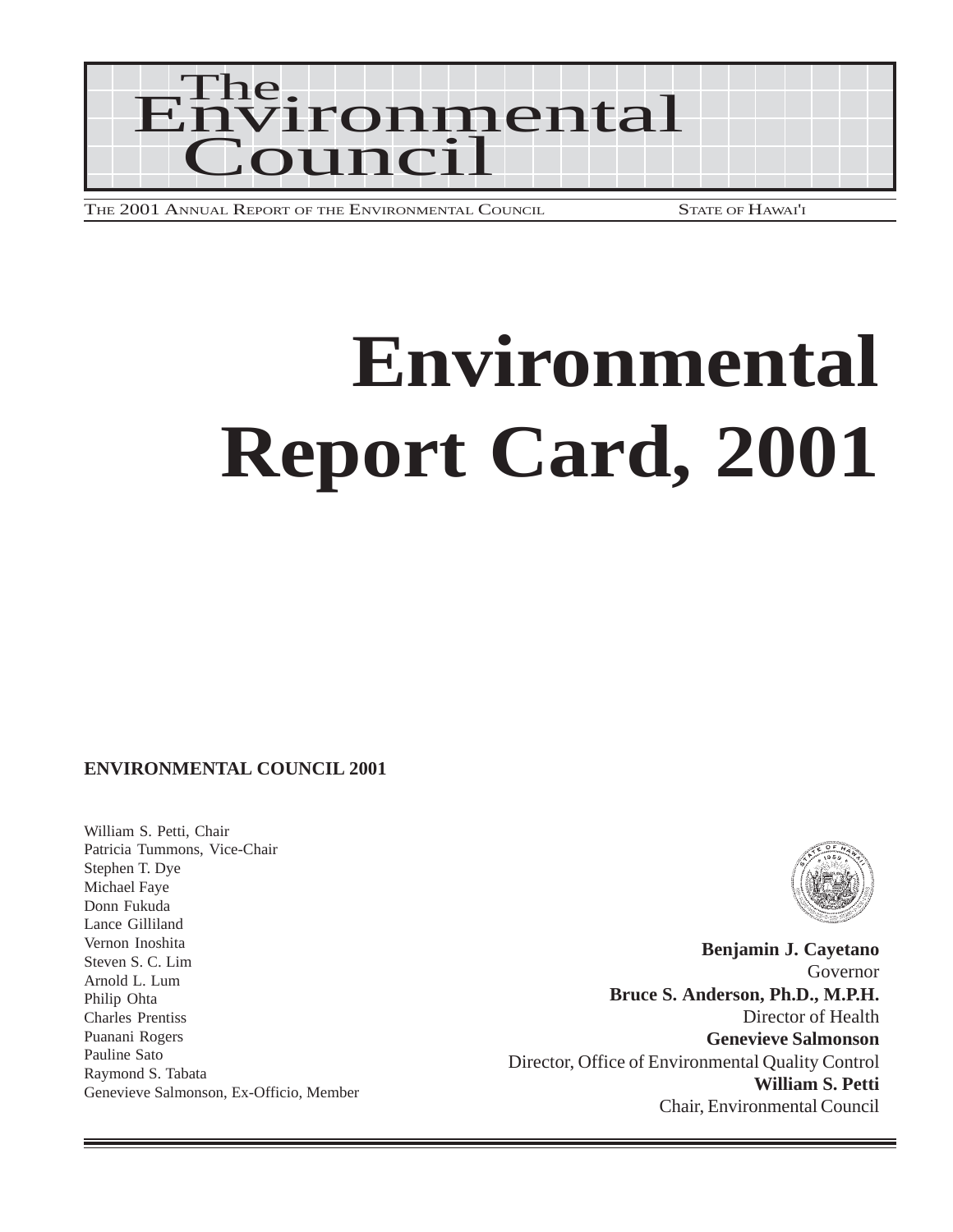# Table of Contents

ENVIRONMENTAL REPORT CARD, 2001 ENVIRONMENTAL COUNCIL, STATE OF HAWAI'I

### **Introduction**

### **Section I: Environmental Indicators**

### **Energy Use**

### **Use and Recycling of Resources**

### **Biodiversity Maintenance**

### **Environmental Quality**

### **Public Awareness/Concern**

| 24. Noise Complaints Received by the Health Department 32 |  |
|-----------------------------------------------------------|--|
|                                                           |  |
|                                                           |  |
| <b>Report Card</b>                                        |  |
|                                                           |  |

### **Section II: Agency Goals**

### **State of Hawai'i**

| Department of Accounting and General Services  44            |  |
|--------------------------------------------------------------|--|
|                                                              |  |
| Department of Business, Economic Development and Tourism  46 |  |
|                                                              |  |
|                                                              |  |
|                                                              |  |
|                                                              |  |
|                                                              |  |

### **City and County of Honolulu**

| City and County of Honolulu, Board of Water Supply 53                 |  |
|-----------------------------------------------------------------------|--|
| City and County of Honolulu, Department of Environmental Services 54  |  |
| City and County of Honolulu, Department of Parks and Recreation  54   |  |
| City and County of Honolulu, Department of Transportation Services 55 |  |
|                                                                       |  |
| City and County of Honolulu, Oahu Civil Defense 56                    |  |

### **County of Hawai'i**

| County of Hawaii, Department of Parks and Recreation 57           |  |
|-------------------------------------------------------------------|--|
|                                                                   |  |
|                                                                   |  |
| County of Hawaii, Office of Housing and Community Development  58 |  |
|                                                                   |  |

### **County of Kaua'i**

### **County of Maui**

| County of Maui. Department of Housing and Human Concerns  60   |  |
|----------------------------------------------------------------|--|
|                                                                |  |
| County of Maui, Dept. of Public Works and Waste Management  61 |  |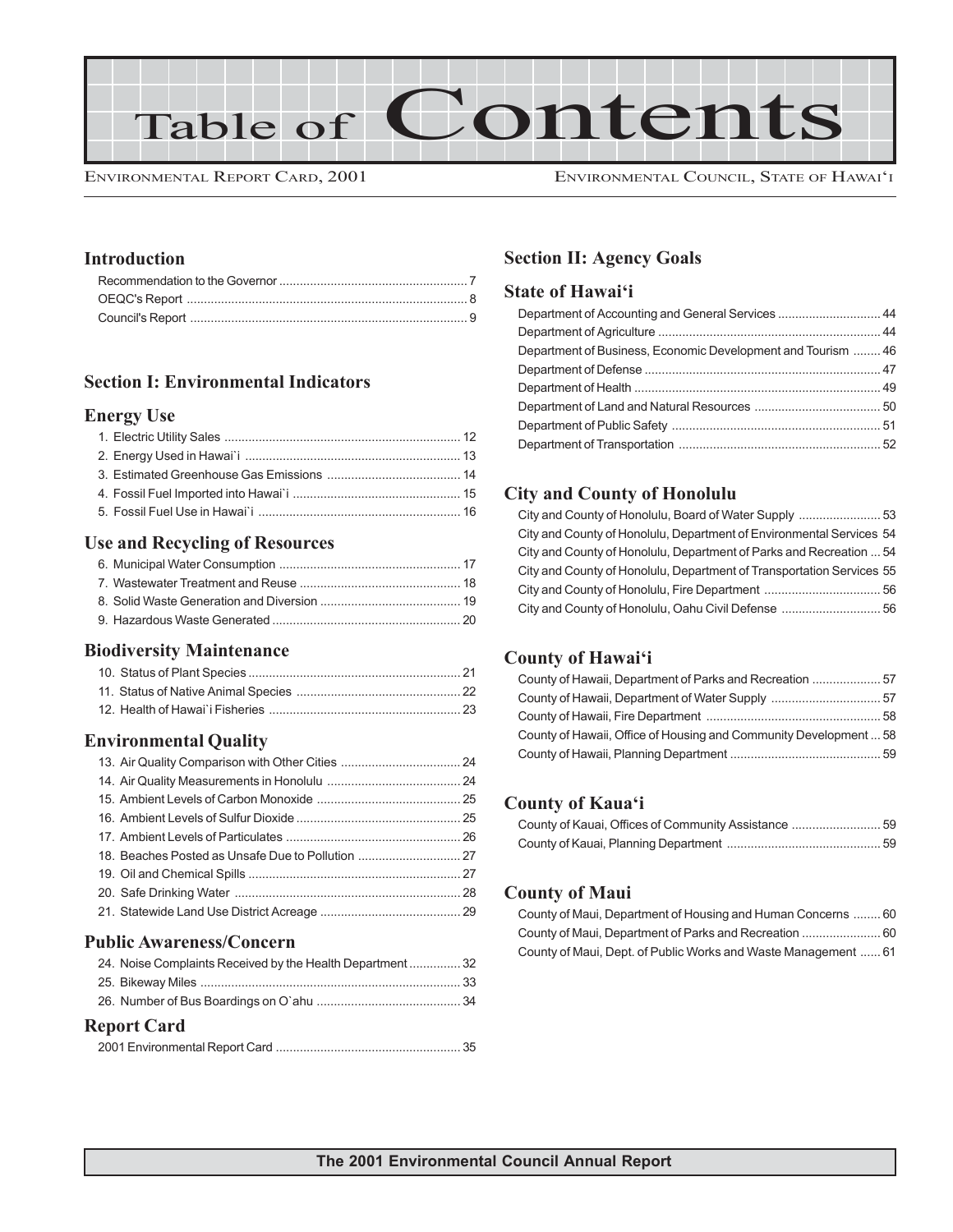# **Introduction**

# **This Annual Report**

In this report the Environmental Council expands and refines its comprehensive listing of Hawai`i Environmental Indicators. These data are presented in tables and graphs and track the environmental health of our islands on issues ranging from government funding to oil spilled into our waters. Students, policy makers and the public can use this document to gain an objective view of our state's progress in managing the natural and urban environment.

This report contains an updated Report Card. The Council, after considering the relevance of each indicator, grades our state's progress toward meeting its goals to protect the environment.

The 2001 Annual Report presents an overview of environmental action taken by government offices across the state. Agencies are asked each year to list their environmental goals and any progress toward meeting these goals. This review of environmental activity helps policy makers and the public keep tabs on government environmental initiatives.

### **The Environmental Council**

 The Environmental Council is a fifteen-member citizen board appointed by the Governor to advise the State on environmental concerns. The Council is responsible for making the rules that govern the Environmental Impact Statement (EIS) process for the State. The Council is empowered to approve an agency's "exemption list" of minor activities that can be implemented without first preparing an Environmental Assessment (EA).

Created in 1970, the Council is empowered to monitor the progress of state, county, and federal agencies' environmental goals and policies. In a report each year, the Environmental Council must advise state policy makers on important issues affecting Hawai`i's environment.

# **The Office of Environmental Quality Control**

The Office of Environmental Quality Control (OEQC) was established in 1970 to help stimulate, expand and coordinate efforts to maintain the optimum quality of the State's environment. OEQC implements the Environmental Impact Statement law, HRS Chapter 343. Office planners review and comment on hundreds of environmental disclosure documents each year. Twice a month the OEQC publishes *The Environmental Notice*. This bulletin informs the public of all the projects being proposed in the State that are subject to public review and comment. At the request of the Governor, the Director of the OEQC is empowered to coordinate and direct State agencies in matters concerning environmental quality.

### **Acknowledgements**

The Environmental Council would like to thank the following individuals for their asssistance in compiling this report.

Steven Alber Nancy Heinrich Kay Kaminaka Steve Lai (photos on page 9) Steve Lohse Douglas Oshiro Melissa O'Connor-Farinas Leslie Segundo Jeyan Thirugnanam Joan Yoshioka (cover illustrations)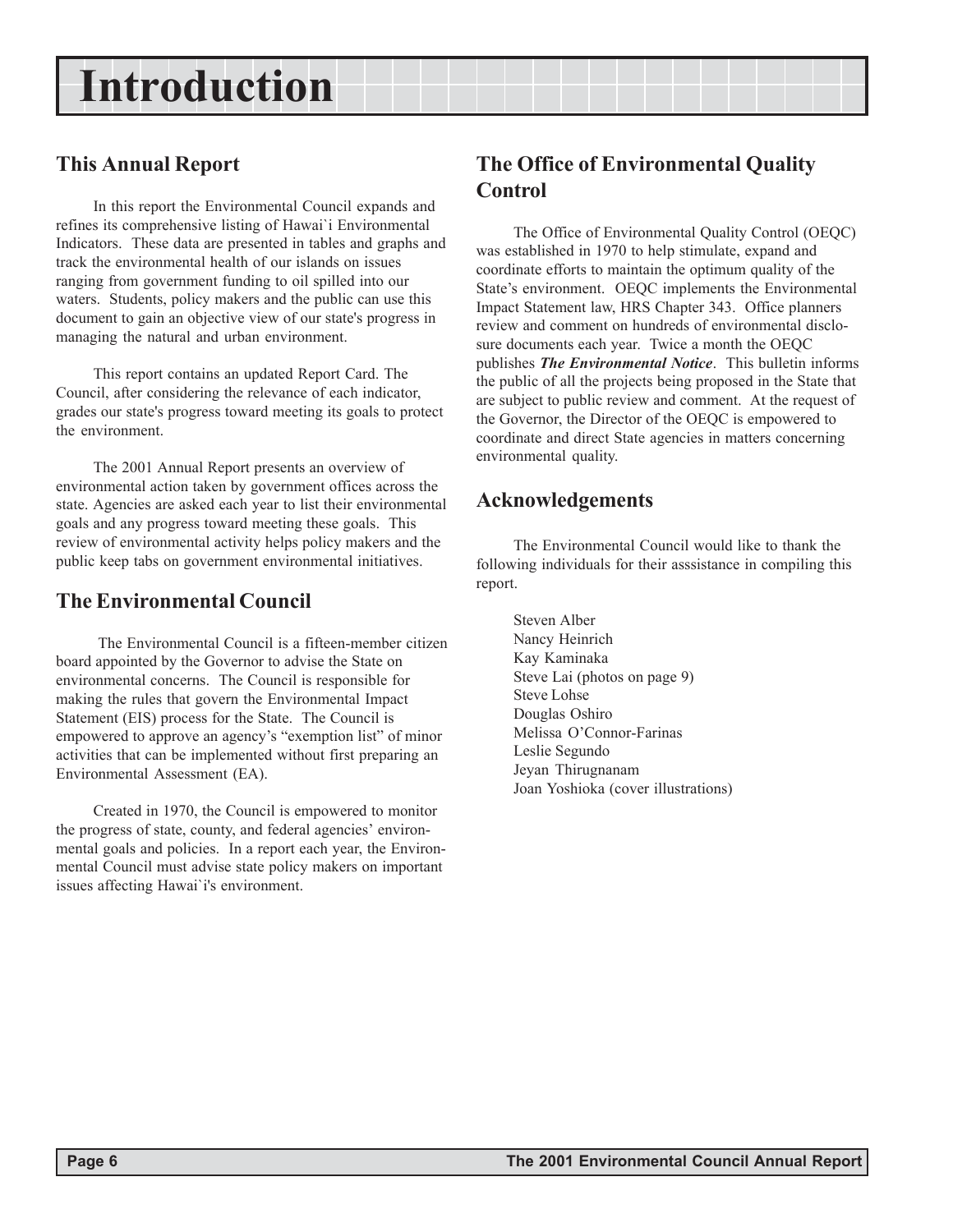# **Recommendation to the Governor**

# **Preserving Hawai'i's Biodiversity**

For the past three years, the Environmental Council's "Environmental Report Card" has featured themes related to ecosystem sustainability in its recommendations to the Governor. This year we feature Hawai'i's biological diversity, also termed "biodiversity," referring to the richness and variety of life in an ecosystem.

Hawai'i is considered by many to be the biodiversity "hot spot" of the world, being home to hundreds of plant and animal species found nowhere else in the world. In fact, of the flowering plants that got here before people arrived, more than 90% of those species are endemic (unique) to Hawai'i.

To protect Hawai'i's unique biodiversity, we must address the threats – the most serious of which are **invasive alien species**. Alien species have arrived in Hawai'i with the help of people, unintentionally or intentionally. They are considered invasive when they spread rapidly and reduce an area's biodiversity.

We have become more familiar with some invasive alien species in recent years with news headlines featuring a weed called *Miconia*, tiny but loud tree frogs in our backyards, and more recently, a statewide outbreak of dengue fever, spread by mosquitoes. While these events may seem unrelated, all are symptoms of a larger problem – the uncontrolled influx of destructive alien pests and disease organisms to Hawai'i. In fact, Hawai'i's invasive species problem is the most severe of any state.

The worst may be yet to come. State inspectors now fear the arrival of the dreaded red imported fire ant, which recently invaded California and has already been intercepted twice in Hawai'i. Experts also warn that Hawai'i could soon have established snake populations if several practical steps are not taken now. More than 200 credible sightings of snakes of various species were reported in the islands during the last decade, and most of these snakes were free-roaming and not recovered.

In addition to costing the State roughly \$500 million annually in lost agricultural revenue and property damage, invasive alien species cause irreversible damage to native ecosystems and watersheds. To protect our special natural resources, it is important to work at a landscape level, across landowner boundaries, and with the *ahupua'a* (sea to mountain) land principles in mind.

The Environmental Council is playing a small but important role in increasing public awareness of this issue by working closely with other key groups and volunteers to produce educational "flashcards" on 20 of the most serious alien species threats to Hawai'i's environment and way of life. These soon-to-be-printed resources will be distributed statewide to teachers and Island Invasive Species Committees.

The Environmental Council urges the Governor, Legislature and government agencies to implement the following actions to protect Hawai'i's biodiversity.

### **Prevention**

· Implement plans to prevent new potentially devastating alien species from coming to Hawai'i – with special attention to the red imported fire ant and all snakes.

· Urge the landscaping and nursery industries to identify and prevent introductions of new plant pests and prevent the spread of existing plant pests.

· Strengthen the capacity of state agencies to conduct incoming quarantine inspections.

### **Control**

Secure immediate and long-term funding to develop the capacity of Island Invasive Species teams to contain *Miconia* and to carry out early detection/rapid response of other alien pests.

### **Education**

· Support and expand programs that increase public awareness of alien species, targeting all incoming arrivals, both residents and visitors.

### **Ecosystem Protection**

· Continue to provide dedicated funding for the State's Natural Area Reserve fund. (The Natural Area Reserve fund receives income from a small portion of the state's Conveyance tax. This fund is used to support: the Natural Areas Partnership program, watershed partnerships, and the Youth Conservation Corps.)

### **Community Action**

Make it easier for private citizens to use native Hawaiian plants for home landscaping and use primarily native and Polynesian introduced plants for landscaping of all publicly funded projects.

· Support programs that train and share volunteers who work to protect biodiversity and control alien species on public and private lands.

For more information on preserving Hawai'i's biodiversity, please see:

www.conservationhawaii.org www.hear.org nature.org aliens.bishopmuseum.org hbs.bishopmuseum.org/hbs1.html www.malamahawaii.org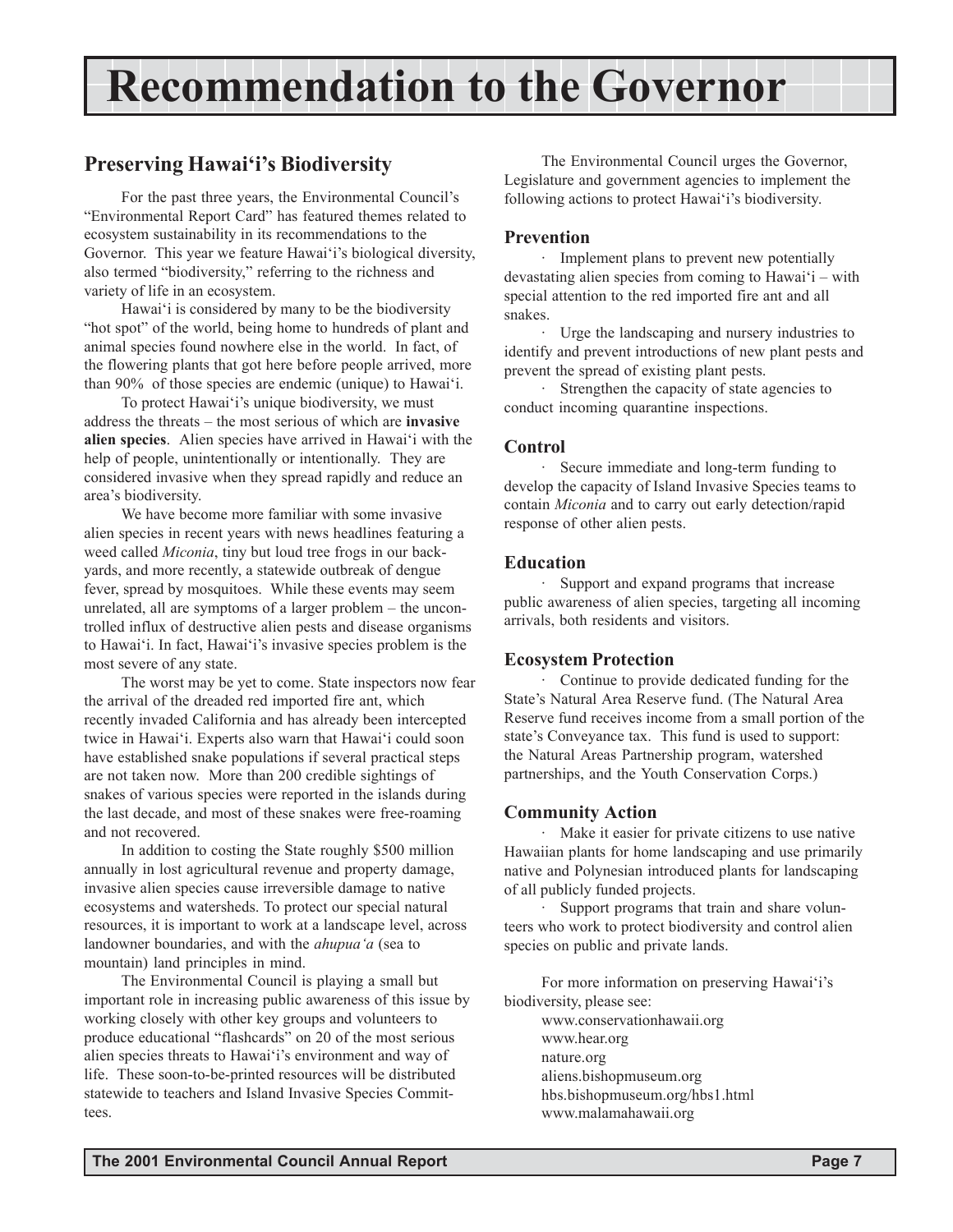# **OEQC's Report**

# **Director's Report**

2001 has been a very encouraging year for OEQC. May I begin by thanking my hard working staff for their sincere dedication and teamwork.

 OEQC's recommendations and concerns are now being recognized at the Legislative Sessions. In 1999, we encouraged more diversion of our solid waste. As a result, a "Beverage Container Deposit Bill" has made it to conference committee in the 2001 legislative session. In 2001, we recommended renewable energy. As a result net metering was passed.

Our educational flash card program on native species has been very successful in the schools. In 2002, we will introduce our second flash card program on invasive species. This was done in conjunction with the

Environmental Council recommendations that focused on biodiversity. We are now active with the Cruise Ship Task Force in a partnership to help protect our environment.

*The Environmental Notice* has been expanded to include different interests to better inform the public. It now includes minor special management permits from all counties.

 We will continue to get involved in workshops and pre-consultations with county, state, federal agencies, and just as important, the private sector.

 To Jeyan Thirugnanam, Les Segundo, Nancy Heinrich and Kay Kaminaka, I thank all of you who have helped OEQC with our accomplishments this past year.

> Genevieve Salmonson **Director**

| <b>Type of Notice</b> | Jan              | Feb            | Mar            | Apr              | May              | Jun            | Jul              | Aug    | <b>Sep</b>     | Oct            | <b>Nov</b>       | Dec            | <b>T</b> otal           |
|-----------------------|------------------|----------------|----------------|------------------|------------------|----------------|------------------|--------|----------------|----------------|------------------|----------------|-------------------------|
| <b>Draft EA</b>       | 16               | 11             | 15             | 10               | 9                | 7              | 14               | 11     | 11             | 12             | 7                | 6              | 129                     |
| <b>FONSI</b>          | 8                | 6              | 12             | 12               | 14               | 9              | 10               | $17\,$ | 8              | 9              | 12               | 13             | 130                     |
| <b>EISPN</b>          | $\boldsymbol{0}$ | T              | $\overline{0}$ | 3                | $\overline{2}$   | $\overline{0}$ |                  | 3      | $\overline{2}$ | ı              |                  |                | 15                      |
| <b>Draft EIS</b>      | $\overline{0}$   | $\overline{0}$ | $\overline{2}$ | $\boldsymbol{0}$ |                  | 1              |                  | 1      | $\overline{0}$ | $\theta$       | $\overline{2}$   | L              | <b>Q</b>                |
| <b>Final EIS</b>      | $\overline{0}$   | $\theta$       | $\overline{0}$ | 1                | $\boldsymbol{0}$ | $\overline{2}$ | $\boldsymbol{0}$ | 1      | $\overline{0}$ | $\overline{0}$ | $\boldsymbol{0}$ | $\overline{0}$ | $\overline{\mathbf{4}}$ |
| <b>Total</b>          | 24               | 18             | 29             | 26               | 26               | 19             | 26               | 33     | 21             | 22             | 22               | 21             | 287                     |

### **Environmental Documents Reviewed by OEQC in 2001**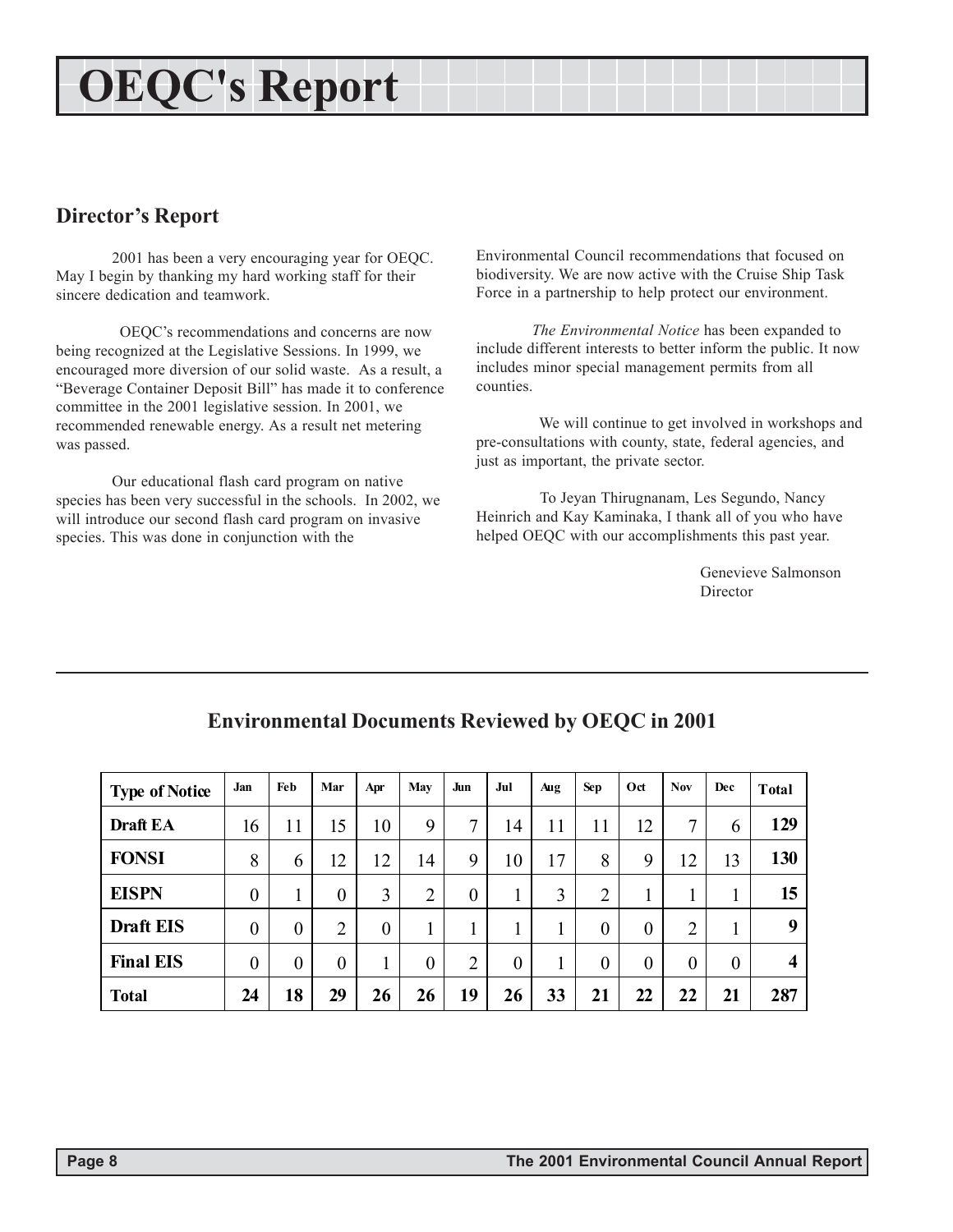

### **A Message from the Chair**

I've been privileged to serve on the Environmental Council since 1994, observing a tremendous growth in its activity and concern for our environment. The theme of this year's Annual Report is perhaps the most poignant as it addresses Hawaii's unique biodiversity. Although we have a large number of native plant and animal species, few realize how sensitive these are to human modification especially the accidental or even deliberate introduction of alien species.

 The various committees of the council have sought to educate the general public about current and potential

ecological problems that will eventually have adverse impact on their livelihoods. In recent years, the Council has gone a step further. It has used more proactive measures such as this report to advocate legislative action in achieving environmental objectives.

As I complete my last term as a Council member, I foresee greater influence of the Council and its supporting agency, the Office of Environmental Quality Control. This was made possible through the appointment of highlyqualified and motivated council members and staffers. Together, both entities will be significantly productive and innovative in finding ways to maintain our world-renown pristine environment.

> William Petti December 2001

# **Year 2000 Outstanding Environmental Agencies**

Awards Ceremony, June 13, 2001



**Department of Health**



**The 2001 Environmental Council Annual Report Page 9**



**Hawai'i Army National Guard Division of Forestry and Wildlife**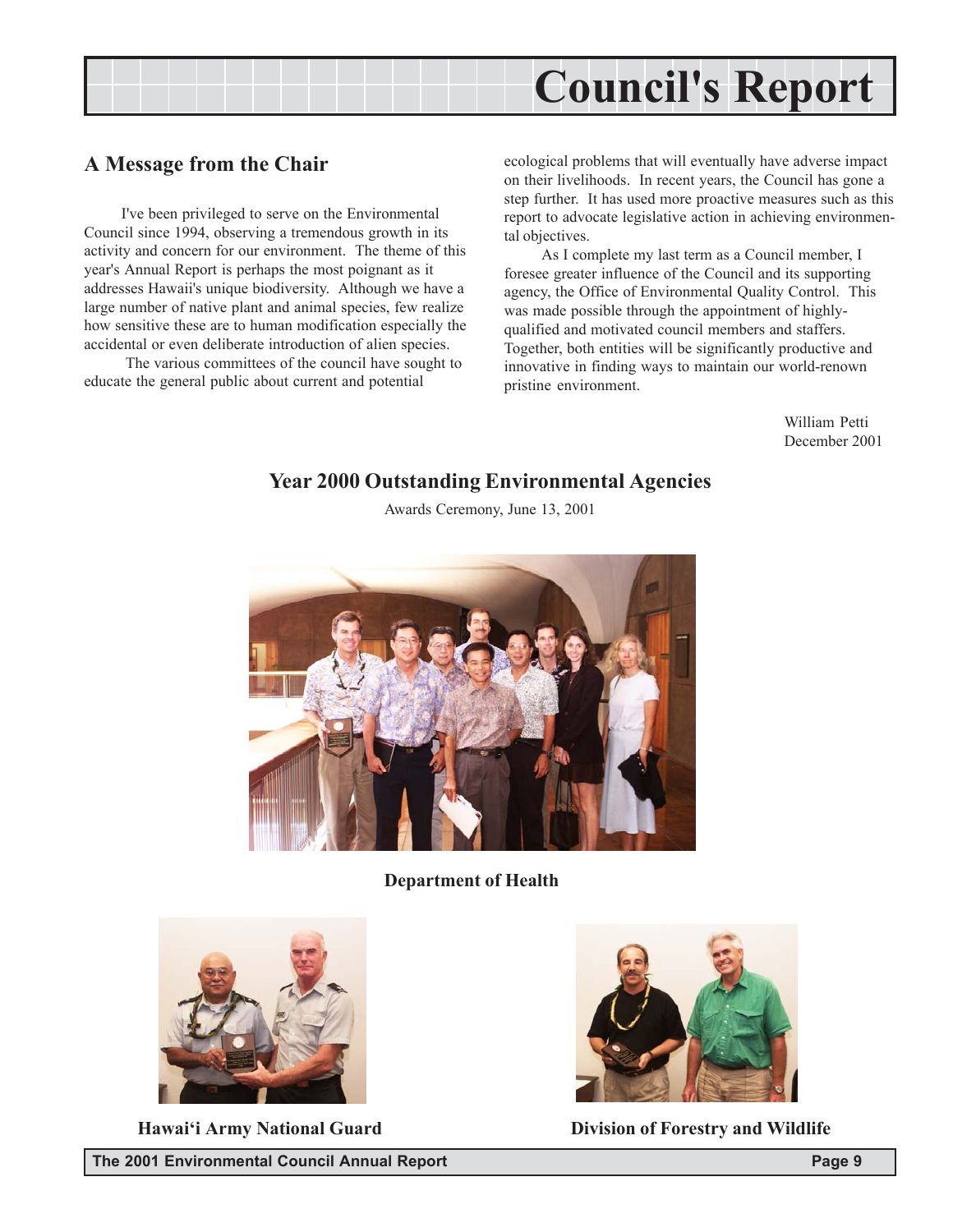# **Section I Environmental Indicators**

**Each year, the Environmental Council collects data on important indicators of the health of Hawai`i's environment. These data are presented in text, tables and graphs so that the public and policy makers can readily understand the status of Hawai`i's environment today. The indicators provide a comprehensive look -- from water quality to native species -- at the many faceted task of keeping Hawai`i clean and healthy.**

**The indicators presented in the Annual Report of the Environmental Council are organized this year in categories reflecting the principles of ecosystem sustainability. In order for an ecosystem to be sustainable, it must:**

- **1) Use sunlight or other renewable alternatives such as wind as the source of energy**
- **2) Dispose of wastes and replenish nutrients by recycling all elements**
- **3) Maintain biodiversity**
- **4) Maintain the size of human or animal populations so that "overgrazing" and overuse do not occur**

**It may be possible for an ecosystem to sustain itself for long periods without adhering strictly to these principles. However, sustainability in perpetuity can be achieved only if the above principles are met.**

**In this section the Environmental Council also grades the status of Hawai`i's environment. The Council hopes that this evaluation stimulates the public to learn about and take action to improve our environment.**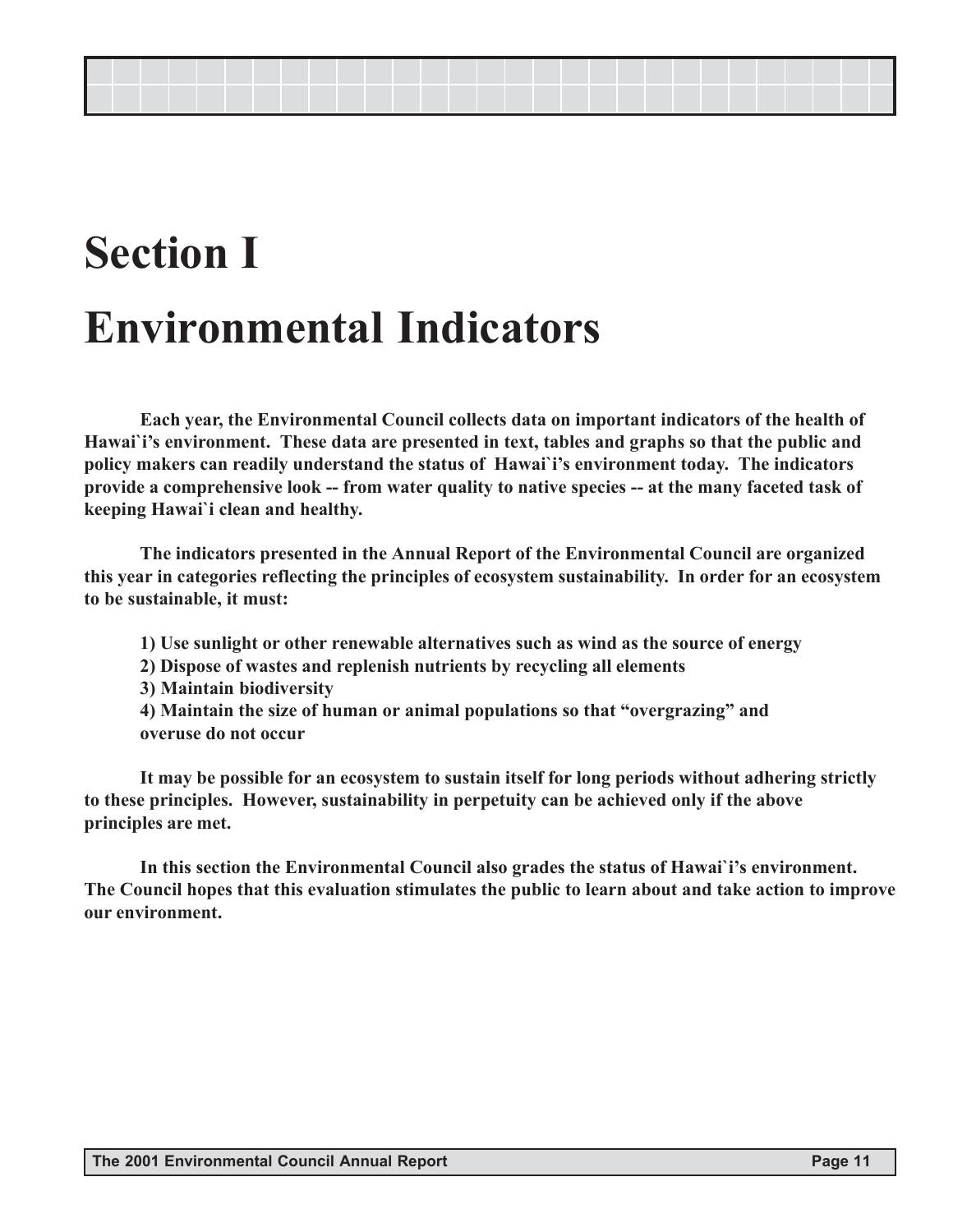# **Energy Use**

# **1. Electric Utility Sales**

Table 1 depicts the growth in electricity sales in Hawai'i. Utility sales per capita for defacto population (resident population plus average number of visitors) and per 1992 dollar of Gross State Product (GSP) have increased over the 11-year period.

It should be noted that, in 2000, electric utility sales accounted for 88.1% of all electricity generation in Hawai'i. Hawai'i's electric utility sales generated 60.4% of total electricity generation, while independent power producers (IPP) and the sugar industry produced the remaining 39.6%. The IPPs and sugar mills sold 84% of their generation to the utilities (33.1% of total generation), and used 16% in their own operations (6.5% of total generation). Transmission losses accounted for the remaining 5.4% of total generation.

| Year                                                                       | 1990   | 1991   | 1992   | 1993   | 1994   | 1995   | 1996   | 1997   | 1998   | 1999   | 2000   |
|----------------------------------------------------------------------------|--------|--------|--------|--------|--------|--------|--------|--------|--------|--------|--------|
| <b>State Utility Sales (Million kWh)</b>                                   | 8,311  | 8,524  | 8,667  | 8,658  | 8,948  | 9,187  | 9,378  | 9,346  | 9,261  | 9,380  | 9,690  |
| <b>State de facto Population</b><br>(million)                              | 1.24   | 1.25   | 1.26   | 1.26   | 1.28   | 1.28   | 1.28   | 1.31   | 1.31   | 1.31   | 1.34   |
| State Average Annual per<br><b>Capita Utility Electricity Use</b><br>(kWh) | 6,702  | 6,819  | 6,878  | 6,871  | 6,991  | 7,178  | 7,327  | 7,134  | 7,070  | 7,160  | 7,248  |
| <b>Gross State Product (Millions of</b><br>1992S                           | 32,396 | 32,205 | 32,504 | 32,671 | 32,656 | 32,207 | 32,068 | 32,692 | 33,363 | 33,872 | 35,142 |
| <b>SGSP/kWh of Utility Electricity</b><br><b>Use</b>                       | 3.90   | 3.78   | 3.75   | 3.77   | 3.65   | 3.51   | 3.42   | 3.50   | 3.60   | 3.61   | 3.63   |

**Table 1: Hawai`i Electric Utility Sales, 1990-2000.**

Sources: State DBEDT, Energy, Resources, and Technology Division, Energy Data Services; State of Hawaii Data Book 2000; Utility FERC-1 and Annual Reports to the Public Utilities Commission.

Note: The vertical axis does not begin with zero.

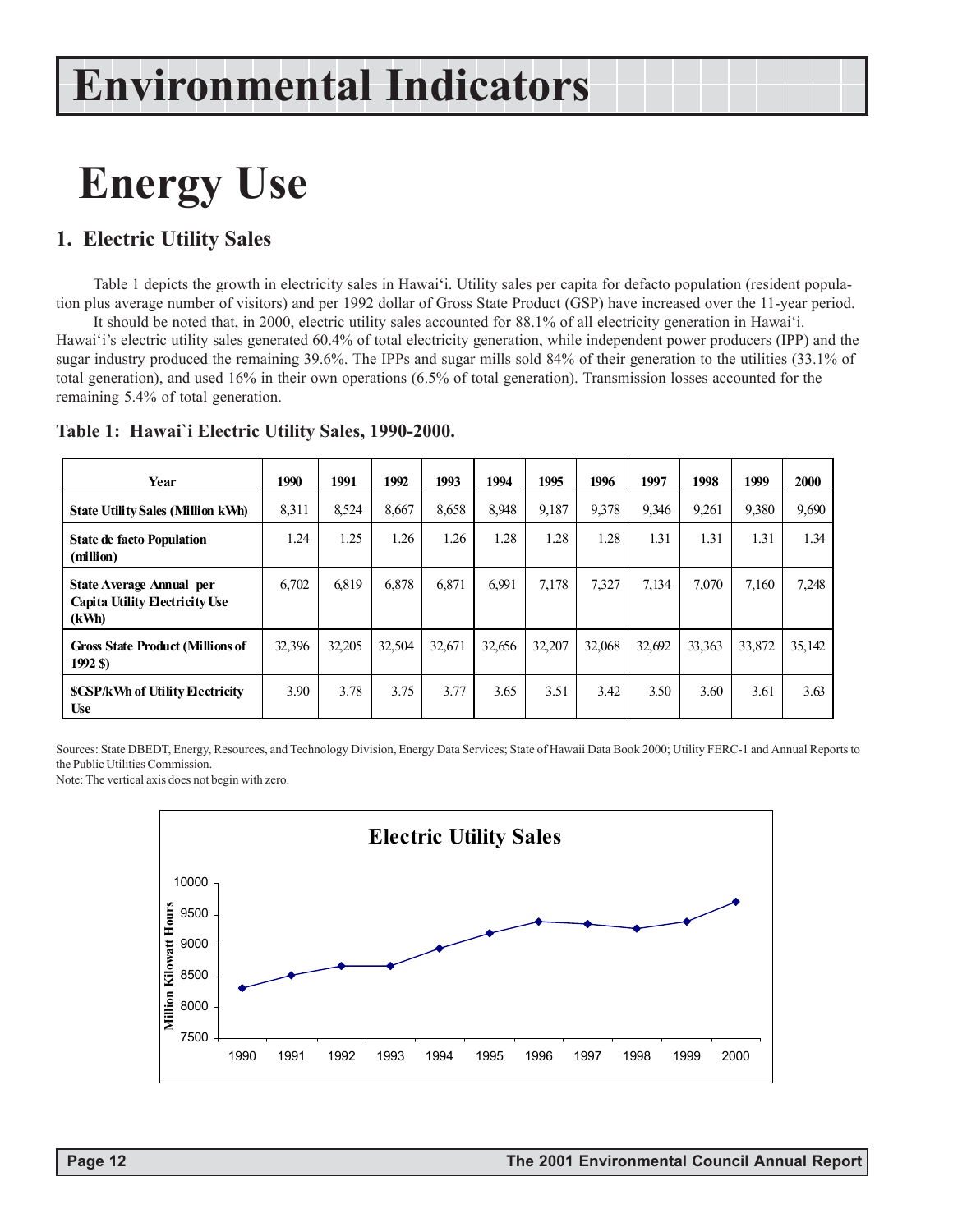# **2. Energy Used in Hawai`i**

One of Hawai`i's goals is to replace energy produced from fossils fuels with alternate and renewable sources such as solar power, biomass, hydro-electric, wind, geothermal and solid waste. The table below shows the amount of energy used in Hawai'i in trillion British thermal units (BtU) used.

| <b>Source</b>             | 1994   | 1995   | 1996   | 1997   | 1998   | 1999   | 2000   |
|---------------------------|--------|--------|--------|--------|--------|--------|--------|
| Petroleum                 | 285.5  | 274.0  | 277.1  | 278.3  | 269.1  | 272.5  | 290.2  |
| Coal                      | 13.6   | 16.5   | 16.9   | 16.8   | 14.8   | 14.5   | 15.5   |
| <b>Biomass</b>            | 16.4   | 11.8   | 10.4   | 9.0    | 7.5    | 9.2    | 7.1    |
| <b>Solar Hot</b><br>Water | 2.3    | 2.8    | 3.1    | 3.1    | 3.1    | 3.5    | 3.6    |
| Hydroelectric             | 1.5    | 1.1    | 1.1    | 1.0    | 0.8    | 1.2    | 1.0    |
| Wind                      | 0.2    | 0.2    | 0.2    | 0.2    | 0.2    | 0.0    | 0.2    |
| <b>Geothermal</b>         | 1.8    | 2.3    | 2.4    | 2.4    | 2.3    | 2.0    | 2.6    |
| <b>Solid Waste</b>        | 6.2    | 6.4    | 4.7    | 5.3    | 5.1    | 5.1    | 5.1    |
| Photovoltaic              | 0.0003 | 0.0003 | 0.0005 | 0.0008 | 0.0020 | 0.0027 | 0.0043 |
| <b>Total</b>              | 327.5  | 315.1  | 315.9  | 316.1  | 302.9  | 308.0  | 325.2  |

**Table 2: Total Energy Used in Hawai`i in Trillion BtU, 1994 to 2000.**

Source: State DBEDT, Energy, Resources, and Technology Division, Energy Data Services.

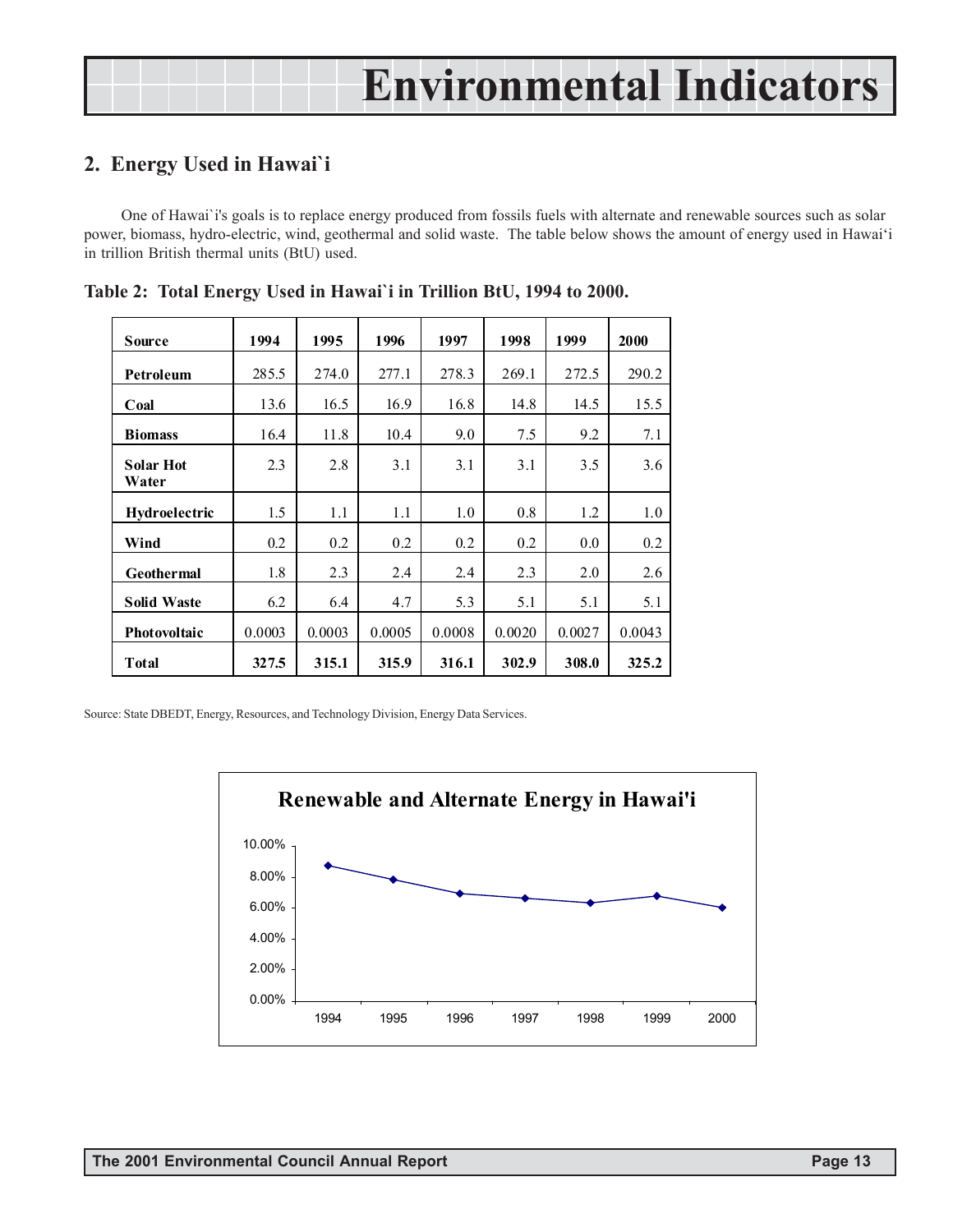# **3. Estimated Greenhouse Gas Emissions**

The earth's climate is changing because human activities are altering the composition of the atmosphere through the buildup of greenhouse gases, primarily carbon dioxide, methane, nitrous oxide, and chlorofluorocarbons. The energy sector produces 90 percent of the greenhouse gases. The table below shows the estimated greenhouse gas emissions in Hawai'i.

**Table 3: Estimated Greenhouse Gas Emissions in Millions of Tons Carbon Dioxide Equivalent, 1990- 2000.**

|                                                                                 | 1990 | 1991 | 1992 | 1993 | 1994 | 1995 | 1996 | 1997 | 998  | 1999 | 2000 |
|---------------------------------------------------------------------------------|------|------|------|------|------|------|------|------|------|------|------|
| <b>Greenhouse Gasses</b><br>(Millions of Tons)<br>Carbon Dioxode<br>Equivalent) | 18.9 | 8.7  | 18.8 | 19.5 | 20.1 | 20.5 | 20.3 | 20.5 | 20.6 | 20.6 | 20.7 |

Source: State DBEDT, Energy, Resources, and Technology Division, Energy Data Services.



### **2000 recommendations to the Governor on "Global Warming: No More Business as Usual"**

The Environmental Council recommends that the Governor and Legislature support the Kyoto Protocol to the United Nations Framework Convention on Climate Change, signed by the United States in November 1998, and accordingly, commit to reduce Hawai'i's greenhouse gas emissions by 7% less than 1990 emissions by 2008–2010. The *Hawai'i Climate Change Action Plan* (DBEDT, 1998) offers many strategies for reducing greenhouse gas emissions.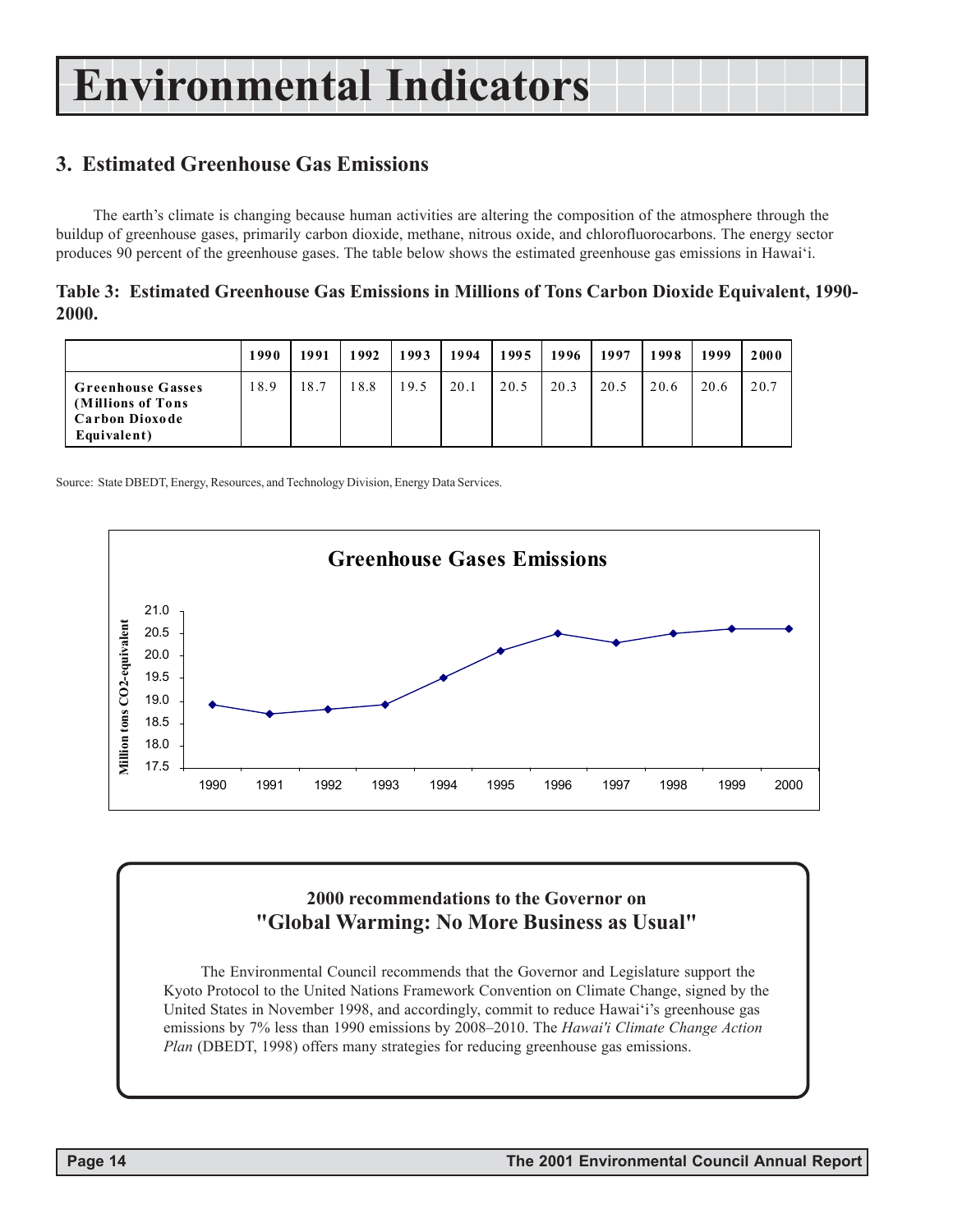# **4. Fossil Fuel Imported into Hawai`i**

Fossil fuels are coal, oil and natural gas which formed inside the earth from the remains of plants and animals that lived many years ago. The table below shows the amount of imported fossil fuel imported into Hawai'i by type.

| <b>Type of Imported Fuel</b> | 1994  | 1995  | 1996  | 1997  | 1998  | 1999  | 2000  |
|------------------------------|-------|-------|-------|-------|-------|-------|-------|
| Crude Oil                    | 323.9 | 298.2 | 301.9 | 296.4 | 299.6 | 272.5 | 289.4 |
| Refined Oil Products         | 10.6  | 13.7  | 31.3  | 37.3  | 39.3  | 49.6  | 58.7  |
| Coal                         | 14.2  | 16.5  | 16.1  | 16.8  | 14.8  | 14.5  | 15.7  |
| Total                        | 348.7 | 328.4 | 349.3 | 350.5 | 353.7 | 336.6 | 363.8 |

**Table 4: Total Imported Fossil Fuel into Hawai`i in Trillion BtU, 1994 to 2000.**

Source: State DBEDT, Energy, Resources, and Technology Division, Energy Data Services. Note: Figures in trillion British thermal units (TBtu).

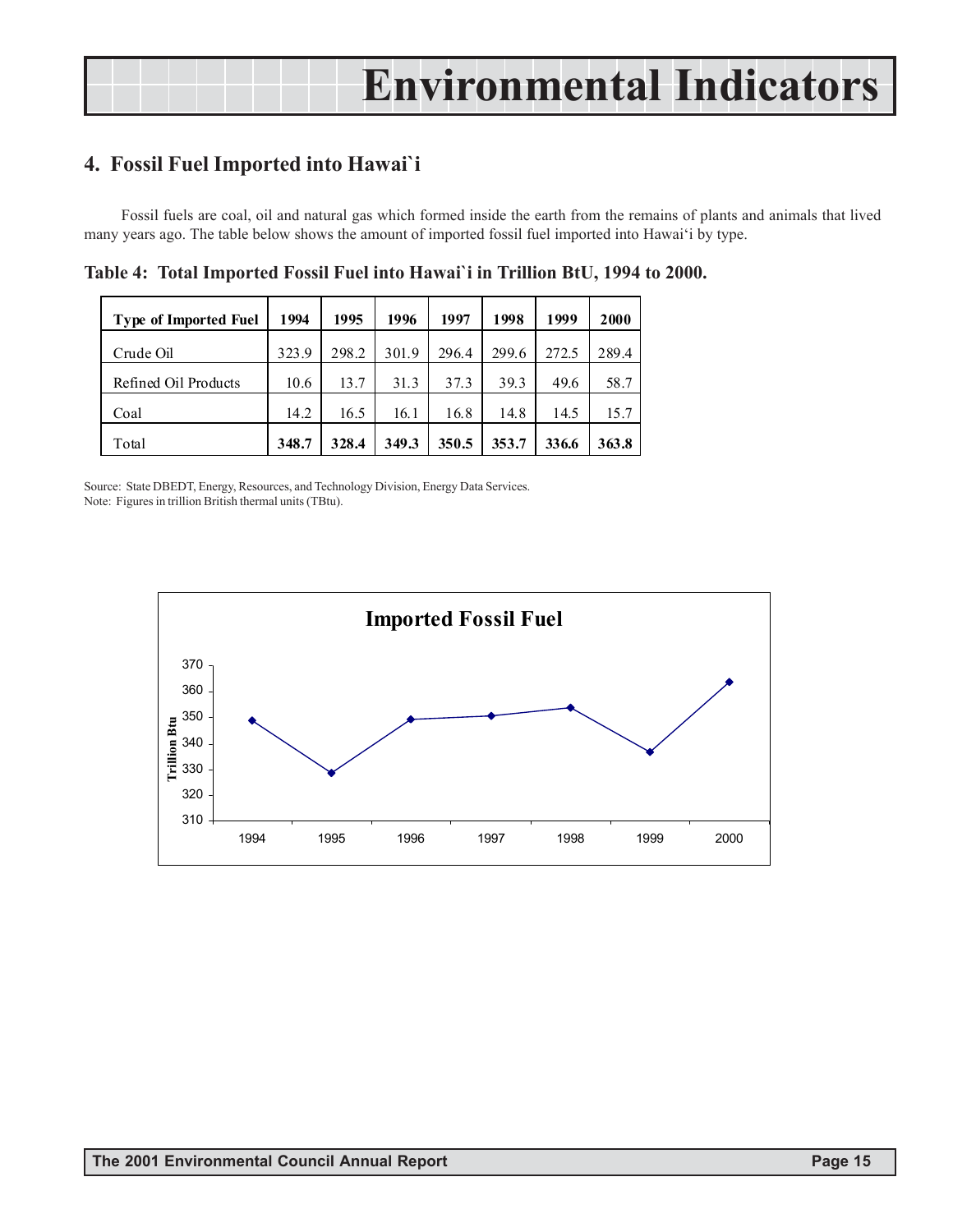# **5. Fossil Fuel Use in Hawai`i**

Hawai'i's over dependence upon imported oil is a major concern. In the event of a disruption in the world oil market, Hawai`i's economy and way of life would be adversely affected. Environmentally destructive oil spills are always a possibility during the transport of petroleum products. The table below shows the amount of fossil fuel used by category.

| <b>Sector</b>                                       | 1994  | 1995  | 1996  | 1997  | 1998  | 1999  | 2000  |
|-----------------------------------------------------|-------|-------|-------|-------|-------|-------|-------|
| <b>Electricity Production (Oil)</b>                 | 82.2  | 78.6  | 84.2  | 83.2  | 85.6  | 87.2  | 91.8  |
| <b>Electricity Production (Coal)</b>                | 13.6  | 16.5  | 16.9  | 16.8  | 14.8  | 14.5  | 15.5  |
| <b>Transportation - Ground &amp;</b><br>Water (Oil) | 81.5  | 82.1  | 75.9  | 74.0  | 78.8  | 75.9  | 76.6  |
| <b>Transportation - Air (Oil)</b>                   | 90.0  | 96.5  | 102.4 | 102.7 | 93.3  | 92.3  | 102.7 |
| <b>Other Sectors (Oil)</b>                          | 17.7  | 9.3   | 15.1  | 18.4  | 11.5  | 17.1  | 19.1  |
| <b>Total</b>                                        | 285.0 | 283.0 | 294.5 | 295.1 | 284.0 | 287.0 | 305.7 |

**Table 5: Amount of Fossil Fuel Used in Hawai`i by Category in Trillion BTU, 1994 to 2000.**

Source: DBEDT, Energy Division, Energy Data Services.

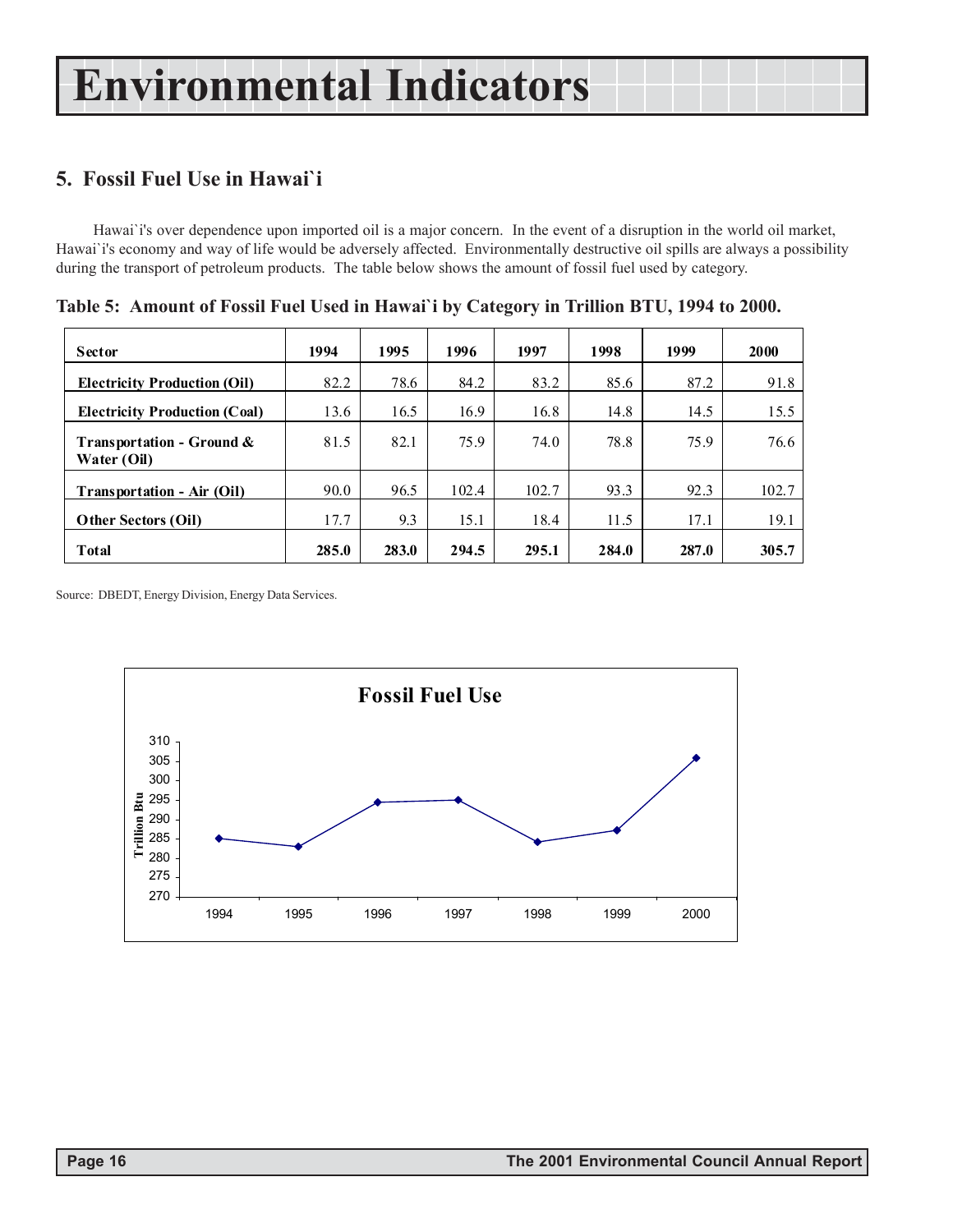# **Use and Recycling of Resources**

### **6. Municipal Water Consumption**

Good drinking water is one of Hawai`i's greatest natural assets. The combination of a growing population and limited potable water resources is reducing the availability and quality of our drinking water.

The table below shows water consumption through the respective municipal (county) water distribution systems. The Environmental Council's year 2002 goal for water consumption is 70,000 million gallons (MG).

| <b>Fiscal Year</b> | 1992   | 1993   | 1994   | 1995   | 1996   | 1997   | 1998   | 1999   | 2000   |
|--------------------|--------|--------|--------|--------|--------|--------|--------|--------|--------|
| Honolulu           | 51,241 | 51,033 | 50,407 | 51,006 | 50,682 | 48,624 | 49,265 | 51,614 | 51,020 |
| Kauai              | 4,453  | 4,056  | 4.149  | 4.114  | 4,206  | 3,944  | 4,148  | 4,373  | 4,309  |
| Hawaii             | 8,024  | 7,937  | 7,999  | 8,378  | 8,363  | 7,804  | 8,159  | 8,076  | 8,353  |
| Maui               | 10,399 | 10,312 | 11,177 | 11,494 | 11,477 | 11,438 | 11,729 | 12,547 | 12,719 |
| Total (MG)         | 74,117 | 73,338 | 73,732 | 74,992 | 74,728 | 71,810 | 73,301 | 76,610 | 76,401 |

**Table 6: Municipal Water Consumption by County, Fiscal Years 1992 to 2000.**

Source: The State of Hawai`i Data Book 2000 prepared by the Department of Business, Economic Development and Tourism; Honolulu Board of Water Supply; Hawai`i County Department of Water Supply; Kaua`i Department of Water; and Maui Department of Water Supply.

Note: i) These figures include only municipal water supply. Military, private and plantation water systems are not included.



Note: The vertical axis does not begin with zero.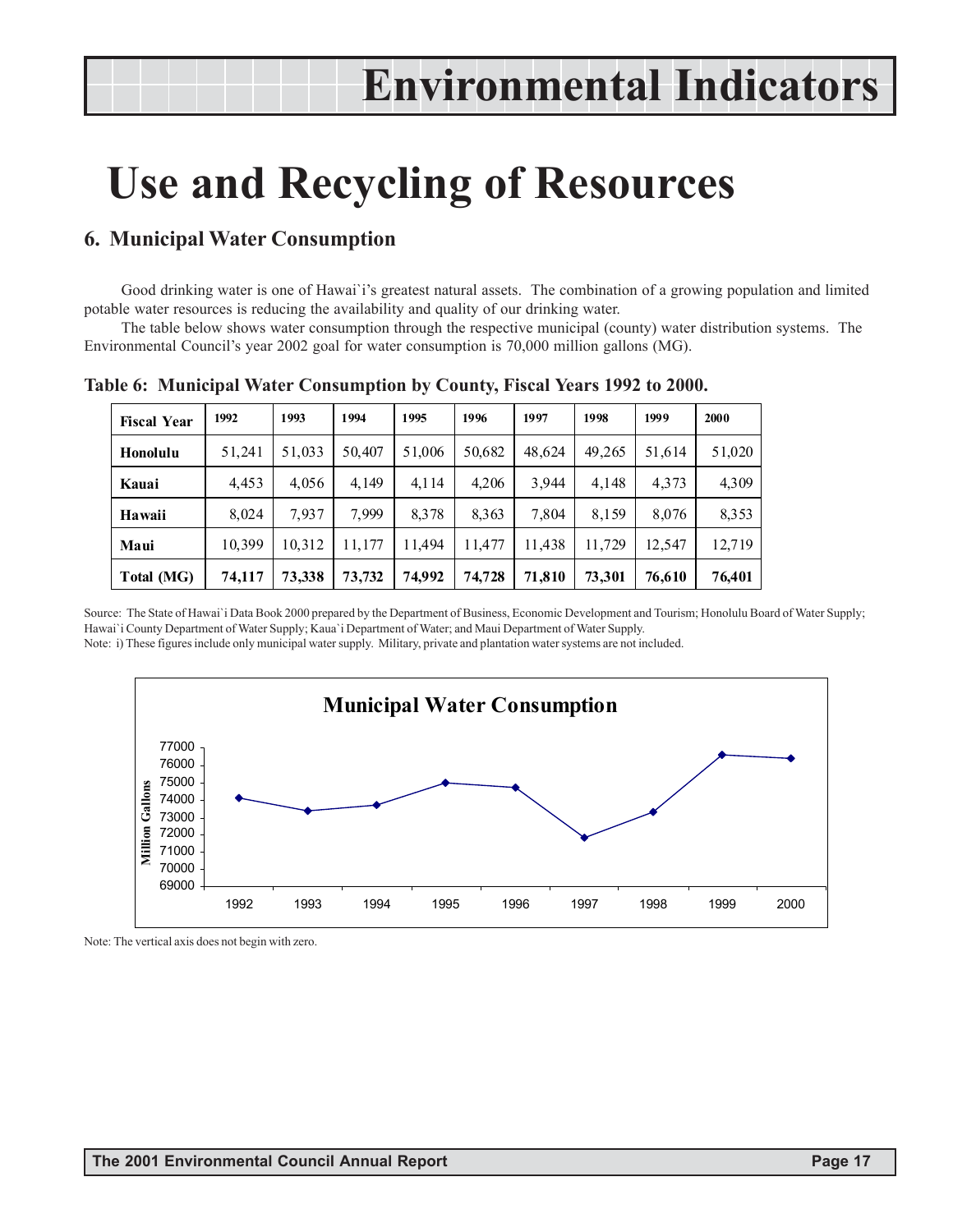# **7. Wastewater Treatment and Reuse**

Promotion of wastewater management practices that protect, conserve and fully utilize water resources is vital for Hawai`i. One way to achieve this objective is to use water reclaimed from wastewater treatment plants for irrigation.

The table below shows the rate wastewater was treated and reused in millions of gallons per day (MGD). The Council's year 2002 goal for the percentage of treated wastewater reused is 18%.

**Table 7: Total Statewide Wastewater Treatment and Reuse 1994 to 2000.**

| Federal<br>Fiscal<br>Year | Total<br>Waste water<br><b>Treated (MGD)</b> | Wastewater<br><b>Reused (MGD)</b> | Percentage<br><b>Reused</b> |
|---------------------------|----------------------------------------------|-----------------------------------|-----------------------------|
| 1994                      | 151.6                                        | 10.5                              | $6.9\%$                     |
| 1995                      | 150.1                                        | 11.1                              | 7.4%                        |
| 1996                      | 150.1                                        | 12.3                              | 8.2%                        |
| 1997                      | 150.0                                        | 15.6                              | 10.4%                       |
| 1998                      | 150.0                                        | 17.0                              | 11.3%                       |
| 1999                      | 150.0                                        | 19.5                              | 13.0%                       |
| 2000                      | 150.0                                        | 20.2                              | 13.5%                       |

Source: Hawaii Department of Health.

Note: Previous annual reports show lower treatment and reuse figures because only municipal wastewater treatment systems were included.

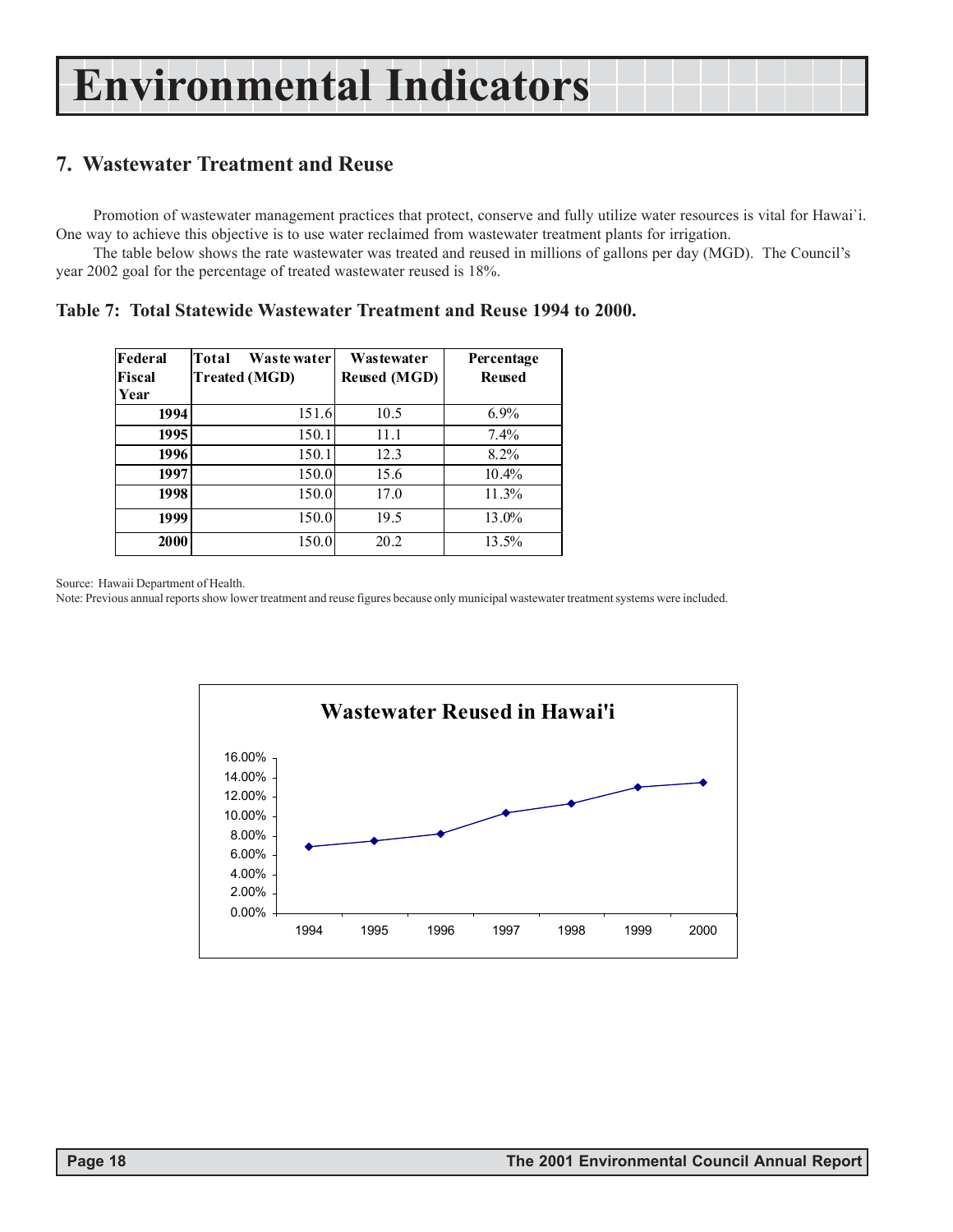# **8. Solid Waste Generation and Diversion**

Wise management of solid waste through programs of waste prevention, energy resource recovery, and recycling reduces human impact on the environment. Waste minimization, recycling and composting also reduce the amount of solid waste that we send to our landfills. It is the goal of the state to reduce the solid waste stream prior to disposal by 50% by January 1, 2000. Recent data show that we have only met half our goal.

The following table shows the total amount of municipal solid waste generated and the amount recycled and composted. The amounts diverted do not include waste sent to H-Power for incineration and power generation. The Environmental Council's year 2002 goal for municipal solid waste generated per capita is the present nationwide average of 4.3 pounds per day.

| <b>Federal</b><br><b>Fiscal</b><br>Year | <b>Produced</b><br><b>Statewide</b><br>$(1,000 \text{ tons})$ | De facto<br><b>Population</b> | Daily per<br>Capita<br>(lbs) | <b>Disposed</b><br><b>Statewide</b><br>$(1,000 \text{ tons})$ | <b>Diverted</b><br><b>Statewide</b><br>$(1,000 \text{ tons})$ | Percentage<br><b>Diverted</b> |
|-----------------------------------------|---------------------------------------------------------------|-------------------------------|------------------------------|---------------------------------------------------------------|---------------------------------------------------------------|-------------------------------|
|                                         |                                                               |                               |                              |                                                               |                                                               |                               |
| 1994                                    | 1,953                                                         | 1,276,171                     | 8.4                          | 1,616                                                         | 337                                                           | 17%                           |
| 1995                                    | 2,023                                                         | 1,281,732                     | 8.6                          | 1,620                                                         | 403                                                           | 20%                           |
| 1996                                    | 2,122                                                         | 1,284,594                     | 9.1                          | 1,619                                                         | 503                                                           | 24%                           |
| 1997                                    | 2,132                                                         | 1,305,611                     | 8.9                          | 1,599                                                         | 533                                                           | 25%                           |
| 1998                                    | 2,004                                                         | 1,309,366                     | 8.4                          | 1,524                                                         | 481                                                           | 24%                           |
| 1999                                    | 1,884                                                         | 1,307,639                     | 7.9                          | 1,424                                                         | 460                                                           | 24%                           |
| 2000                                    | 1,794                                                         | 1,337,991                     | 7.3                          | 1,441                                                         | 353                                                           | 20%                           |

**Table 8: Solid Waste Generation and Diversion in Hawai`i, 1994 to 2000.**

Source: Hawaii Department of Health and Department of Business, Economic Development and Tourism, Data Book 2000 (De facto Population). Note: The 2000 numbers are partial as not all facilities have reported to DOH.

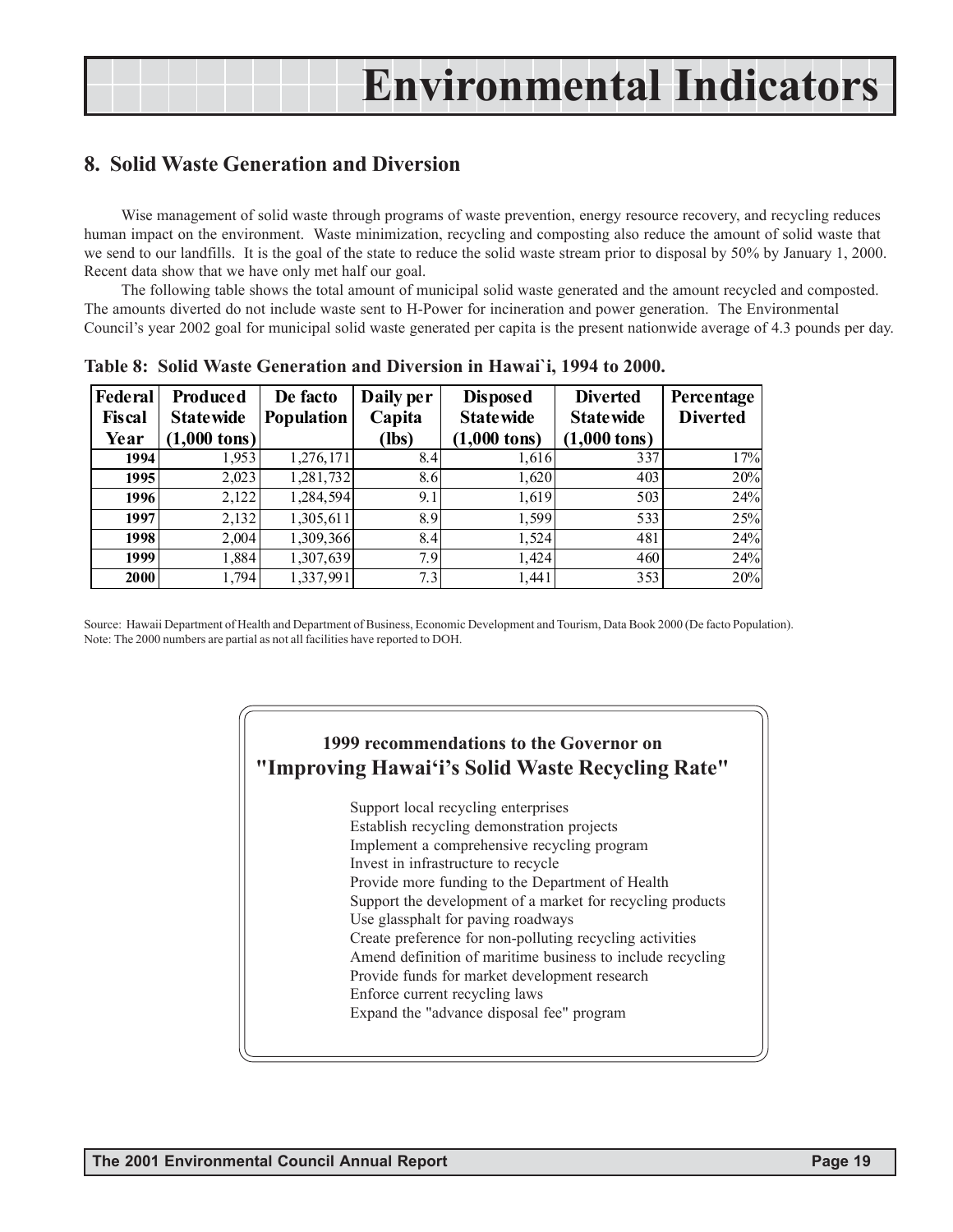# **9. Hazardous Waste Generated**

Hazardous wastes are classified as either ignitable, corrosive, reactive or toxic. These wastes have components that have been shown to be harmful to health and the environment. To protect worker safety, public health, and the environment, users of hazardous chemicals must minimize the amount of waste they generate.

State law requires large generators of hazardous waste to report biennially to the Director of Health the amount of hazardous waste generated. The following table shows the data. The Environmental Council's year 2002 goal for total hazardous waste generated is 900 tons.

**Table 9: Total Hazardous Waste Generated by Large Quantity Generators in Hawai`i, 1989 to 1999.**

| <b>Federal Fiscal Year</b>                           | 1989 | 1991  | 1993  | 1995 | 1997  | 1999  |
|------------------------------------------------------|------|-------|-------|------|-------|-------|
| <b>Hazardous Waste</b><br><b>Generated (in tons)</b> | .499 | 1.343 | 1.702 | NA   | 1,669 | 1.456 |

Source: Hawaii Department of Health.

Note: i) Figures do not match previous years' annual report data as the numbers have been adjusted by the DOH.

ii) Data for 1995 are not included because the data collected by the Department of Health includes both **large and small** quantity generators.

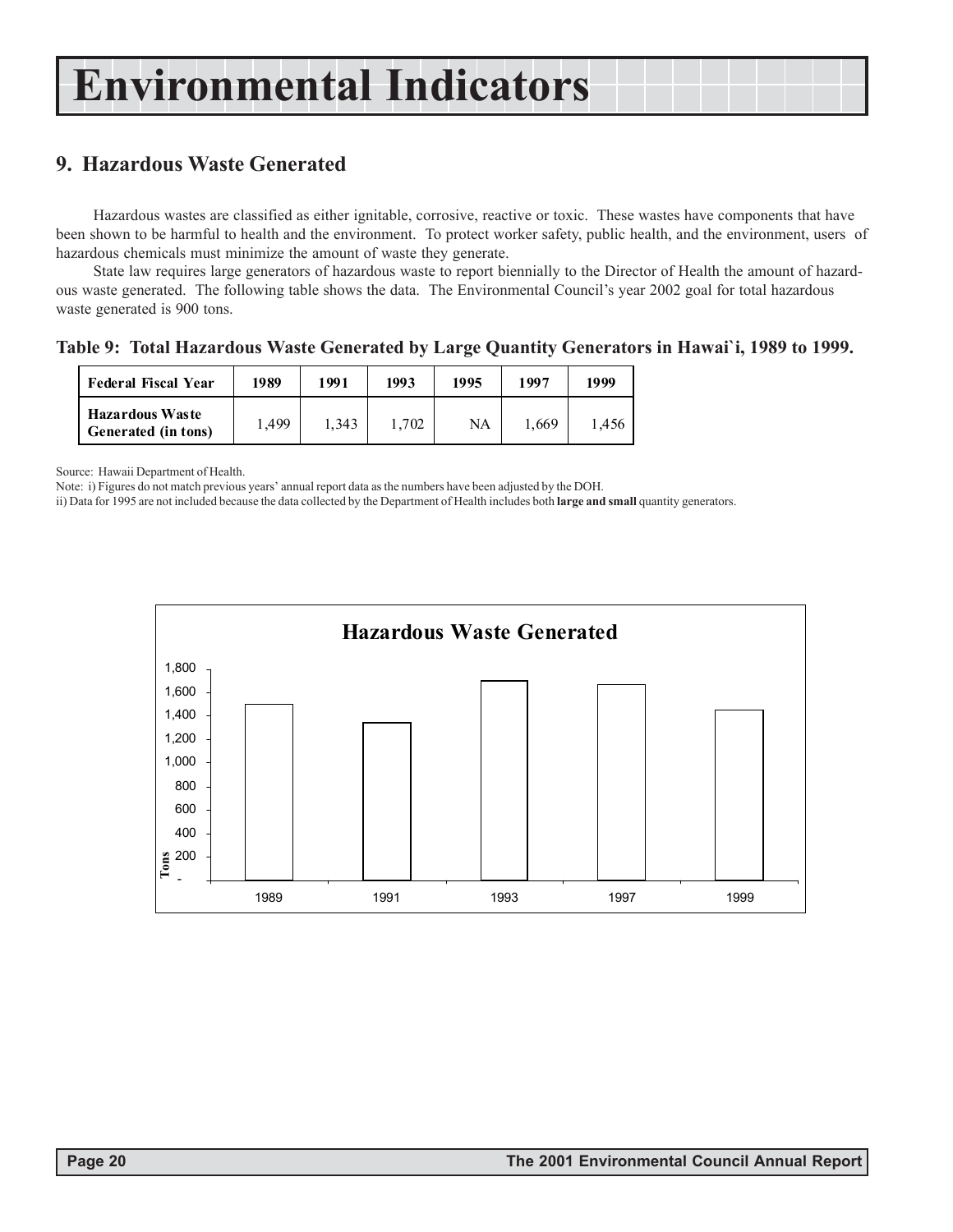# **Biodiversity Maintenance**

### **10. Status of Plant Species**

Hawai'i is the most isolated high land mass on Earth and most of our native plants are found nowhere else in the world. Species that reached the islands before the arrival of humans evolved with minimum competition. As a result, most native plants are easily damaged by feral animals and do not compete well with introduced, aggressive plants. Land use changes and exotic plants and animals cause major problems to our native species.

The table below shows the number of rare native plant species in Hawai`i.

### **Table 10: Number of Plant Species in Hawai`i by Status, 1999 to 2000.**

| Year | Listed<br><b>Endangered</b><br>or<br><b>Threatened</b> | <b>Proposed</b><br><b>Endangered</b><br>or<br><b>Threatened</b> | <b>Candidate for</b><br><b>Endangered</b><br>or<br><b>Threatened</b><br>Listing | <b>Species</b><br>of<br>Concern | <b>Total Rare</b><br><b>Plant Species</b> |
|------|--------------------------------------------------------|-----------------------------------------------------------------|---------------------------------------------------------------------------------|---------------------------------|-------------------------------------------|
| 1999 | 292                                                    | 0                                                               | 92                                                                              | 204                             | 588                                       |
| 2000 | 292                                                    |                                                                 | 92                                                                              | 204                             | 588                                       |

Source: U.S. Fish and Wildlife Service.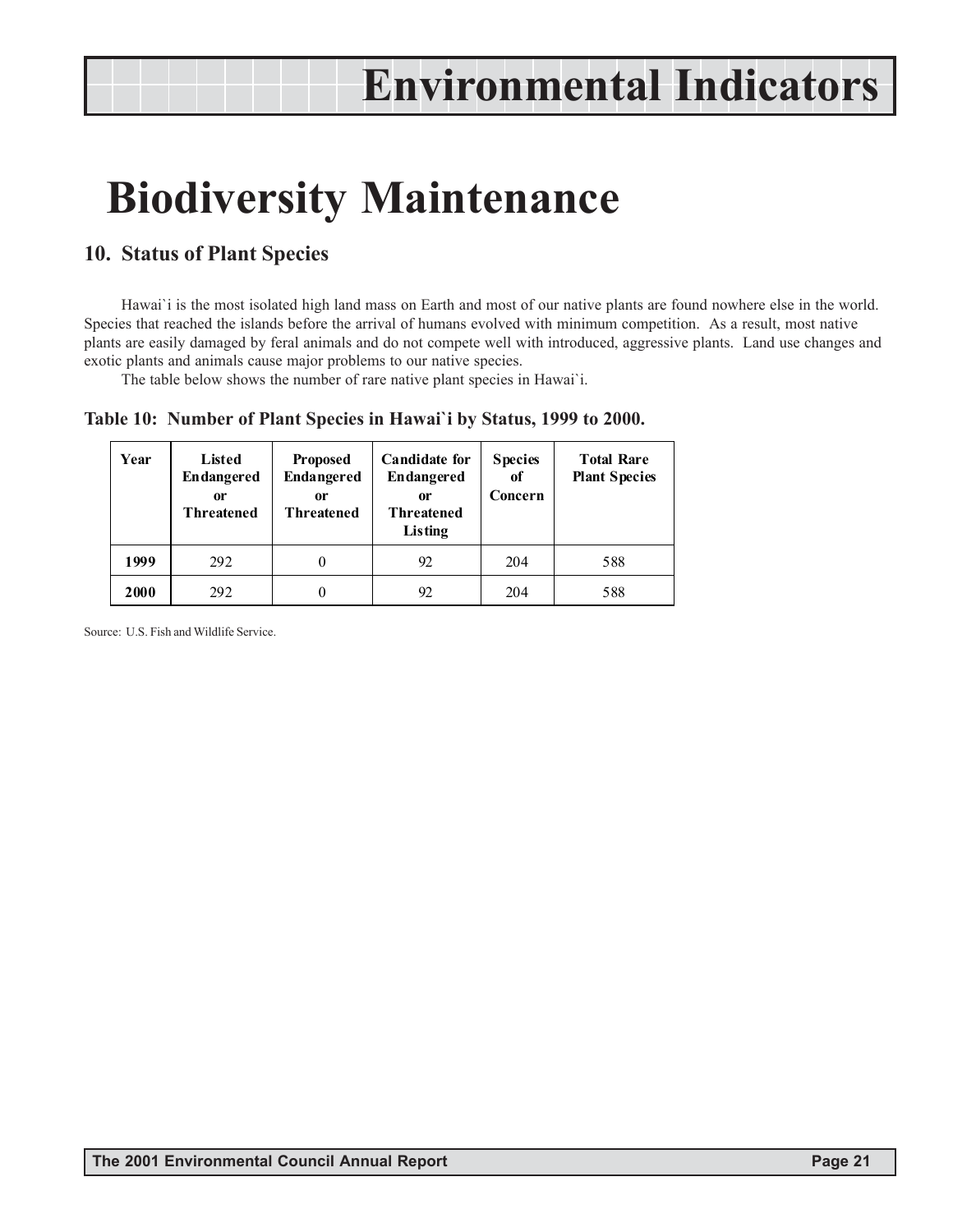# **11. Status of Native Animal Species**

The loss of native species in Hawai`i has been tremendous. Flora and fauna that evolved over millions of years have been devastated in less than 2,000 years. Twenty five percent of the U.S. endangered taxa occur in Hawai`i. The table below shows the status of native animal species (except invertebrates) in Hawai`i.

| Number of                             |          | <b>Mammals</b>   |                  |                | <b>Birds</b>   |                |                  | <b>Turtles</b>   |                  |          | <b>Fishes</b>    |                  |
|---------------------------------------|----------|------------------|------------------|----------------|----------------|----------------|------------------|------------------|------------------|----------|------------------|------------------|
| Species                               | 1998     | 1999             | 2000             | 1998           | 1999           | 2000           | 1998             | 1999             | 2000             | 1998     | 1999             | 2000             |
| <b>Total Native</b><br><b>Species</b> | 4        | $\overline{4}$   | 4                | 93             | 93             | 93             | 5                | 5                | 5                | 22       | 22               | 22               |
| <b>Extinct</b><br><b>Species</b>      | $\theta$ | $\mathbf{0}$     | $\theta$         | 26             | 26             | 26             | $\theta$         | $\boldsymbol{0}$ | $\theta$         | $\theta$ | $\boldsymbol{0}$ | $\mathbf{0}$     |
| Listed<br><b>Endangered</b>           | 4        | $\overline{4}$   | $\overline{4}$   | 30             | 31             | 33             | $\overline{c}$   | $\overline{2}$   | $\overline{2}$   | $\theta$ | $\theta$         | $\Omega$         |
| Listed<br><b>Threatened</b>           | $\theta$ | $\boldsymbol{0}$ | $\boldsymbol{0}$ | 1              | $\,1$          | 1              | 3                | $\overline{3}$   | 3                | $\theta$ | $\boldsymbol{0}$ | $\boldsymbol{0}$ |
| Proposed<br>for Listing               | $\theta$ | $\theta$         | $\theta$         | $\theta$       | $\mathbf{1}$   | $\theta$       | $\theta$         | $\theta$         | $\theta$         | $\theta$ | $\theta$         | $\Omega$         |
| Candidate<br><b>Species</b>           | $\theta$ | $\boldsymbol{0}$ | $\boldsymbol{0}$ | $\overline{2}$ | $\overline{2}$ | $\overline{2}$ | $\boldsymbol{0}$ | $\boldsymbol{0}$ | $\boldsymbol{0}$ | $\theta$ | $\boldsymbol{0}$ | $\theta$         |
| Species of<br>Concern                 | $\theta$ | $\theta$         | $\theta$         | 5              | 4              | $\overline{4}$ | $\theta$         | $\theta$         | $\theta$         | $\theta$ | $\mathbf{1}$     | 1                |

**Table 11: Status of Animal Species, 1998-2000.**

Source: U.S. Fish and Wildlife Service

Note: i) The status of Hawaiian invertebrates is hard to assess due to lack of information on abundance and distribution for described (5,500+ species) and undescribed (3,000 - 5,000 species) taxa. ii) Four native mammals include the Monk Seal, Hoary Bat, Humpback Whale and Sperm Whale.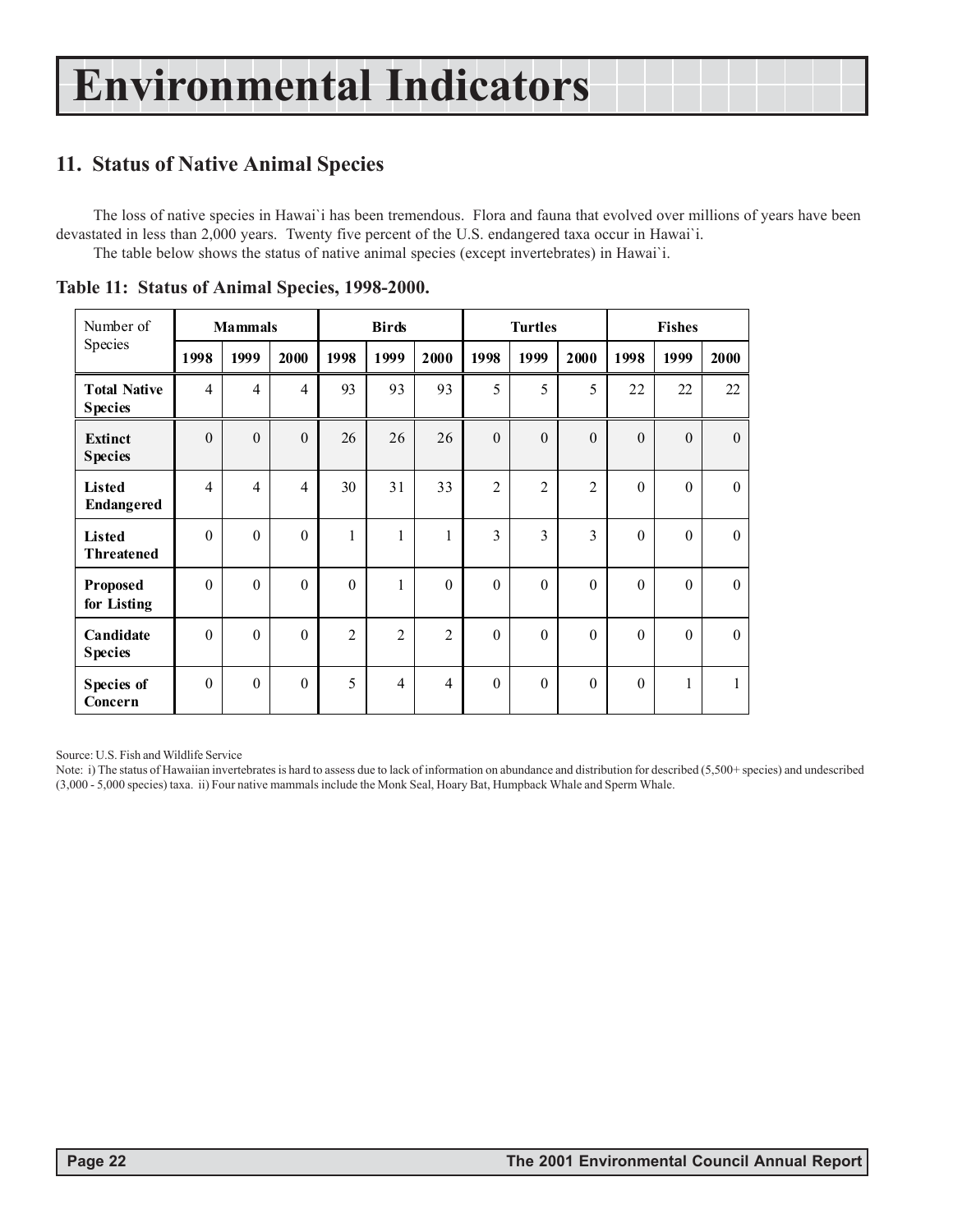### **12. Health of Hawai`i Fisheries**

Ocean resources are an integral part of Hawai`i's heritage. Aquatic resources are extremely valuable for ecological, social and economic reasons. Sustaining and enhancing Hawai`i's living aquatic resources and their habitats make environmental and economic sense.

The tables below shows the figures for the bottomfish *spawning potential ratio (SPR)* compiled by the Honolulu Laboratory of the National Marine Fisheries Service. Archipelagic values of less than 20% indicate recruitment overfishing for the stock. Similar values for more localized areas, such as the Main Hawaiian Islands, indicate locally depleted resources. Localized depletion is still a serious problem, but not as serious as overfished stocks. The Environmental Council's year 2002 SPR goal for onaga within the Main Hawaiian Islands is 15%.

| <b>Bottomfish</b> |      | <b>Spawning Potential Ratio (in percent)</b> |      |      |              |      |      |      |              |      |      |      |                |      |
|-------------------|------|----------------------------------------------|------|------|--------------|------|------|------|--------------|------|------|------|----------------|------|
|                   | 1987 | 1988                                         | 1989 | 1990 | 1991         | 1992 | 1993 | 1994 | 1995         | 1996 | 1997 | 1998 | 1999           | 2000 |
| Ehu               | 13   | Q                                            | 17   | 12   | $\mathbf{r}$ | 4    | 5    | 6    | $\mathbf{r}$ | 8    | 9    | 9    | $\overline{ }$ | 8    |
| Hapuupuu          | 37   | 52                                           | 58   | 37   | 34           | 37   | 26   | 33   | 21           | 20   | 23   | 23   | 28             | 25   |
| Onaga             | 21   | 21                                           | 15   | 14   | 9            | 10   | 13   | 9    | 6            | 5    | 4    | 5    | 6              | 7    |
| Opakapaka         | 31   | 37                                           | 58   | 42   | 39           | 44   | 32   | 37   | 35           | 27   | 32   | 27   | 28             | 35   |
| Uku               | 21   | 64                                           | 55   | 30   | 26           | 28   | 46   | 37   | 40           | 41   | 34   | 33   | 47             | 33   |

**Table 12a. Main Hawaiian Islands Bottomfish Spawning Potential Ratio 1987 to 2000.**

Source: National Marine Fisheries Service.

Note: SPR is calculated from catch size composition and commercial catch rate. SPR values of less than 20% are thought to be indicative of recruitment overfishing, the point at which there may be too few spawning fish remaining to maintain the population. Target SPR values for ehu and onaga recovery are 20%.

| <b>Bottomfish</b> |      | <b>Spawning Potential Ratio (in percent)</b> |      |      |      |      |      |      |      |      |      |      |      |      |
|-------------------|------|----------------------------------------------|------|------|------|------|------|------|------|------|------|------|------|------|
|                   | 1987 | 1988                                         | 1989 | 1990 | 1991 | 1992 | 1993 | 1994 | 1995 | 1996 | 1997 | 1998 | 1999 | 2000 |
| Ehu               | 61   | 37                                           | 51   | 44   | 44   | 51   | 54   | 38   | 41   | 45   | 42   | 40   | 37   | 40   |
| Hapuupuu          | 71   | 56                                           | 70   | 57   | 58   | 67   | 65   | 51   | 48   | 51   | 49   | 47   | 48   | 49   |
| Onaga             | 61   | 42                                           | 38   | 36   | 42   | 41   | 53   | 39   | 33   | 40   | 25   | 23   | 34   | 27   |
| Opakapaka         | 69   | 49                                           | 69   | 57   | 57   | 68   | 67   | 53   | 54   | 53   | 53   | 49   | 46   | 52   |
| Uku               | 65   | 62                                           | 68   | 52   | 53   | 61   | 73   | 52   | 56   | 60   | 54   | 51   | 55   | 52   |

**Table 12b. Archipelago-Wide Bottomfish Spawning Potential Ratio 1987 to 2000.**

Source: National Marine Fisheries Service.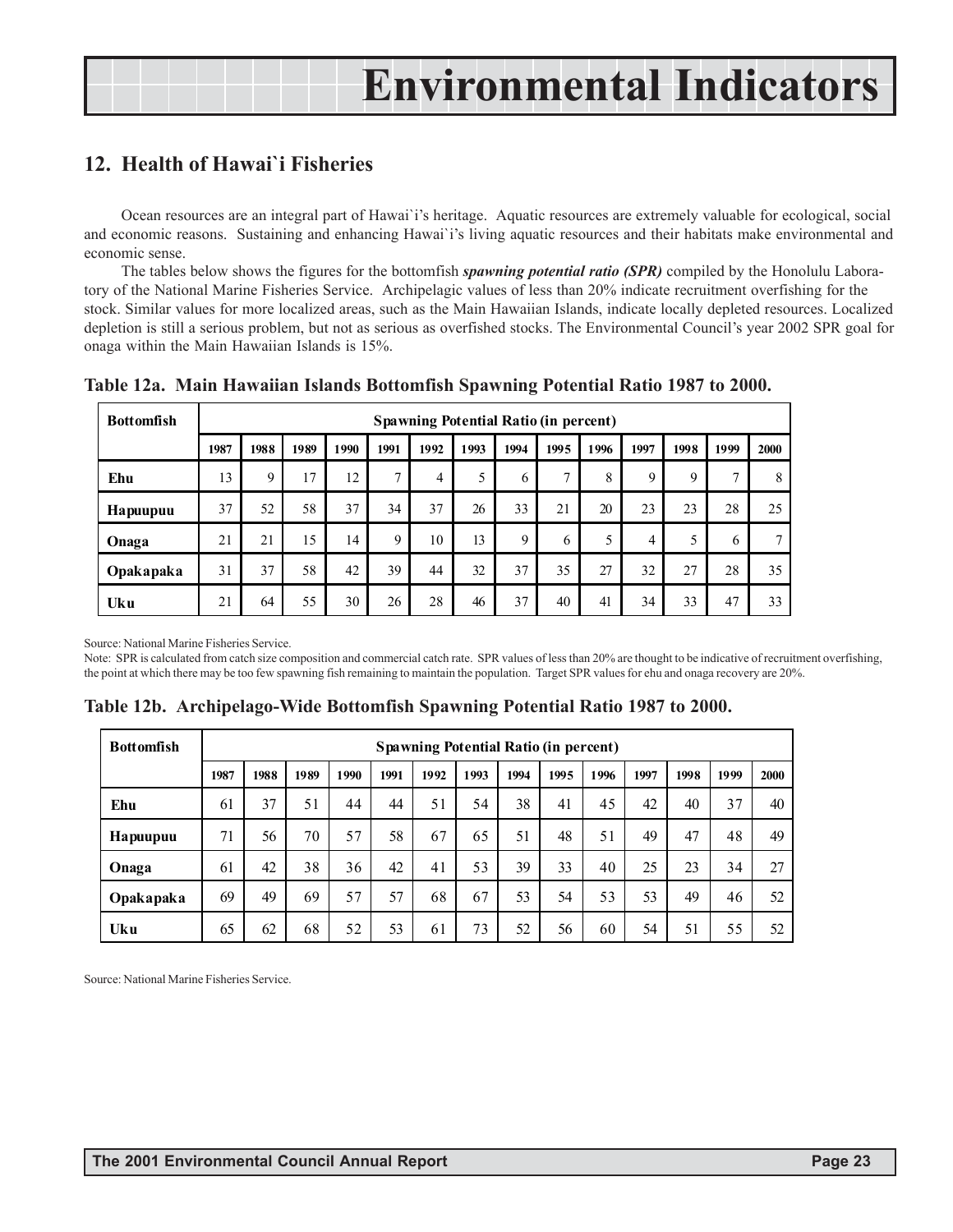# **Environmental Quality**

# **13. Air Quality Comparison with Other Cities**

Breathing polluted air can cause health problems ranging from difficulties in breathing to aggravation of asthma, to cancer and even death. Air pollution can also damage buildings and vegetation.

All metropolitan areas in the Unites States with populations greater than 200,000 are required to report their air quality to the EPA. The table below lists the number of days the air quality at certain cities exceeded EPA standards.

|                    | $#$ of<br>Monitoring<br><b>Sites</b> | 1989     | 1990     | 1991     | 1992 | 1993           | 1994     | 1995     | 1996     | 1997 | 1998     |
|--------------------|--------------------------------------|----------|----------|----------|------|----------------|----------|----------|----------|------|----------|
| Honolulu           | 6                                    | $\theta$ | $\theta$ | $\theta$ | 0    | $\overline{0}$ | $\theta$ | $\theta$ | $\theta$ | 0    | $\theta$ |
| <b>Dallas</b>      | 8                                    | 18       | 24       | 2        | 11   | 12             | 15       | 36       | 12       | 15   | 18       |
| <b>Las Vegas</b>   | 6                                    | 36       | 21       | 8        | 4    | 6              | 8        |          | 5        | 0    | $\theta$ |
| <b>Los Angeles</b> | 38                                   | 215      | 173      | 169      | 175  | 134            | 139      | 113      | 94       | 60   | 56       |

**Orlando** | 9 | 9 | 4 | 1 | 4 | 4 | 3 | 1 | 1 | 4 | 11

**San Francisco** 9 0 0 0 0 0 0 2 0 0 0

**Table 13: Number of Days Air Quality Declared Unhealthy by EPA Standards, 1989 to 1998.**

Source: EPA Office of Air Quality Planning and Standards, Table A-15 of the National Air Quality & Emissions Trends Report, 1998.

# **14. Air Quality Measurements in Honolulu**

 Hawai`i's annual average concentrations of sulfur dioxide are so low that they do not pose a health concern. The following are annual average concentrations of sulfur dioxide from the Kapolei air monitoring station.

**Table 14: Air Quality Measurements in Honolulu, 1994 to 2000.**

|                                 | 1996 | 1997 | 1998 | 1999 | 2000 | <b>Federal Standard</b> |
|---------------------------------|------|------|------|------|------|-------------------------|
| $PM_{10}$ (F g/m <sup>3</sup> ) | 14   | 8    |      | 14   | 14   | 50                      |
| CO ( $F g/m3$ )                 | 2127 | 4133 | 6726 | 4788 | 3990 | 40,000                  |
| $SO_2(Fg/m^3)$                  |      | ◠    |      | 2    |      | 80                      |

Source: Hawaii Department of Health.

Notes:  $PM_{10}$ ,  $SO_2$  are annual means; CO is the maximum 1-hour value recorded in the year.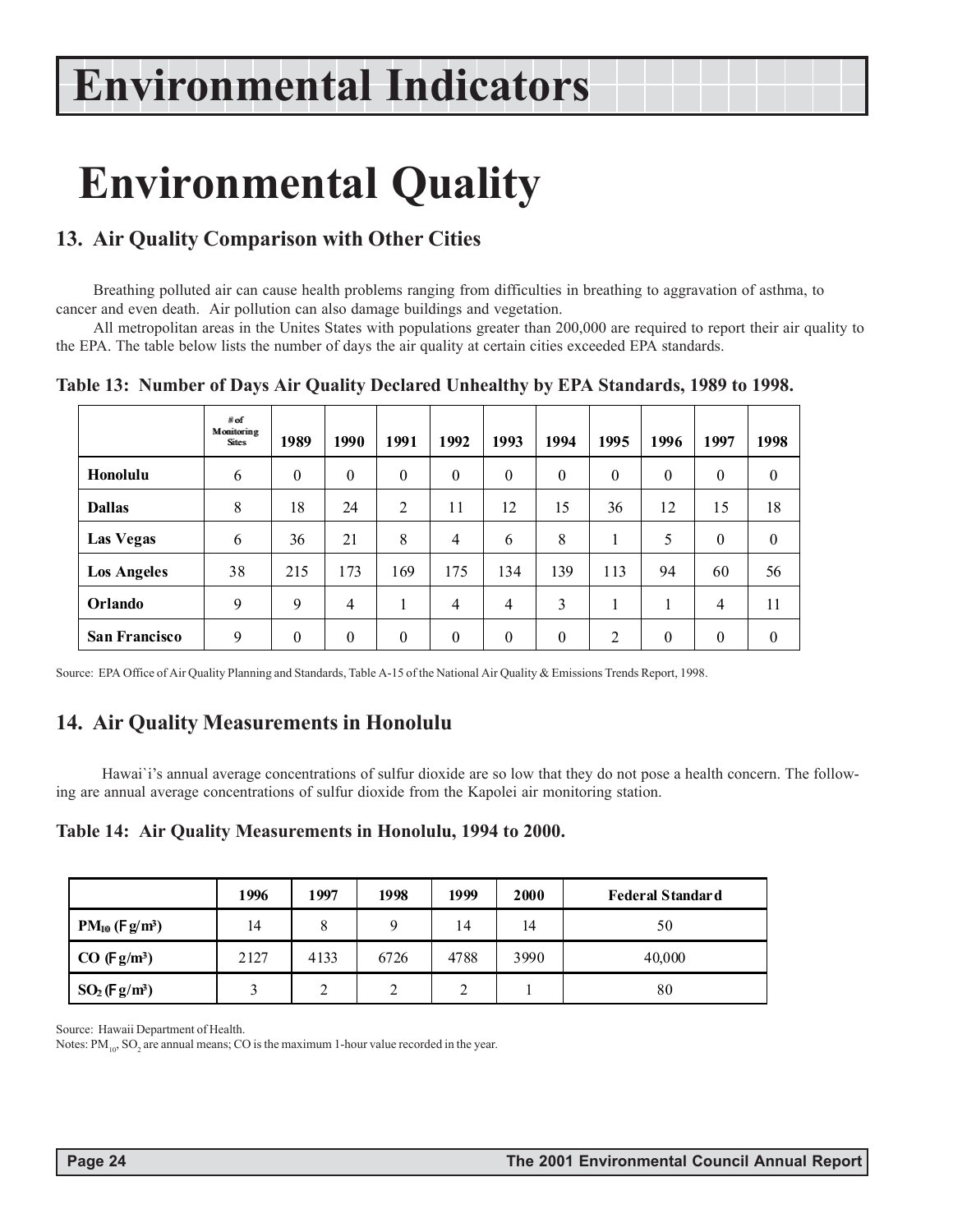### **15. Ambient Levels of Carbon Monoxide**

|      | Honolulu | Waikiki | <b>West Beach</b> | Kapolei | <b>Federal Standard</b> |
|------|----------|---------|-------------------|---------|-------------------------|
| 1996 | 2,127    | 2,159   | 594               | 477     | 40,000                  |
| 1997 | 4,133    | 1,939   | 598               | 541     | 40,000                  |
| 1998 | 6,726    | 1,672   | 470               | 419     | 40,000                  |
| 1999 | 4,788    | 1,634   | 299               | 387     | 40,000                  |
| 2000 | 3,990    | 4,332   | 1,596             | 2,508   | 40,000                  |

**Table 15: Annual Average of Daily Maximum 1-Hour Carbon Monoxide (in ug/m3 ), 1995-2000.**

Source: Hawaii Department of Health.

### **16. Ambient Levels of Sulfur Dioxide**

|  | Table 16: Annual Average Sulfur Dioxide (in ug/m <sup>3</sup> ), 1995-2000. |  |  |  |
|--|-----------------------------------------------------------------------------|--|--|--|
|--|-----------------------------------------------------------------------------|--|--|--|

|      | Honolulu       | <b>West Beach</b> | Kapolei        | <b>Makaiwa</b> | <b>Federal Standard</b> |
|------|----------------|-------------------|----------------|----------------|-------------------------|
| 1995 | 3              |                   | $\overline{2}$ | 2.5            | 80                      |
| 1996 | 3              | 3                 | $\overline{2}$ | 1              | 80                      |
| 1997 | 2              | 6                 | 2              | 1              | 80                      |
| 1998 | $\overline{2}$ | $\overline{4}$    | $\overline{2}$ | 3              | 80                      |
| 1999 | 2              | 1                 | $\overline{2}$ | 2              | 80                      |
| 2000 | 1              | 3                 | п              | 1              | 80                      |

Source: Hawaii Department of Health.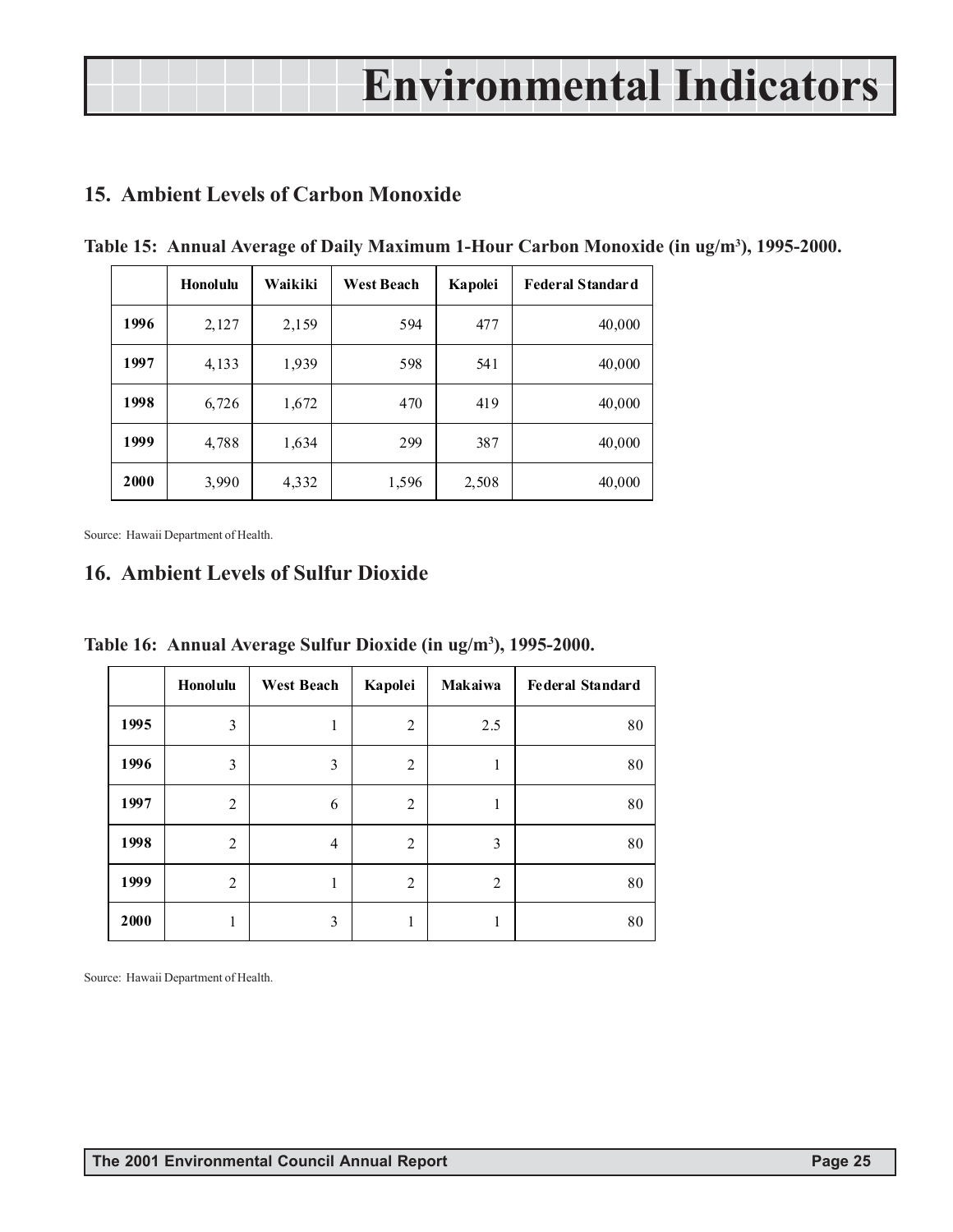# **17. Ambient Levels of Particulates**

| Table 17: Annual Average 24-Hour Sampling of PM-10 on Oahu (in ug/m <sup>3</sup> ), 1995-2000. |  |  |  |
|------------------------------------------------------------------------------------------------|--|--|--|
|                                                                                                |  |  |  |

|      | Honolulu | Liliha | <b>Pearl City</b> | Waimanalo | <b>West Beach</b> | Kapolei | Federal<br><b>Standard</b> |
|------|----------|--------|-------------------|-----------|-------------------|---------|----------------------------|
| 1995 | 14       | 15     | 17                | 16        | 16                | 24      | 50                         |
| 1996 | 14       | 16     | 14                | 16        | 18                | 19      | 50                         |
| 1997 | 8        | 15     | 14                | 18        | 17                | 13      | 50                         |
| 1998 | 9        | 15     | 16                | 20        | 16                | 15      | 50                         |
| 1999 | 14       | 15     | 14                | 18        | 13                | 15      | 50                         |
| 2000 | 14       | 15     | 16                | 17        | 14                | 17      | 50                         |

Source: Hawaii Department of Health.

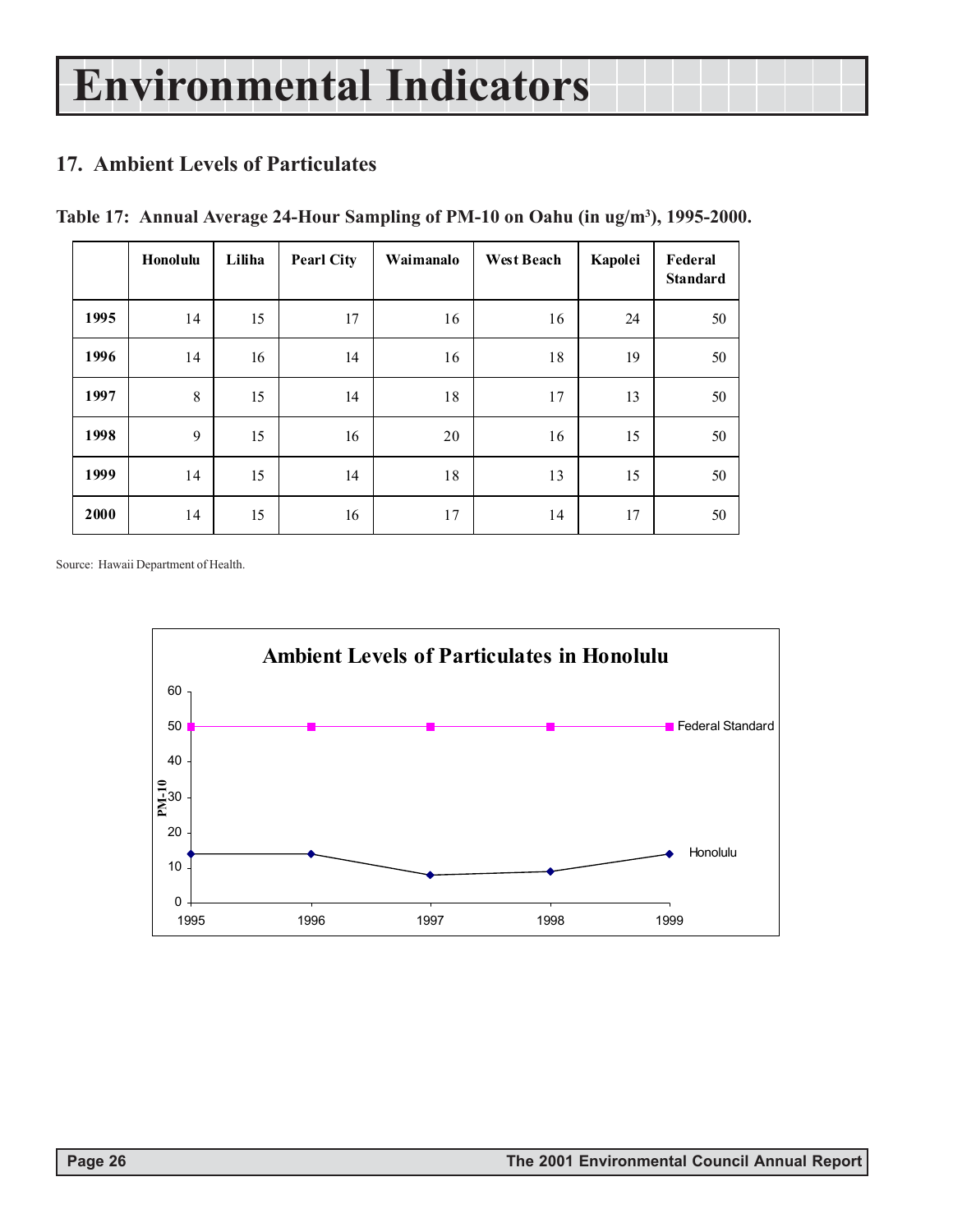### **18. Beaches Posted as Unsafe Due to Pollution**

Residents and visitors use our public beaches and the ocean for recreation and fishing. Sewage and chemical spills can restrict our enjoyment and use of the shoreline as well as poison aquatic life.

The following table shows the number of times beaches were posted with warning or closure signs (unsafe due to water pollution) by the Department of Health. Beach closures increased 50% in 1999 largely due to the DOH requiring more precautionary closures. The Environmental Council's year 2002 goal for beach closure days is 5.

**Table 18: Days Beaches Posted as Unsafe Due to Pollution by DOH, 1994 to 2000.**

| Year | Days beaches |
|------|--------------|
|      | closed       |
| 1994 | 20           |
| 1995 | 16           |
| 1996 | 45           |
| 1997 | 28           |
| 1998 | 13           |
| 1999 | 26           |
| 2000 | 20           |

Source: Hawaii Department of Health.

Note: i) There were additional postings of warning signs on streams, lakes, and harbors.

ii) Other agencies may also post warning signs on beaches. For example, the City and County of Honolulu also posts warning signs on beaches after opening stream mouths to drain water.

iii) Figures do not match previous years' annual report data as the numbers have been adjusted by the DOH.

# **19. Oil and Chemical Spills**

Oil and chemical spills pollute our ocean, streams, groundwater. In addition to the environmental and ecological damage, cleanup costs run into the millions of dollars. Even with the best response plan, it is impossible to restore the environment to its original condition. Spill prevention must be our primary strategy.

The following table shows the number of oil and chemical spills in Hawai`i. The Environmental Council's year 2002 goal for the number spills is 365.

| Table 19: Oil and Chemical Spills in Hawai'i, 1995 to 2000. |  |  |  |  |  |  |
|-------------------------------------------------------------|--|--|--|--|--|--|
|-------------------------------------------------------------|--|--|--|--|--|--|

| Federal<br><b>Fiscal Year</b> | <b>Oil Releases</b> | <b>Chemical Releases</b> | <b>Total Spills</b> |
|-------------------------------|---------------------|--------------------------|---------------------|
| 1995                          | 126                 | 222                      | 348                 |
| 1996                          | 237                 | 230                      | 467                 |
| 1997                          | 295                 | 205                      | 500                 |
| 1998                          | 225                 | 305                      | 530                 |
| 1999                          | 240                 | 286                      | 526                 |
| 2000                          | 163                 | 303                      | 466                 |

Source: Hawaii Department of Health.

Note: i) Figures do not match previous years' annual report data as the numbers have been adjusted by the DOH.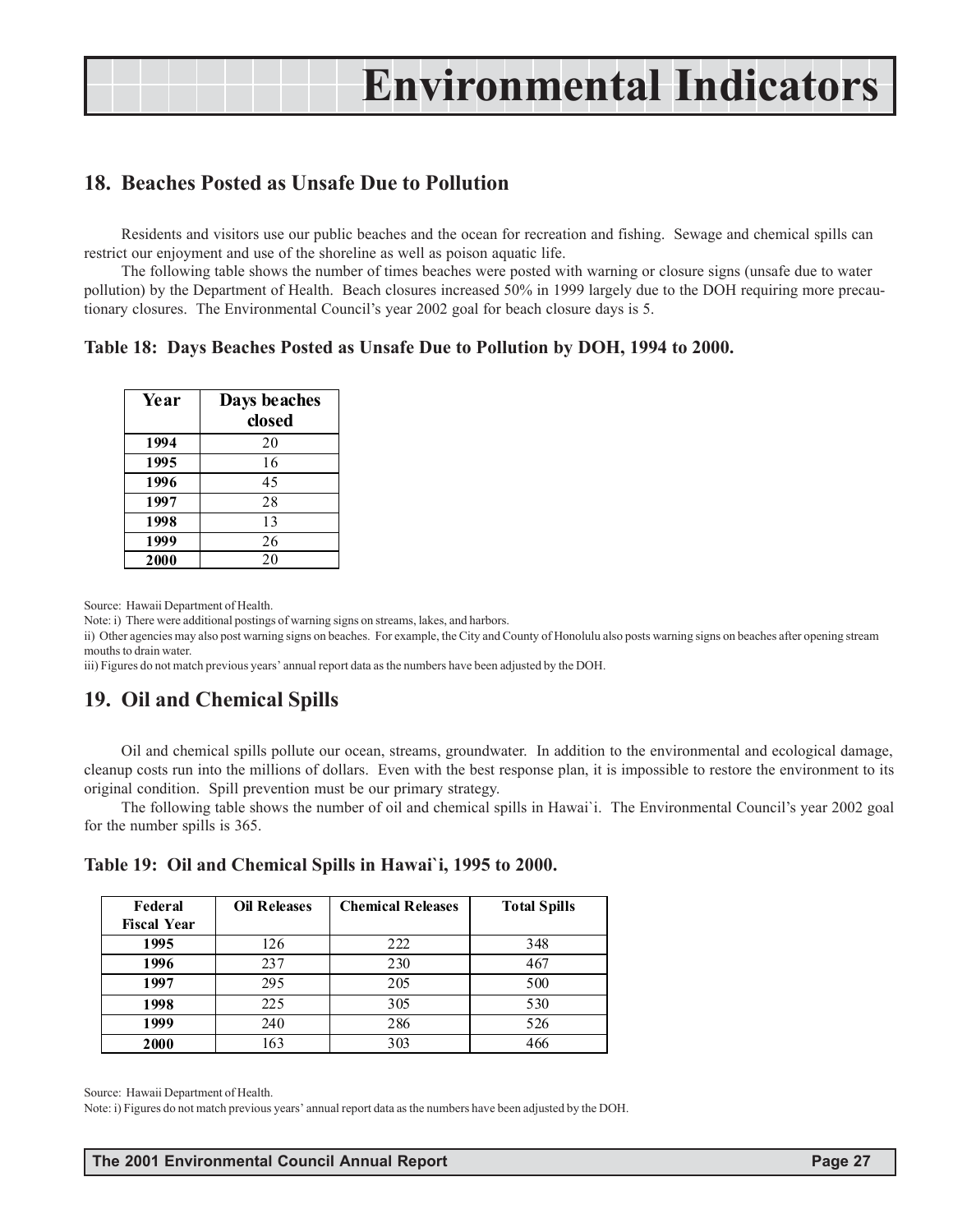# **20. Safe Drinking Water**

Fresh water is a precious resource. Pesticides, fertilizers, oils and chemicals that we apply to the ground eventually seep into our drinking water aquifers. We must protect our drinking water supplies from contamination, or spend millions of dollars for treatment.

 Public water systems provide piped water for human consumption such as drinking and washing. They include both municipal and private facilities for the collection, treatment, storage and distribution of water. The next table shows the percentage of Hawai`i's population served drinking water in compliance with 1994 maximum microbiological and chemical contaminant levels. Water which exceeds maximum contaminant levels (MCLs) is believed to be harmful to human health.

**Table 20: Population Served Safe Drinking Water, 1994 to 2000.**

| Federal<br><b>Fiscal Year</b> | <b>Total Population</b><br><b>Served Drinking</b> | <b>Population</b><br><b>Served Water</b> | Percentage<br><b>Population Served</b> |
|-------------------------------|---------------------------------------------------|------------------------------------------|----------------------------------------|
|                               | Water                                             | <b>Below MCLs</b>                        | <b>Water Below MCLs</b>                |
| 1994                          | 1,343,548                                         | 1,276,400                                | 95.0%                                  |
| 1995                          | 1,343,538                                         | 1,317,301                                | 98.0%                                  |
| 1996                          | 1,347,266                                         | 1,341,126                                | 99.5%                                  |
| 1997                          | 1,334,397                                         | 1,310,573                                | 98.2%                                  |
| 1998                          | 1,333,717                                         | 1,331,353                                | 99.8%                                  |
| 1999                          | 1,294,772                                         | 1,291,099                                | 99.7%                                  |
| 2000                          | 1,291,907                                         | 1,277,016                                | 98.8%                                  |

Source: Hawaii Department of Health.

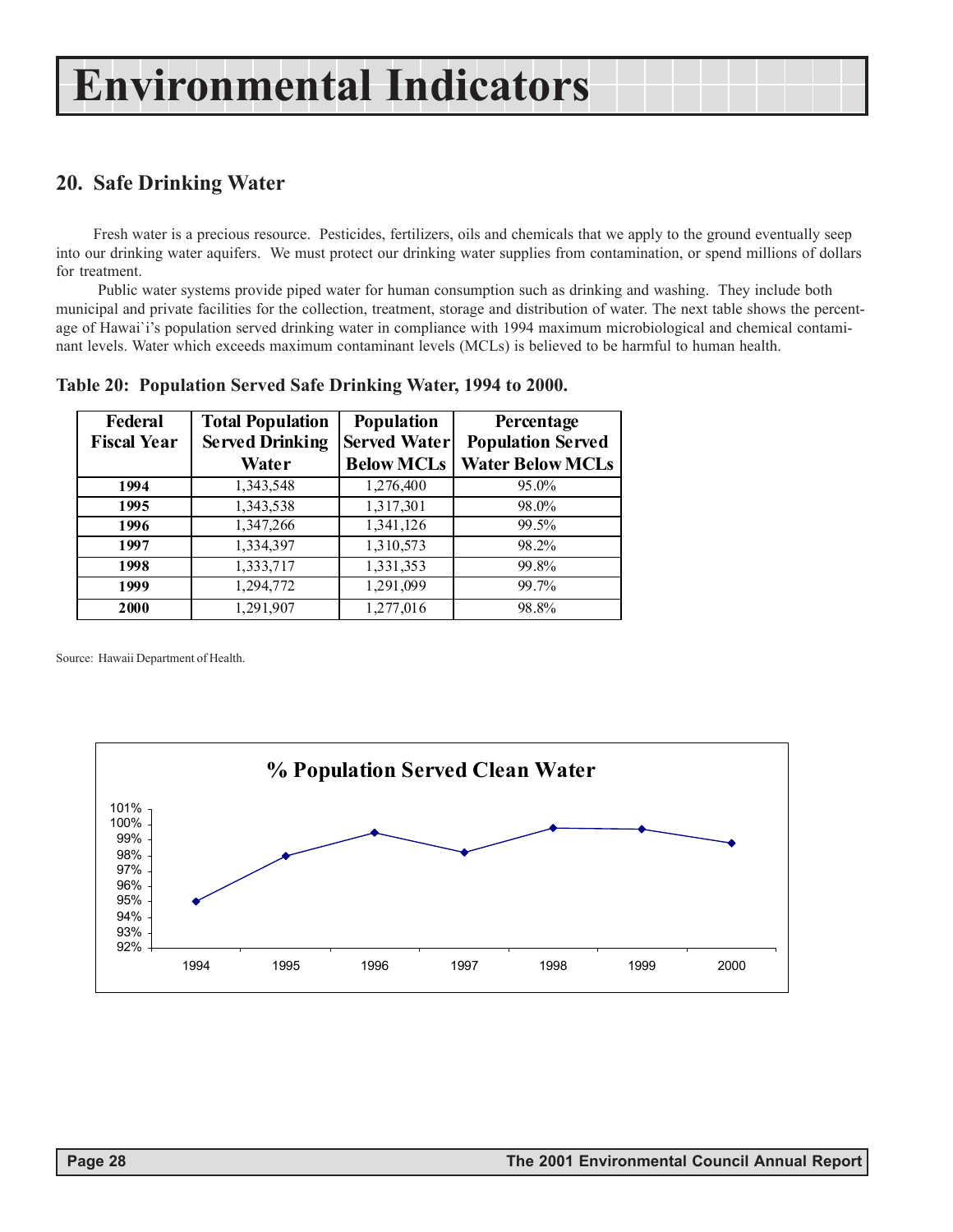# **21. Statewide Land Use District Acreage**

There are four land use districts designations for all lands in the state: urban, rural, agricultural, and conservation. With the decline of sugar cane and pineapple, there may be less productive agricultural land in Hawai`i than previously. The following table shows that since 1990, more than 30,000 acres of agricultural land have been converted to Urban and Conservation designations. The Council's year 2002 goal for conservation land area is 2,110,000 acres.

|      |       | <b>Land Area in Thousand Acres</b> |                     |              |  |
|------|-------|------------------------------------|---------------------|--------------|--|
| Year | Urban | Conservation                       | <b>Agricultural</b> | <b>Rural</b> |  |
| 1990 | 175   | 1,961                              | 1,966               | 10           |  |
| 1991 | 178   | 1,961                              | 1,963               | 10           |  |
| 1992 | 181   | 1,960                              | 1,961               | 10           |  |
| 1993 | 181   | 1,961                              | 1,961               | 10           |  |
| 1994 | 188   | 1,959                              | 1,956               | 10           |  |
| 1995 | 190   | 1,976                              | 1,936               | 10           |  |
| 1996 | 191   | 1,975                              | 1,936               | 10           |  |
| 1997 | 192   | 1,975                              | 1,935               | 10           |  |
| 1998 | 193   | 1,975                              | 1,934               | 10           |  |
| 1999 | 195   | 1,975                              | 1,933               | 10           |  |
| 2000 | 193   | 1,976                              | 1,933               | 10           |  |

|  |  | Table 21: State Land Use District Acreage 1990 to 2000. |  |
|--|--|---------------------------------------------------------|--|
|--|--|---------------------------------------------------------|--|

Source: State Land Use Commission, Department of Business, Economic Development and Tourism.

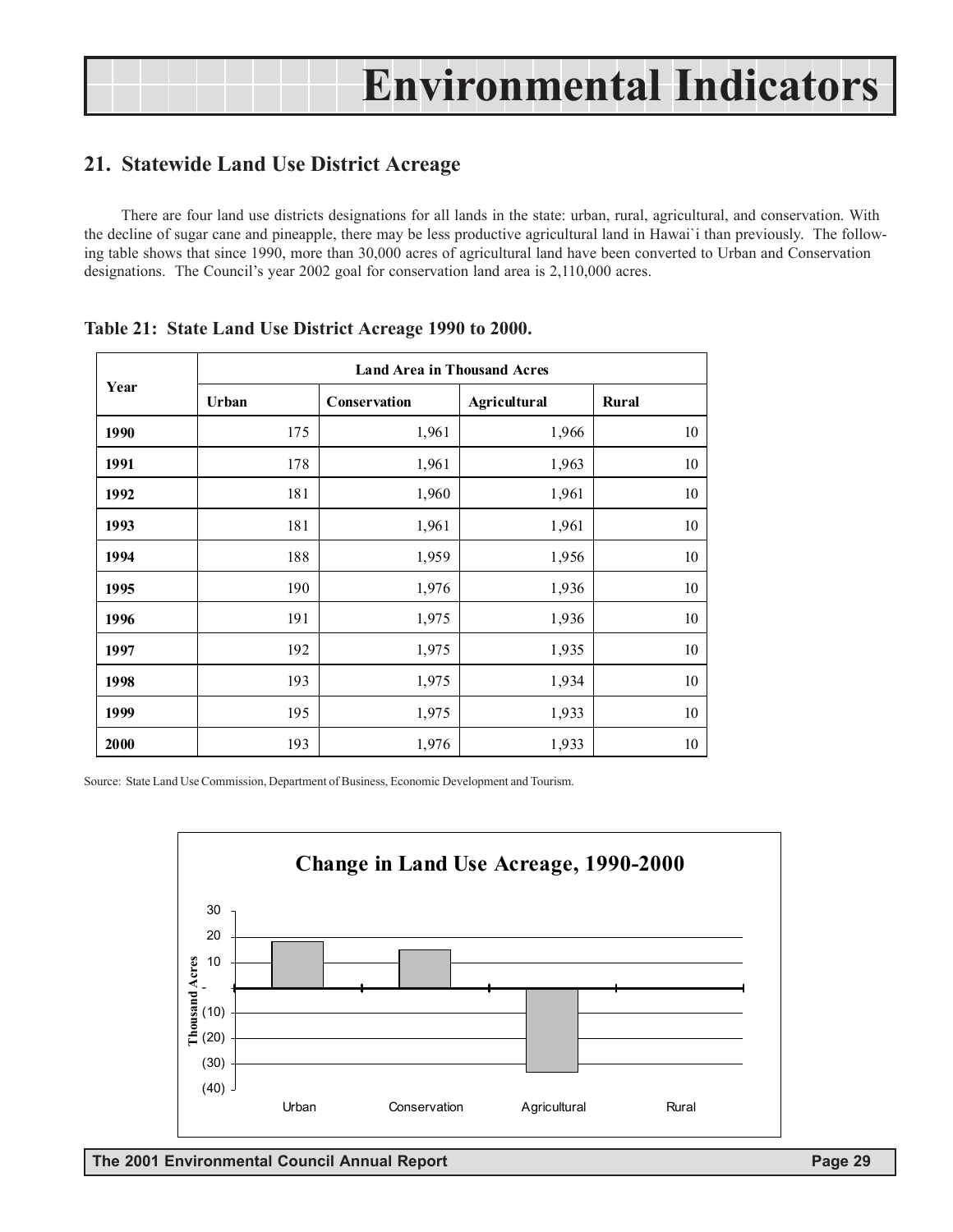# **Public Awareness/Concern**

### **22. State Environmental Expenditures**

Environmental protection is one of the 11 primary objectives of the state government. Programs within the environmental protection structure include: Department of Health (Environmental Management, Environmental Health Administration, and Office of Environmental Quality Control); Department of Land and Natural Resources (Forestry & Wildlife, Commission on Water Resources Management, Conservation and Resources Enforcement, Natural Area Reserves, Aquatic Resources, Mineral Resources, and Conservation District); and Department of Agriculture (Pesticides).

More funding to promote the goals of Hawai`i's environmental programs will result in better overall state environmental quality. The portion of expenditures for environmental protection reflects the priority given towards environmental programs relative to other functions.

The table below shows the sum of money and the percentage of total state expenditures spent on environmental protection programs. The Environmental Council's year 2002 goal for the percentage of total state expenditures spent on environmental protection programs is 1.9% which is the average of states in the nation.

| <b>Fiscal Year</b>                                                       | 1991  | 1992  | 1993  | 1994  | 1995  | 1996  | 1997  | 1998  | 1999  | 2000  |
|--------------------------------------------------------------------------|-------|-------|-------|-------|-------|-------|-------|-------|-------|-------|
| <b>State</b><br><b>Expenditures</b><br>(million \$)                      | 3,413 | 3,907 | 4,320 | 4,953 | 5,092 | 4,906 | 5,338 | 5,393 | 5,315 | 5,538 |
| <b>Environmental</b><br><b>Expenditures</b><br>(millions \$)             | 25    | 30    | 26    | 27    | 30    | 61    | 45    | 60    | 69    | 69    |
| <b>Environmental</b><br>Spending as %<br>of State<br><b>Expenditures</b> | 0.74% | 0.76% | 0.61% | 0.55% | 0.59% | 1.25% | 0.85% | 1.10% | 1.30% | 1.24% |

**Table 22: State Expenditures on Environmental Protection Programs, FY 1991 to 2000.**

Source: The Variance Report, State of Hawai`i, compiled by the Department of Budget and Finance. This report is prepared annually and submitted to the state Legislature.

Note: Beginning with fiscal year 1996, environmental spending figures include the Water Pollution Control Revolving Fund that was not shown in previous years. Revolving fund expenditures fluctuate greatly from year to year.

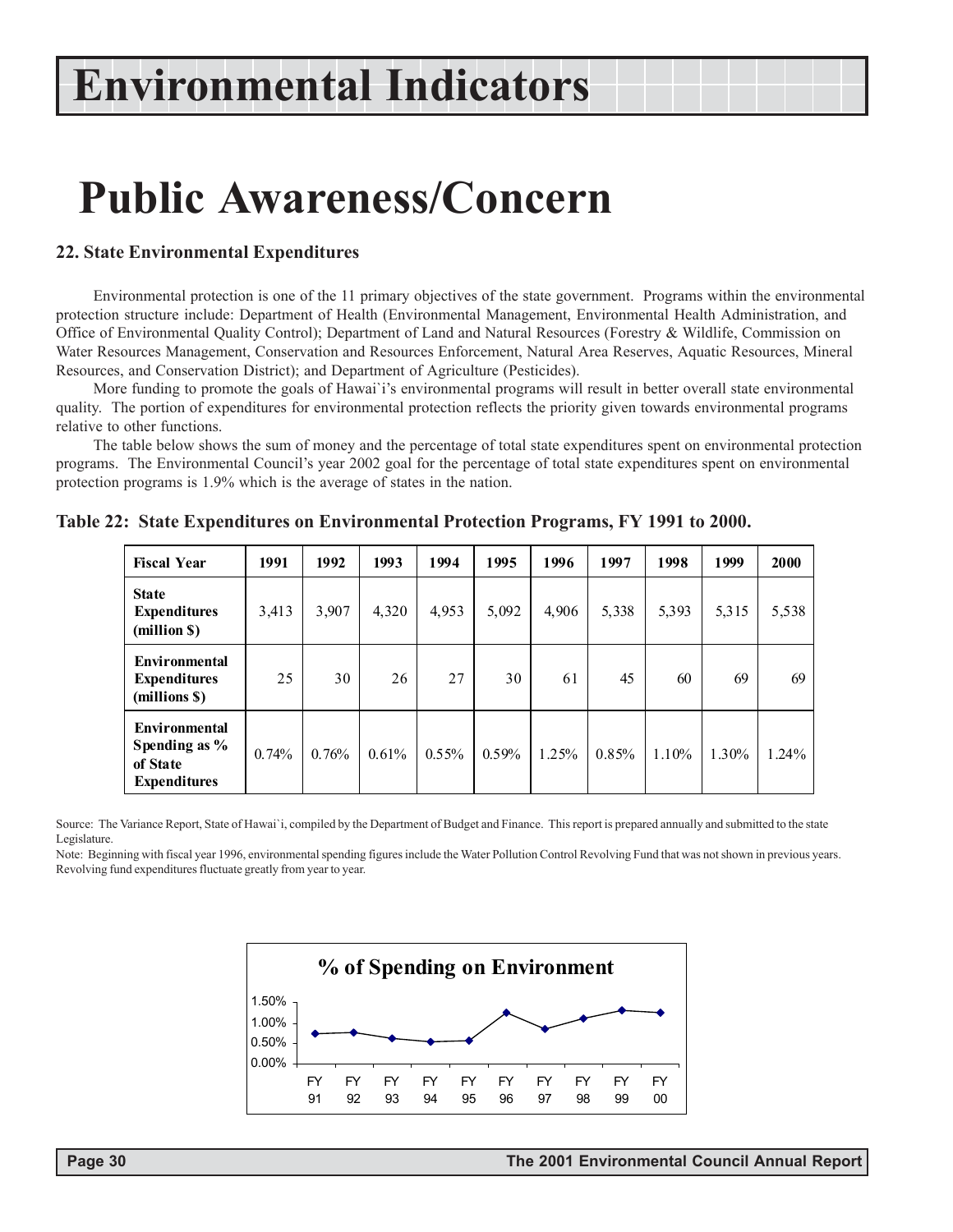### **23. Registered Motor Vehicles in Hawai`i**

Exhaust from motor vehicles contains many air pollutants, including carbon monoxide, ozone and particulates. We breathe these toxic pollutants. Reducing the number of motor vehicles on our roads and improving emission control technology will improve air quality. We can help reduce air pollution by walking, biking or taking the bus instead of riding gas-powered cars.

The table below shows the total number of registered motor vehicles in Hawai`i. The Council's year 2002 goal for the number of motor vehicles per capita is 0.61.

| Year                                                    | 1991 | 1992 | 1993 | 1994 | 1995 | 1996 | 1997 | 1998 | 1999 | <b>2000</b> |
|---------------------------------------------------------|------|------|------|------|------|------|------|------|------|-------------|
| Number of<br><b>Motor</b><br>Vehicles (in<br>thousands) | 897  | 886  | 880  | 875  | 878  | 885  | 884  | 893  | 907  | 941         |
| State de facto<br>Pop. (million)                        | 1.24 | 1.25 | 1.26 | 1.26 | 1.28 | 1.28 | 1.28 | 1.31 | 1.31 | 1.34        |
| Vehicles per<br>Person                                  | 0.72 | 0.71 | 0.70 | 0.69 | 0.69 | 0.69 | 0.69 | 0.68 | 0.69 | 0.70        |

**Table 23: Number of Registered Motor Vehicles In Hawai`i, 1991 to 2000.**

Source: Statewide data provided by the City and County of Honolulu, Department of Finance, Motor Vehicles and Licensing Division.

Note: i) Carbon monoxide is a colorless, odorless and tasteless gas.

ii) Ozone is a poisonous form of pure oxygen. It is pungent smelling and faintly bluish.

iii) De facto population obtained from State Data Book.



Note: The vertical axis does not begin with zero.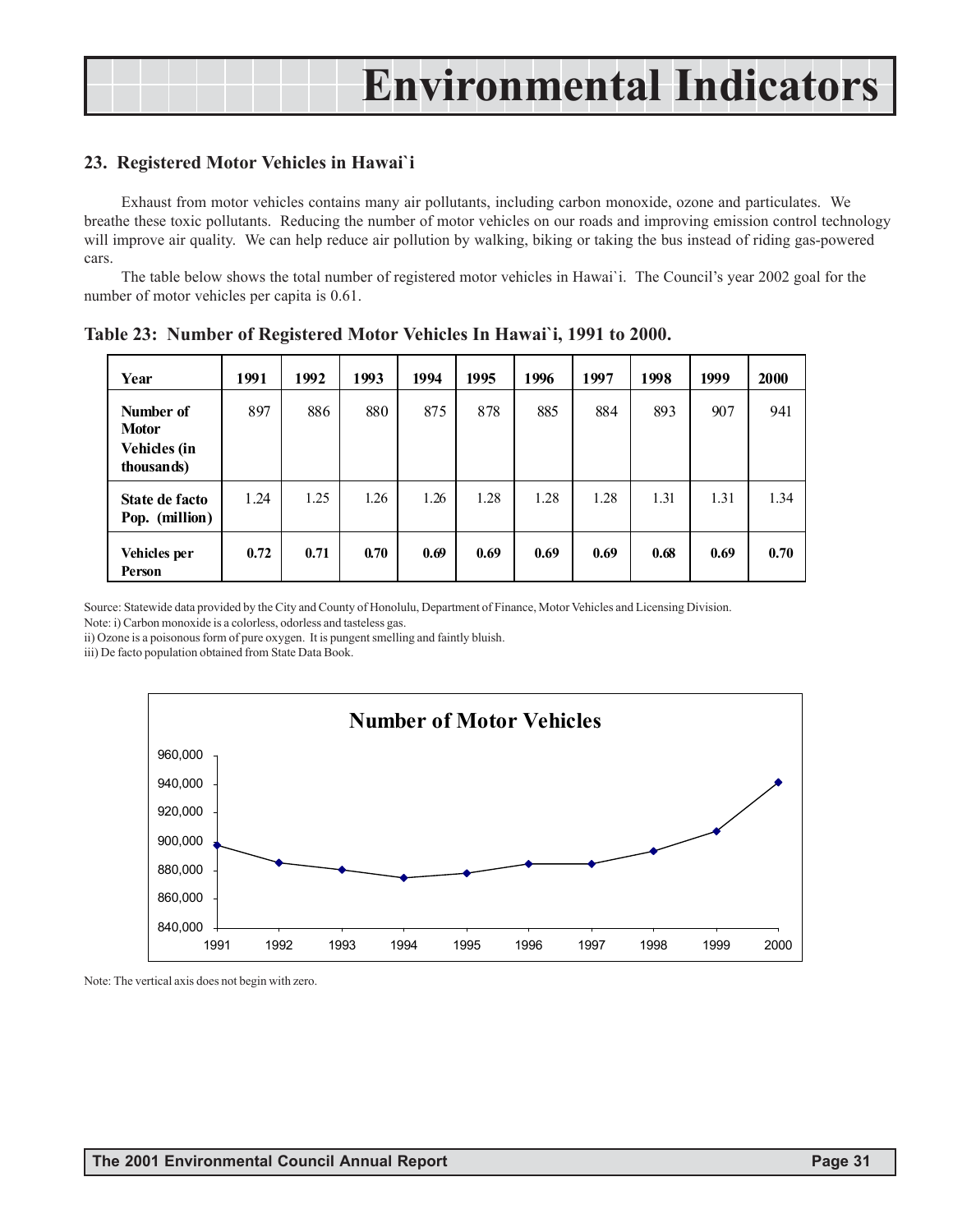# **24. Noise Complaints Received by the Health Department**

Loud noises can lead to health problems such as stress and hypertension. Noise also causes distress to wildlife and disrupts people's enjoyment of nature and wilderness. Usually, increase in urbanization results in more noise.

The following table shows the number of noise complaints (by category) received by the Department of Health. The Council's year 2002 goal for the number of noise complaints per hundred thousand people is 25.

| <b>Type of Complaint</b>                                         | 1992             | 1993             | 1994           | 1995           | 1996                    | 1997     | 1998           | 1999             | 2000           |
|------------------------------------------------------------------|------------------|------------------|----------------|----------------|-------------------------|----------|----------------|------------------|----------------|
| <b>Agriculture</b>                                               | 5                | $\overline{2}$   | $\mathbf{1}$   | $\overline{3}$ | 1                       | $\theta$ | $\theta$       | $\boldsymbol{0}$ | 6              |
| Aircraft                                                         | 8                | 9                | 12             | 11             | 5                       | 6        | $\mathbf{0}$   | $\mathbf{1}$     | 3              |
| Commercial                                                       | $\boldsymbol{0}$ | $\boldsymbol{0}$ | 21             | 6              | $\overline{\mathbf{3}}$ | 13       | $\overline{4}$ | 13               | 8              |
| <b>Construction</b>                                              | 166              | 164              | 157            | 142            | 140                     | 112      | 146            | 106              | 250            |
| Industrial                                                       | 6                | 19               | 6              | $\overline{2}$ | $\overline{3}$          | $\tau$   | 9              | $\overline{2}$   | 9              |
| <b>Miscellaneous</b>                                             | 31               | 22               | 17             | 12             | 12                      | 14       | 18             | 12               | 14             |
| <b>Refuse Collection</b>                                         | 72               | 36               | 41             | 35             | 41                      | 68       | 43             | 33               | 30             |
| <b>Stationary</b>                                                | 100              | 85               | 93             | 112            | 109                     | 104      | 75             | 93               | 97             |
| <b>Unknown</b>                                                   | 6                | 10               | $\overline{4}$ | 13             | 8                       | 8        | 13             | 11               | 8              |
| <b>Nuisance Complaints:</b><br>Animal                            | 42               | 34               | 22             | 24             | 16                      | 14       | 12             | 8                | 14             |
| <b>Hobby</b>                                                     | 11               | $\overline{3}$   | 8              | 9              | 9                       | 12       | $\overline{4}$ | 6                | $10\,$         |
| Maintenance                                                      | 38               | 37               | 29             | 37             | 27                      | 21       | 25             | 20               | 17             |
| People                                                           | 21               | 23               | 16             | 12             | 13                      | 13       | 5              | 8                | $\overline{2}$ |
| <b>Sound Production</b><br><b>Devices</b>                        | 100              | 93               | 62             | 48             | 40                      | 45       | 51             | 47               | 42             |
| Vehicular                                                        | 39               | 26               | 20             | 21             | 30                      | 24       | 22             | 12               | 26             |
| <b>Total</b>                                                     | 645              | 563              | 509            | 487            | 457                     | 461      | 427            | 372              | 536            |
| State de facto<br><b>Population (Million)</b>                    | 1.26             | 1.26             | 1.28           | 1.28           | 1.28                    | 1.31     | 1.31           | 1.31             | 1.34           |
| <b>Noise Complaints per</b><br><b>Hundred Thousand</b><br>People | 51               | 45               | 40             | 38             | 36                      | 35       | 33             | 28               | 40             |

**Table 24: Number of Noise Complaints Received by the Department of Health, 1992 to 2000.**

Source: Department of Health - Noise, Radiation and Indoor Air Quality Branch.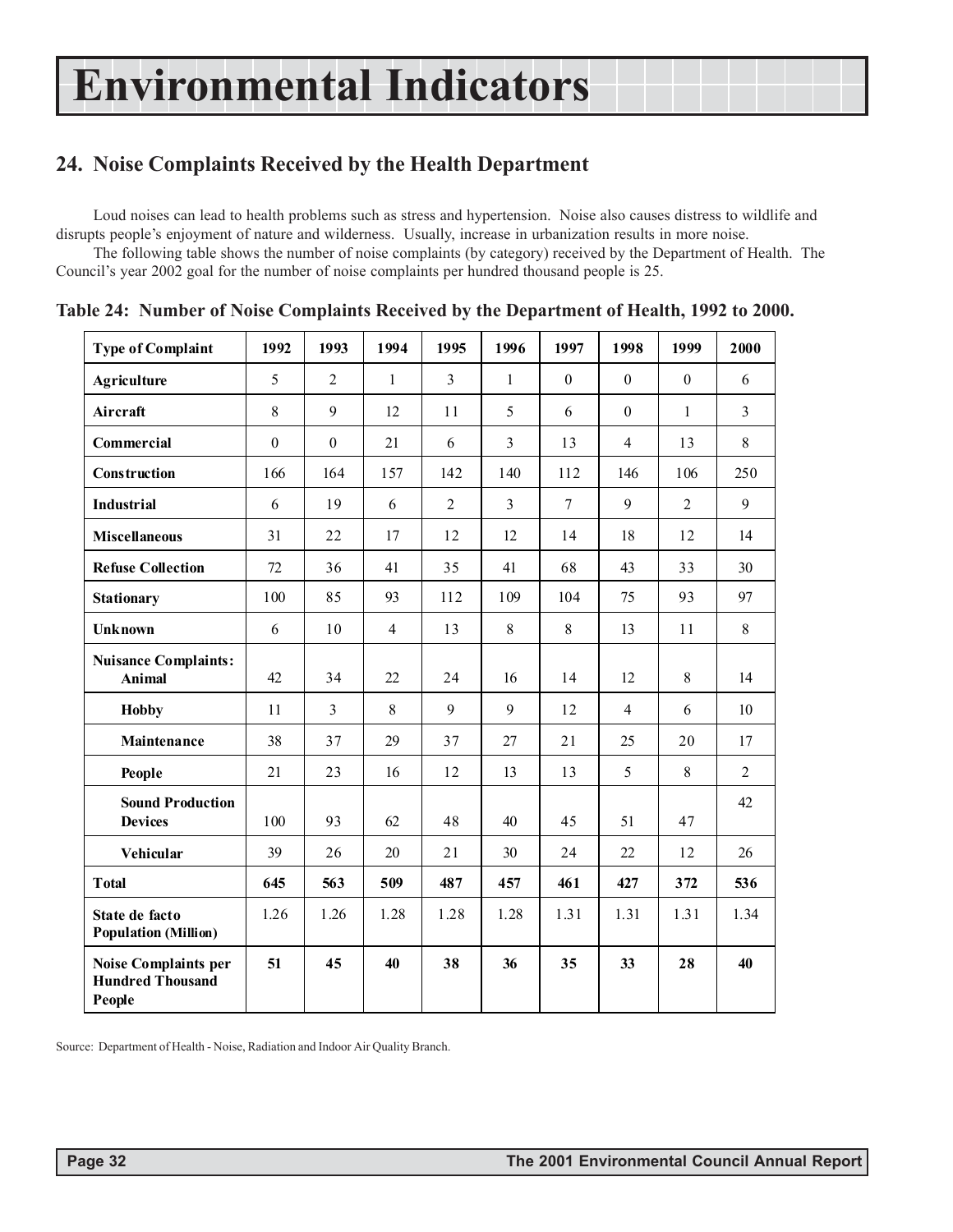### **25. Bikeway Miles**

Alternate transportation modes such as bicycling and mass transit systems conserve energy, alleviate traffic congestion, reduce air pollution, support physical fitness and recreation, and provide green corridors. Overall, they improve environmental quality and the urban landscape.

The next table shows the total miles of bikeways in Hawai`i by island. The Environmental Council's year 2002 goal for total miles of bikeways is 327.

|                  | <b>Bikeway Miles</b> |       |       |       |       |       |  |  |  |  |  |
|------------------|----------------------|-------|-------|-------|-------|-------|--|--|--|--|--|
| <b>Island</b>    | 1995                 | 1996  | 1997  | 1998  | 1999  | 2000  |  |  |  |  |  |
| Kauai            | 3.8                  | 3.8   | 6.8   | 6.5   | 6.2   | 6.2   |  |  |  |  |  |
| Oahu             | 55.4                 | 66.1  | 56.6  | 60.3  | 73.7  | 75.1  |  |  |  |  |  |
| Maui             | 19.6                 | 40.0  | 40.8  | 43.3  | 67.1  | 67.1  |  |  |  |  |  |
| Hawaii           | 8.2                  | 8.2   | 27.8  | 30.8  | 32.7  | 32.7  |  |  |  |  |  |
| <b>Statewide</b> | 87.0                 | 118.1 | 132.0 | 140.9 | 179.7 | 181.1 |  |  |  |  |  |

**Table 25: Miles of Bikeways in Hawai`i, 1995 to 2000.**

Source: State Department of Transportation, Highways Division

Note: i) Bikeway miles are provided only for bikeways that are designated as such through signing. The State and counties have installed many miles of improved paved shoulders, 4 feet or wider, on roadways which can accommodate bicycles but are not designated routes.

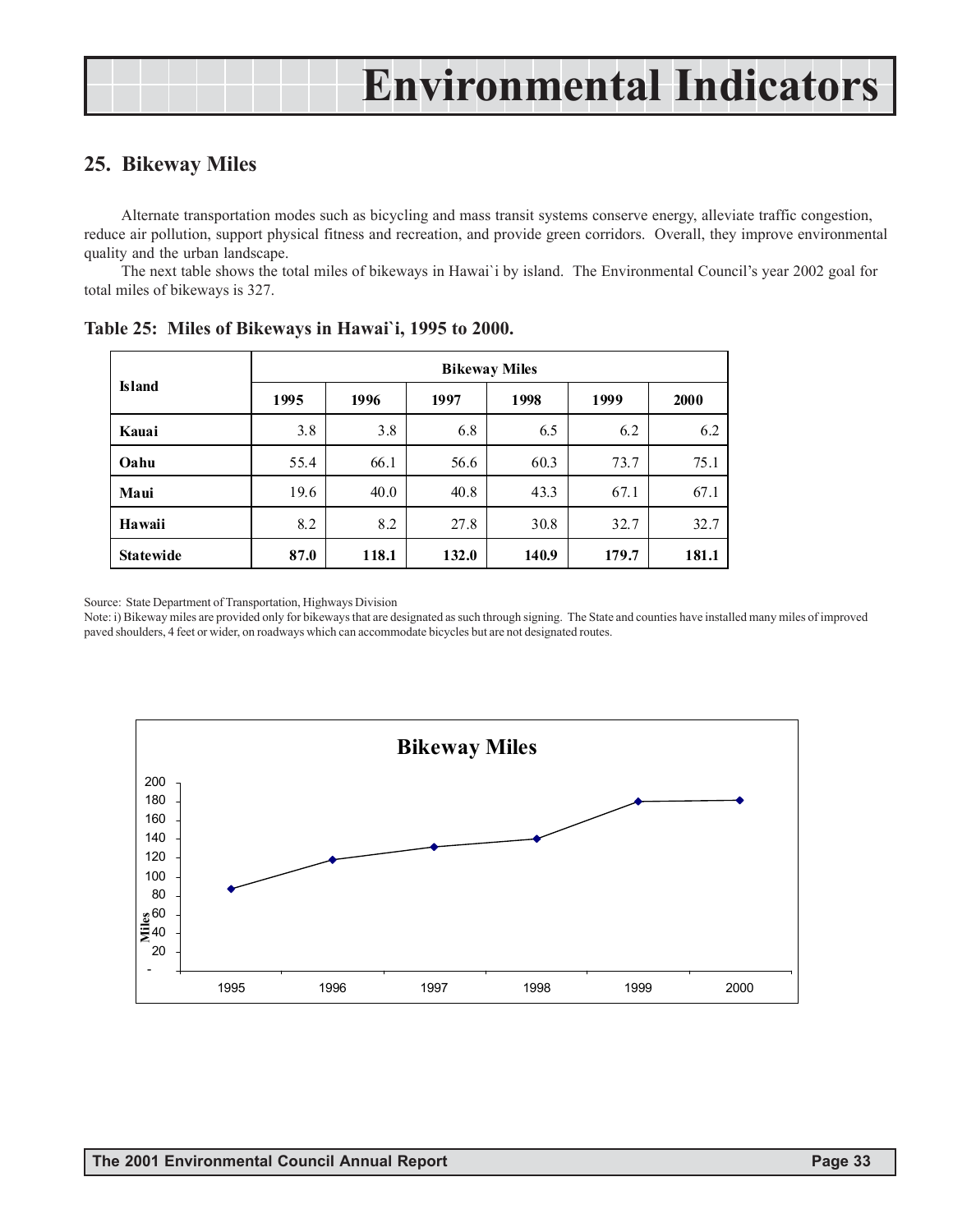# **26. Number of Bus Boardings on O`ahu**

The data below are estimates of the number of boardings on O`ahu for TheBus. An effective mass transit system can reduce traffic congestion and improve the quality of life in a city. These estimates are calculated based on the amount of money in the fare box, number of monthly passes sold, and random samples. The Environmental Council's year 2002 goal for bus boardings on O`ahu is 89 million.

**Table 26: Number of Bus Boardings on O`ahu, 1992 to 2000.**

| Year                                                         | 1992 | 1993 | 1994 | 1995 | 1996 | 1997 | 1998 | 1999 | 2000 | 2001 |
|--------------------------------------------------------------|------|------|------|------|------|------|------|------|------|------|
| <b>Total Number of Bus</b><br><b>Boardings (in millions)</b> | 72.9 | 76.1 | 77.3 | 72.7 | 68.9 | 68.6 | 71.8 | 66.2 | 66.6 | 70.4 |

Source: Public Transit Division of the Department of Transportation Services.

Note: i) Figures include residents and visitors.

ii) The figures are calendar year estimates of total passengers for TheBus calculated from reports to the American Public Transit Association.



Note: The vertical axis does not begin with zero.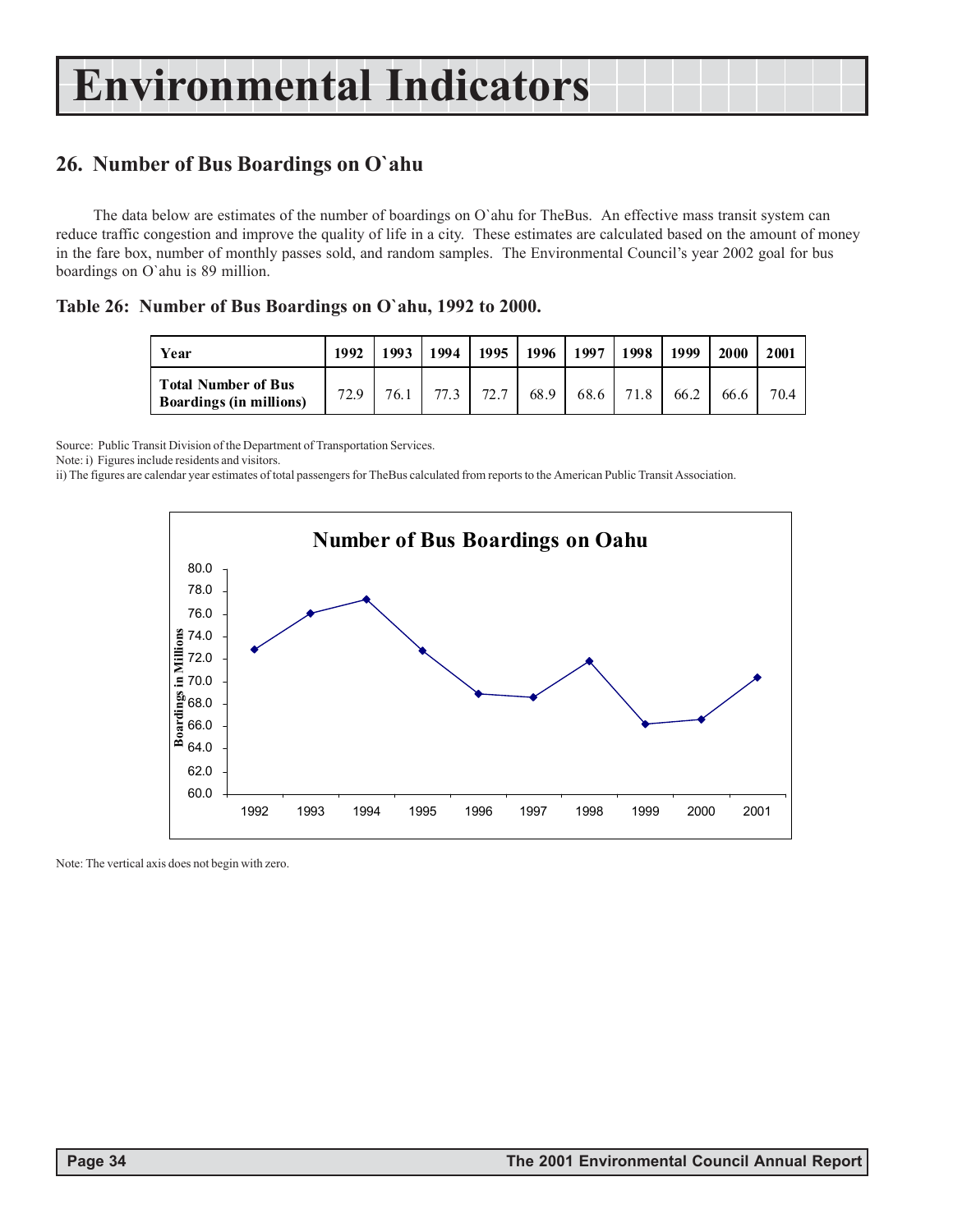# **2001 Environmental Report Card**

In this section, the Environmental Council grades the status of Hawai`i's environment. This year the Council continues to measure progress towards annual goals. This report card provides citizens and policy makers with a quick assessment of how well we are caring for our environment. The Council hopes this evaluation stimulates the public to learn about and take action to improve our environment. Your thoughts and suggestions on the content and methodology of this report card are welcomed.

| <b>2001 Environmental Progress</b><br><b>Report Card</b><br><b>State of Hawai'i</b> | <b>Grade</b> | <b>Status</b><br><b>Grade</b> |
|-------------------------------------------------------------------------------------|--------------|-------------------------------|
| <b>Energy Use</b>                                                                   | $\mathbf C$  | $\mathsf{D}$                  |
| Use & Recycling of<br>Resources                                                     | $B-$         | $\overline{C}$                |
| <b>Biodiversity Maintenance</b>                                                     | $B-$         | D                             |
| Air Quality                                                                         | $A+$         | $A+$                          |
| <b>Water Quality</b>                                                                | $C+$         | $A-$                          |
| <b>Terrestrial Quality</b>                                                          | B            | B                             |
| Public Awareness &<br>Concern                                                       | $C +$        | $\overline{\mathsf{C}}$       |
| <b>Overall Grade</b>                                                                | K            |                               |

### **What the grades mean:**

| Grade | <b>Progress Grade</b> | <b>Status Grade</b> |
|-------|-----------------------|---------------------|
| А     | Excellent             | Optimum             |
| В     | Improvement           | Good                |
|       | No Significant Change | Poor                |
| D     | Significantly Worse   | Very Poor           |
| F     | Disaster              | Unacceptable        |

**The 2001 Environmental Council Annual Report Page 35**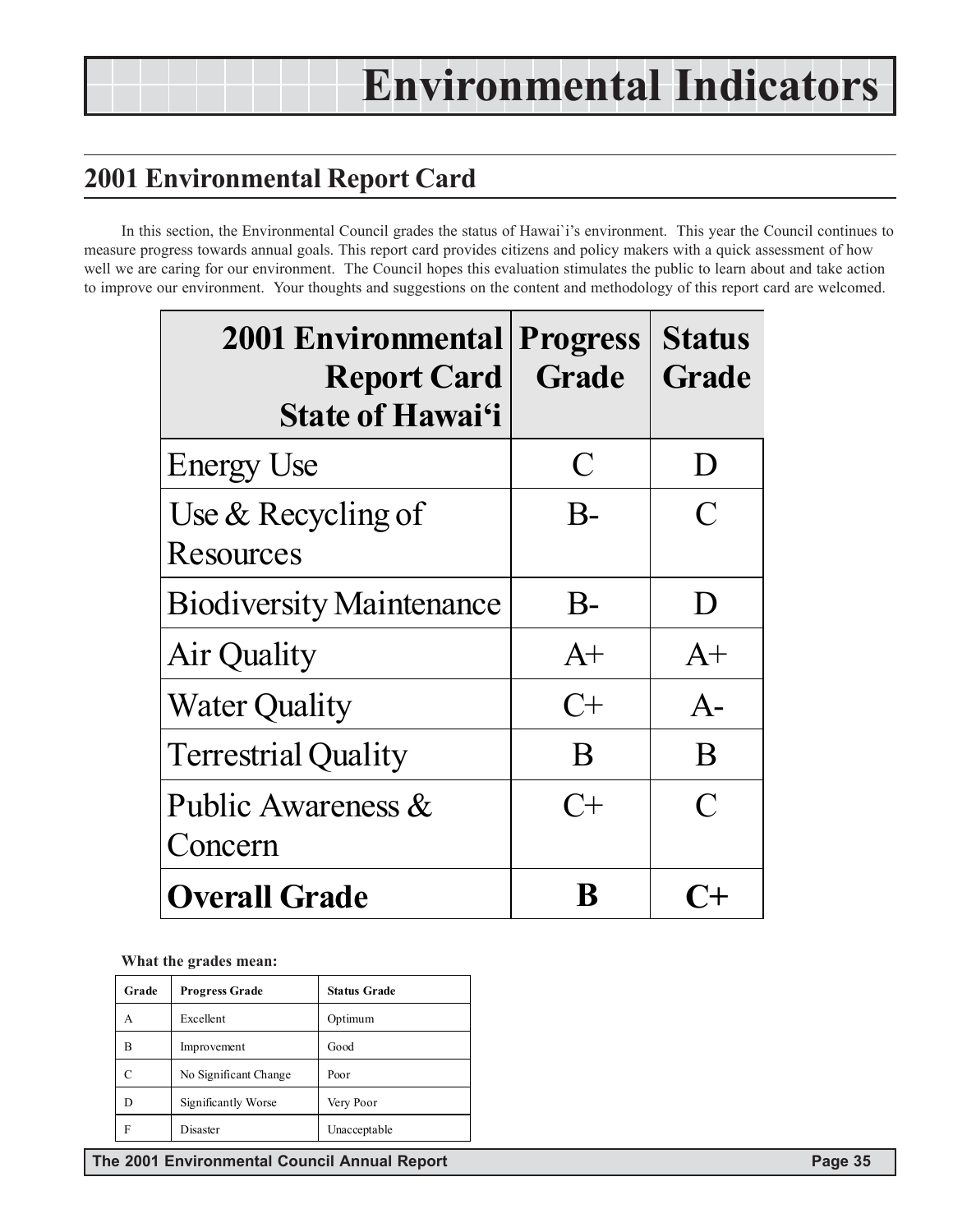# Method for Calculating Environmental Progress and Status Grades:

### **Step 1.**

Environmental Progress Scores and Grade

The method used to calculate the grades was selected to reward progress toward environmental indicator goals established for the year 2002. Progress is evaluated on a yearly basis and is measured relative to incremental progress toward the year 2002 goal. The grading system rewards Hawai`i's people for movement towards sustainability and reduction of pollution levels.

Establishing goals for each environmental indicator is a necessary starting point for the grading method. In some instances the agency responsible for monitoring the data has an established target for the indicator. The Council considered agency goals in establishing our year 2002 goals for the indicators used in this report card.

With the previous year's data and year 2002 goals available it is possible to determine annual increments approaching the goals. A linear scale is used to calculate annual increments. Indicator ratings are assessed relative to annual goals and an unacceptable condition.

| $= 100$ |
|---------|
| $= 50$  |
| $=$ 0   |
|         |

A linear scale is employed to assign scores for conditions falling between the limits listed above. Letter grades corresponding to the assigned scores are given in the same manner as last year.

Environmental Status Scores and Grades

The method used is based on the National Wildlife Federation's 1971 Environmental Quality Index (Kimball, 1972). Individual indicator scores are assigned as follows:

| Present condition equal to or better than optimum condition | $= 100$ |  |
|-------------------------------------------------------------|---------|--|
| Present condition equal to unacceptable condition           |         |  |

A linear scale is employed to assign scores for conditions falling between the limits listed above. Letter grades corresponding to the assigned scores are given in the same manner as last year.

### **Step 2.**

The environmental indicators are then organized into eight categories. The categories are: Energy Use, Use and Recycling of Resources, Biodiversity Maintenance, Air Quality, Water Quality, Terrestrial Quality, Public Awareness & Concern.

A weight is assigned to each of the indicators in a given category. This weight is used to obtain the score for each category. The weights are assigned to each indicator in relation to the empirical importance of the indicator itself as well as the reliability of its related data. For simplicity in interpreting the "0" to "100" scores, letter grades are used.

### **Step 3.**

Finally, a weighted average of the nine components is used to obtain a progress index and grade for Hawai`i's environment.

### Limitations:

The comprehensiveness and accuracy of the grades are limited by the following factors:

a) The assessment is based on a sample of 20 environmental indicators. This small sample is not a full representation of Hawai`i's environment.

b) The benchmarks for unacceptable and 2002 goals are based on assumptions and judgments made by the Council (see below). Others may have very different opinions about the figures.

c) The relative importance value to compute the weighted averages for the categories and total index is also subjective based on the Council's beliefs.

This is the fourth attempt to assess the status of Hawai`i's environment. The Council hopes to continually refine and improve this assessment process.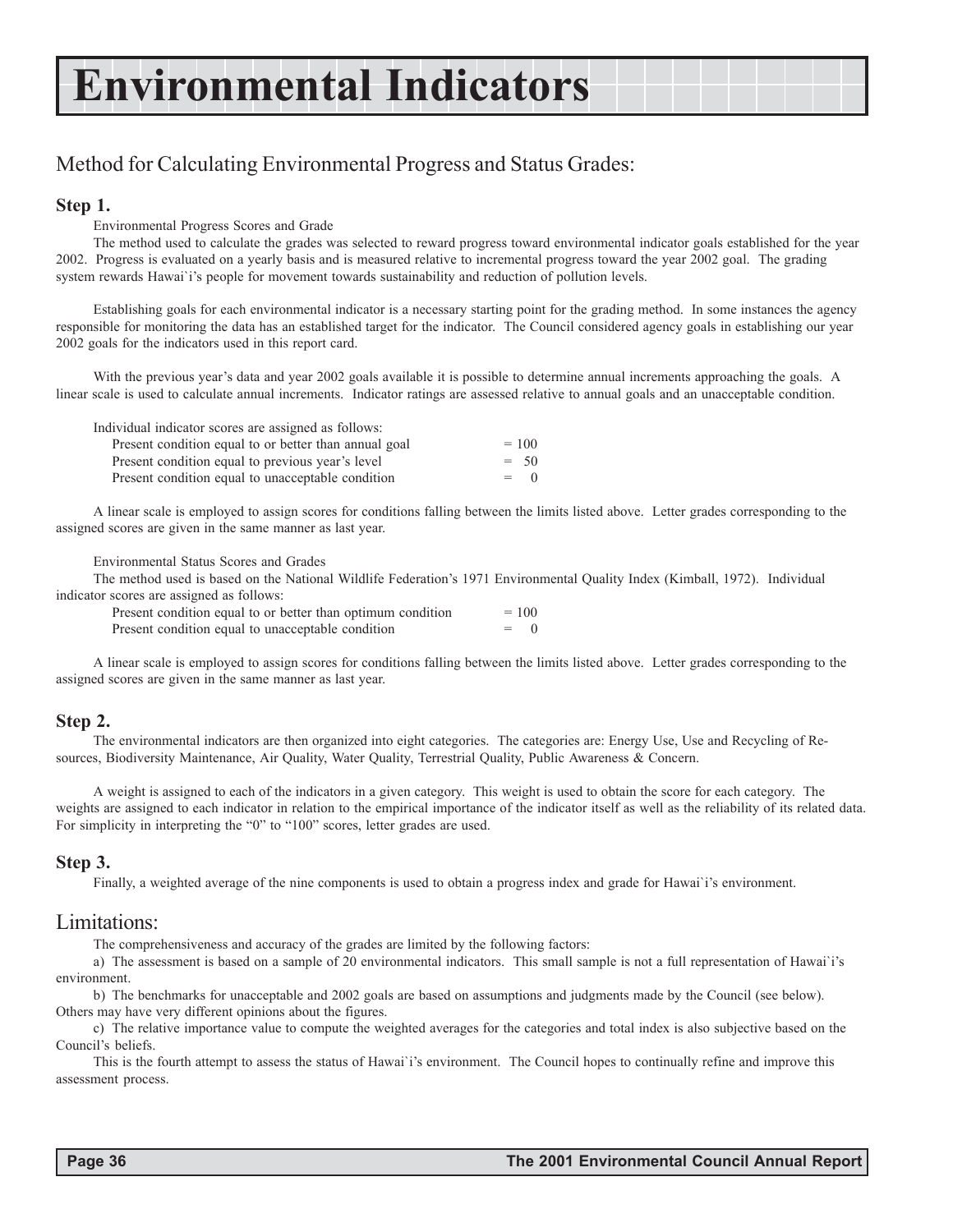### **Table A: Benchmarks, Environmental Progress Points and Status Scores.**

| <b>Indicator</b>                                  | <b>Unacceptable</b> | Average of                 | Latest        | Latest       | Year           | Opti-           |        | Progress       |        | <b>Status</b>             |
|---------------------------------------------------|---------------------|----------------------------|---------------|--------------|----------------|-----------------|--------|----------------|--------|---------------------------|
|                                                   | Condition           | <b>Previous</b><br>3 Years | Year<br>Level | Year<br>Goal | 2002<br>Goal   | $mu$ m<br>Cond. | Pts.   | Grade          | Pts.   | Grade                     |
| % of Energy from<br>Renewable Sources             | 0.0                 | 6.6                        | 6.0           | 8.3          | 10.0           | 25.0            | 45     | $\mathsf{C}$   | 24     | $D-$                      |
| Greenhouse gas<br>emissions in million tons       | 23.0                | 20.6                       | 20.7          | 19.8         | 19.0           | 15.7            | 48     | $\mathcal{C}$  | 32     | D                         |
| Water Consumption in<br>Million Gallons           | 100,000             | 73,907                     | 76,401        | 71,954       | 70,000         | 50,000          | 45     | $\mathbf C$    | 47     | $\mathsf C$               |
| % of Treated Wastewater<br>Reused                 | $\theta$            | 11.6                       | 13.5          | 14.8         | 18             | 25              | 80     | $A-$           | 54     | $\mathsf C$               |
| Daily per capita Waste<br>Generated in pounds     | 10.8                | 8.4                        | 7.3           | 6.4          | 4.3            | 3.6             | 77     | $B+$           | 49     | $\mathbf C$               |
| % of Waste Diverted                               | $\overline{0}$      | 24                         | 24            | 37           | 50             | 75              | 50     | $\mathsf{C}$   | 32     | D                         |
| Hazardous Waste<br>Generated in Tons              | 2,700               | 1,686                      | 1,456         | 1,124        | 900            | 500             | 70     | B              | 57     | $\mathrm{C}^+$            |
| Number of Rare Native<br>Plant Species            | 1000                | 588                        | 588           | 537          | 486            | $\theta$        | 50     | ${\bf C}$      | 41     | $C-$                      |
| Onaga Spawning<br>Potential Rate                  | $\theta$            | 5                          | $\tau$        | 10           | 15             | 50              | 71     | B              | 14     | $\mathbf F$               |
| Particulate Levels as a %<br>of Federal standards | 100                 | 29                         | 34            | 75           | 75             | 75              | 100    | $A+$           | 100    | $A+$                      |
| Number of Unhealthy Air<br>Days                   | 1                   | $\theta$                   | $\mathbf{0}$  | $\mathbf{0}$ | $\overline{0}$ | $\mathbf{0}$    | 100    | $A+$           | 100    | $A+$                      |
| Days Beaches Posted<br>Unsafe                     | 100                 | 22                         | 20            | 14           | 5              | $\theta$        | 69     | B              | 80     | $A-$                      |
| Number of Oil and<br>Chemical Spills              | 1000                | 519                        | 466           | 442          | 365            | 100             | 80     | A-             | 59     | $C+$                      |
| Conservation Land Area<br>in million acres        | 1.03                | 1.98                       | 1.98          | 2.05         | 2.11           | 2.25            | 50     | $\mathcal{C}$  | 78     | $B+$                      |
| % of Population Served<br>Water Below MCLs        | 90                  | 99.2                       | 98.8          | 99.6         | 100            | 100             | $48\,$ | $\mathsf C$    | $88\,$ | $\mathbf{A}$              |
| % of State Funding for<br>Environment             | $\boldsymbol{0}$    | 1.08                       | 1.24          | 1.49         | 1.90           | 2.50            | $70\,$ | $\, {\bf B}$   | 50     | $\mathsf{C}$              |
| Number of Motor<br>Vehicles per capita            | $\mathbf{1}$        | 0.69                       | 0.70          | 0.65         | 0.61           | 0.33            | 48     | $\mathbf C$    | 45     | ${\bf C}$                 |
| Noise Complaints per<br>100,000 People            | 100                 | 32                         | 40            | 29           | $25\,$         | 10              | 44     | $C-$           | 67     | $\, {\bf B}$              |
| <b>Bikeway Miles</b>                              | $\boldsymbol{0}$    | 151                        | 181           | 239          | 327            | 1309            | 69     | B              | 14     | $\boldsymbol{\mathrm{F}}$ |
| Annual TheBus<br>Boardings in millions            | $\mathbf{0}$        | 68                         | 70            | 79           | 89             | 124             | 57     | $\mathrm{C}^+$ | 56     | $\mathrm{C}^+$            |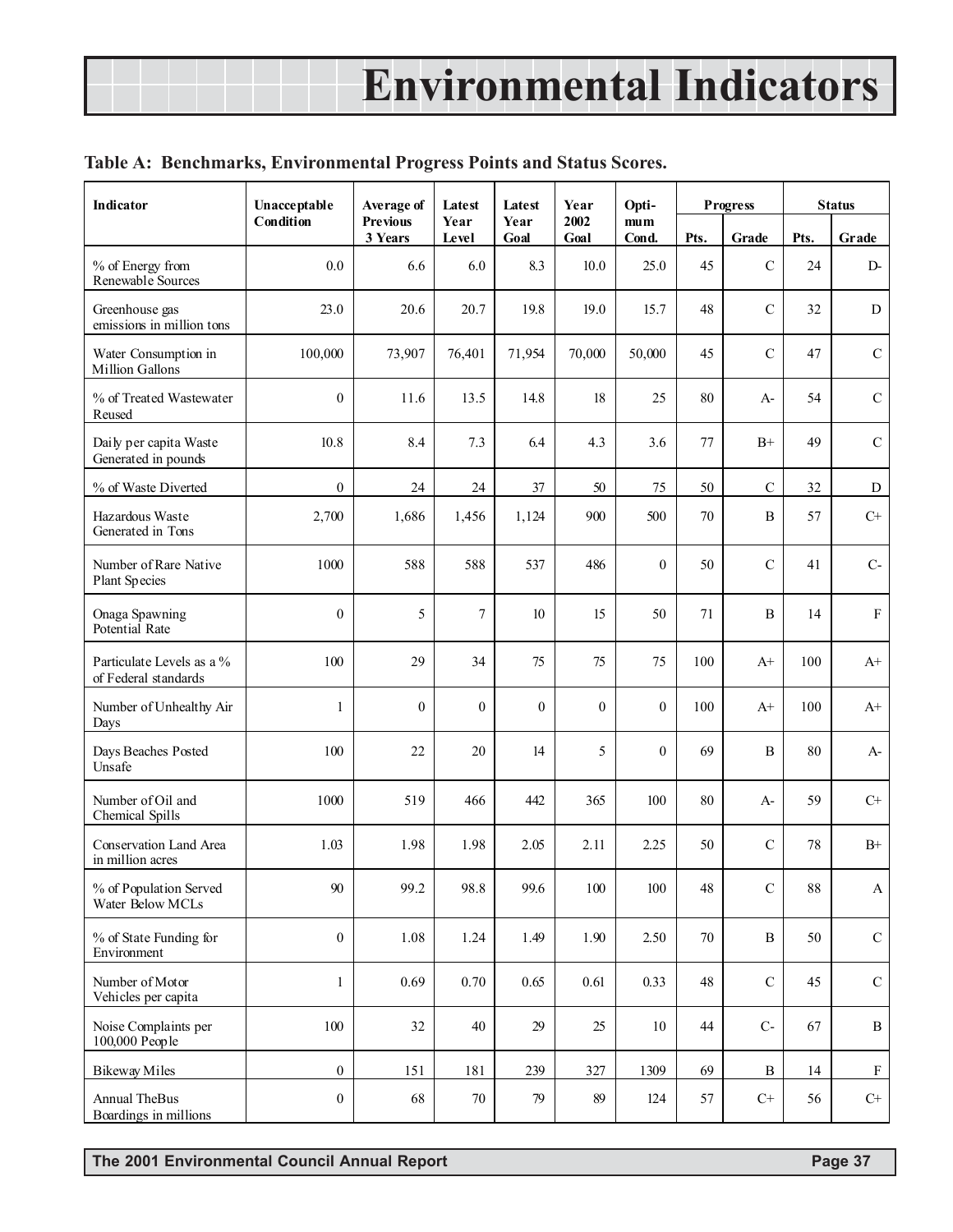### **Table B: Scores and Grades for Environmental Progress**

| Category                           | Indicator                                       | <b>Progress</b><br><b>Points</b> | <b>Indicator</b><br>Weights | Category<br><b>Scores</b> | Category<br>Grade | Category<br><b>Weights</b> | <b>Total</b><br><b>Score</b> | <b>Total</b><br>Grade |
|------------------------------------|-------------------------------------------------|----------------------------------|-----------------------------|---------------------------|-------------------|----------------------------|------------------------------|-----------------------|
| <b>Energy Use</b>                  | % of Energy from<br>Renewable Sources           | 45                               | 50%                         | 47                        | $\mathcal{C}$     | 15%                        | 65                           | B                     |
|                                    | Greenhouse Gas<br>Emissions                     | 48                               | 50%                         |                           |                   |                            |                              |                       |
| Use &<br>Recycling of<br>Resources | Water Consumption in<br>Million Gallons         | 45                               | 20%                         | 64                        | $B -$             | 15%                        |                              |                       |
|                                    | % of Treated<br>Wastewater Reused               | 80                               | 20%                         |                           |                   |                            |                              |                       |
|                                    | Daily per capita Waste<br>Generated in pounds   | 77                               | 20%                         |                           |                   |                            |                              |                       |
|                                    | % of Waste Diverted                             | 50                               | 20%                         |                           |                   |                            |                              |                       |
|                                    | Hazardous Waste<br>Generated in Tons            | 70                               | 20%                         |                           |                   |                            |                              |                       |
| Biodiversity<br>Maintenance        | Number of Abundant<br>Native Plant Species      | 50                               | 50%                         | 61                        | $B -$             | 10%                        |                              |                       |
|                                    | Onaga Spawning<br><b>Potential Rate</b>         | 71                               | 50%                         |                           |                   |                            |                              |                       |
| Air Quality                        | Particulate Levels as %<br>of National Standard | 100                              | 50%                         | 100                       | $A+$              | 15%                        |                              |                       |
|                                    | Number of Unhealthy<br>Air days                 | 100                              | 50%                         |                           |                   |                            |                              |                       |
| Water Quality                      | Days Beaches Posted<br>Unsafe                   | 69                               | 50%                         | 59                        | $C+$              | 15%                        |                              |                       |
|                                    | % of Pop. Served<br>Water Below MCLs            | 48                               | 50%                         |                           |                   |                            |                              |                       |
| Terrestrial<br>Quality             | Conservation Land<br>Area in million acres      | 50                               | 50%                         | 65<br>B                   |                   | 15%                        |                              |                       |
|                                    | Number of Oil $&$<br>Chemical Spills            | 80                               | 50%                         |                           |                   |                            |                              |                       |
| Public<br>Awareness &<br>Concern   | % of State Funding for<br>Environment           | 70                               | 20%                         | 58                        | $C+$              | 15%                        |                              |                       |
|                                    | Number of Motor<br>Vehicles per capita          | 48                               | 20%                         |                           |                   |                            |                              |                       |
|                                    | Noise Complaints per<br>100,000 People          | 44                               | 20%                         |                           |                   |                            |                              |                       |
|                                    | <b>Bikeway Miles</b>                            | 69                               | 20%                         |                           |                   |                            |                              |                       |
|                                    | Annual TheBus<br>Boardings in millions          | 57                               | 20%                         |                           |                   |                            |                              |                       |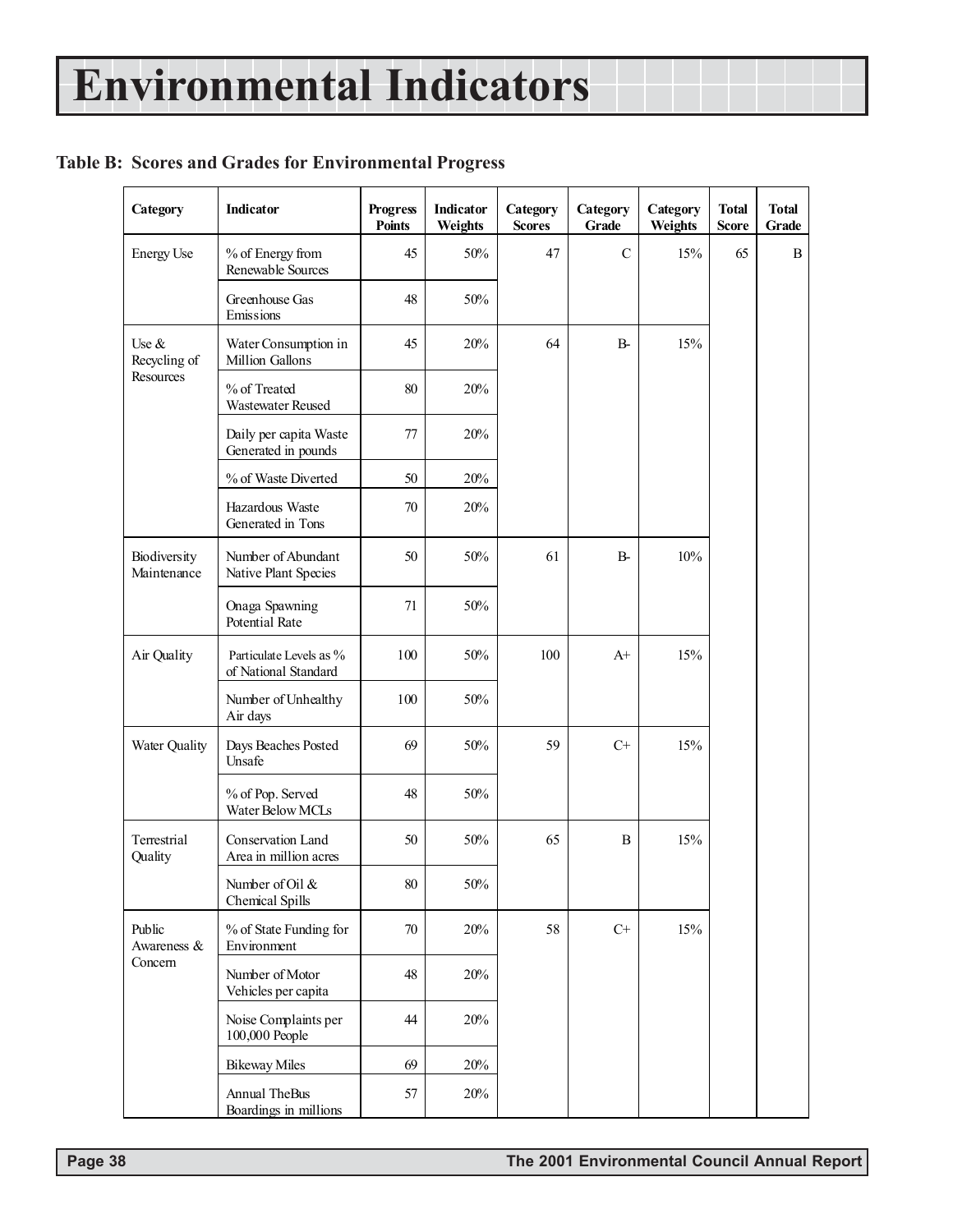### **Table C: Scores and Grades for Environmental Status**

| Category                              | Indicator                                       | <b>Status</b><br><b>Points</b> | Indicator<br>Weights | Category<br><b>Scores</b> | Category<br>Grade | Category<br>Weights | <b>Total</b><br><b>Score</b> | <b>Total</b><br>Grade |
|---------------------------------------|-------------------------------------------------|--------------------------------|----------------------|---------------------------|-------------------|---------------------|------------------------------|-----------------------|
| <b>Energy Use</b>                     | % of Energy from<br>Renewable Sources           | 24                             | 50%                  | 28                        | D                 | 15%                 | 59                           | $C+$                  |
|                                       | Greenhouse Gas<br>Emissions                     | 32                             | $50\%$               |                           |                   |                     |                              |                       |
| Use $\&$<br>Recycling of<br>Resources | Water Consumption in<br>Million Gallons         | 47                             | 20%                  | 48                        | $\mathcal{C}$     | 15%                 |                              |                       |
|                                       | % of Treated<br>Wastewater Reused               | 54                             | 20%                  |                           |                   |                     |                              |                       |
|                                       | Daily per capita Waste<br>Generated in pounds   | 49                             | 20%                  |                           |                   |                     |                              |                       |
|                                       | % of Waste Diverted                             | 32                             | 20%                  |                           |                   |                     |                              |                       |
|                                       | Hazardous Waste<br>Generated in Tons            | 57                             | 20%                  |                           |                   |                     |                              |                       |
| <b>Biodiversity</b><br>Maintenance    | Number of Abundant<br>Native Plant Species      | 41                             | $50\%$               | 28                        | D                 | 10%                 |                              |                       |
|                                       | Onaga Spawning<br>Potential Rate                | 14                             | 50%                  |                           |                   |                     |                              |                       |
| Air Quality                           | Particulate Levels as<br>% of National Standard | 100                            | 50%                  | 100                       | $A+$              | 15%                 |                              |                       |
|                                       | Number of Unhealthy<br>Air days                 | 100                            | 50%                  |                           |                   |                     |                              |                       |
| Water Quality                         | Days Beaches Posted<br>Unsafe                   | 80                             | $50\%$               | 84                        | $A-$              | 15%                 |                              |                       |
|                                       | % of Pop. Served<br>Water Below MCLs            | 88                             | 50%                  |                           |                   |                     |                              |                       |
| Terrestrial<br>Quality                | Conservation Land<br>Area in million acres      | 78                             | 50%                  | 69                        | B                 | 15%                 |                              |                       |
|                                       | Number of Oil &<br>Chemical Spills              | 59                             | 50%                  |                           |                   |                     |                              |                       |
| Public<br>Awareness &<br>Concern      | % of State Funding for<br>Environment           | 50                             | 20%                  | 46                        | $\mathbf C$       | 15%                 |                              |                       |
|                                       | Number of Motor<br>Vehicles per capita          | 45                             | 20%                  |                           |                   |                     |                              |                       |
|                                       | Noise Complaints per<br>100,000 People          | 67                             | 20%                  |                           |                   |                     |                              |                       |
|                                       | <b>Bikeway Miles</b>                            | 14                             | 20%                  |                           |                   |                     |                              |                       |
|                                       | Annual TheBus<br>Boardings in millions          | 56                             | 20%                  |                           |                   |                     |                              |                       |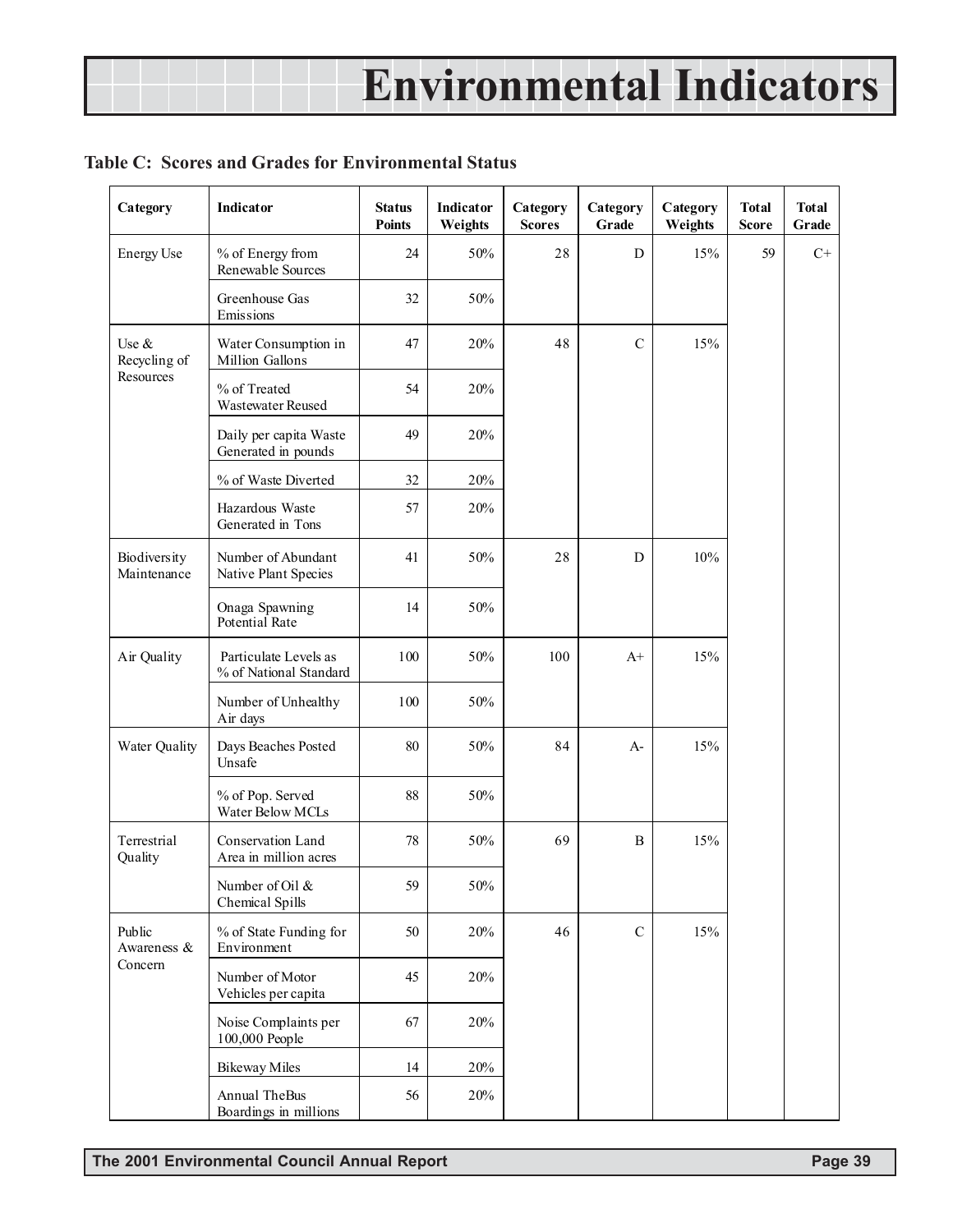### Assumptions:

The Environmental Council's assumptions for unacceptable conditions, year 2002 goals, and optimum levels for Hawai`i's environmental indicators are listed below.

a) Renewable Energy: The Department of Business, Economic Development and Tourism has proposed a year 2002 goal of 7% for the amount of energy from renewable sources. The Council prefers a more aggressive goal of 10% for the year 2002 and 25% for optimum conditions.

b) Greenhouse Gasses: The Council supports the Kyoto Protocol which calls for emissions of 7% below 1990 levels by 2010. This works out to 19 million tons by 2002 and 15.7 million tons by 2010 for optimum. The unacceptable level is 23 million tons.

c) Water Consumption: The Council has set 70,000 million gallons per year as the goal for the year 2002. 100,000 is unacceptable. The optimum level is 50,000.

d) Treated Wastewater Reused: The reuse target for the year 2002 is 18%. The optimum level is 25%.

e) Waste Generated: According to Healthy Hawai`i 2000, the national objective is to reduce the average pounds of municipal solid waste produced per person each day to no more than 3.6 pounds. The optimum level is the same as the national objective. The year 2002 goal is the present national average of 4.3 pounds per person per day (EPA, 1997). It is unacceptable to produce 3 times the national objective.

f) Waste Diverted: Pursuant to section 342G-3, HRS, it is the goal of the state to reduce solid waste stream prior to disposal by 50% by the year 2000. The same goal is used for the year 2002. The optimum level is 75%.

g) Hazardous Waste: The Department of Health has set a target of 900 tons for the year 2002. Three times the 2002 target amount is unacceptable. The optimum target is 500 tons.

h) Native Plant Species: The year 2002 goal is to have 1/2 the species of concern removed from the rare list. 1,000 species listed as rare would be unacceptable. Optimally, all native species would be in abundance.

i) Onaga SPR: The National Marine Fisheries Service has set a target of 15% or better for the Onaga SPR for the year 2002. The optimum level is 50%.

j) Particulate Levels: The year 2002 goal and the optimum level is 75% of the federal standard.

k) Unhealthy Air Days: Not a single day should be declared unhealthy in Hawai'i.

l) Beaches Posted Unsafe: The Department of Health has set a target of 5 beach closure days for the year 2002. A level of 100 beach closure days per year is unacceptable. Optimally, no beaches would be closed.

m)Oil and Chemical Spills: The year 2002 goal is to have less than 365 spills. The optimum number is 100 or less. n) Conservation Land: The 2002 goal coincides with the State Land Use District Boundary Review, 1992 recommendation that approximately 150,000 acres of Urban and Agricultural lands be converted to Conservation zoning. The report also identifies another 139,000 acres of non-Conservation land as "Areas of Critical Concern" that should be protected for its conservation resource value. Therefore, the optimum level is the conversion of 289,000 acres. Any less amount than one fourth of state lands in the Conservation district is unacceptable.

o) Drinking Water: The year 2002 goal and the optimum level to have 100% of the population drinking clean water.

p) Environmental Spending: Based on information presented in World Resources Institute's 1992 Environmental Almanac the average state in the U.S. spends approximately 1.9% of its state budget on environmental protection. The year 2002 goal is the same as the average state. The optimum level is 2.5%.

q) Motor Vehicles: The year 2002 goal is to reduce the number of motor vehicles per capita by 10% from the 1995 level. One motor vehicle per person is unacceptable. The optimum level should be one motor vehicle for every three people (the average household size is three people).

r) Noise Complaints: The year 2002 goal is 25 complaints per hundred thousand people. An average of 100 noise complaints per hundred thousand people is unacceptable. The optimum number is 10 or less per hundred thousand people.

s) Bikeway Miles: According to Bike Plan Hawai`i a total of 1,309 miles of bikeways is proposed. The optimum condition is the construction of all the bikeways proposed. The year 2002 goal is to have 25% of the bikeways installed.

t) Bus Ridership: The present bus fleet is 525. The FEIS for the Honolulu Rapid Transit Program considered an expanded bus fleet of 997 buses for the Transportation System Management alternative. Based on Table 1.1 in the Comprehensive Bus Facility & Equipment Requirements Study, we estimate that the number of boardings for a fleet of 997 buses would be 124,000,000 per annum. The optimum level is 124,000,000 boardings. The year 2002 goal is to increase boarding by 10% from 1995 levels.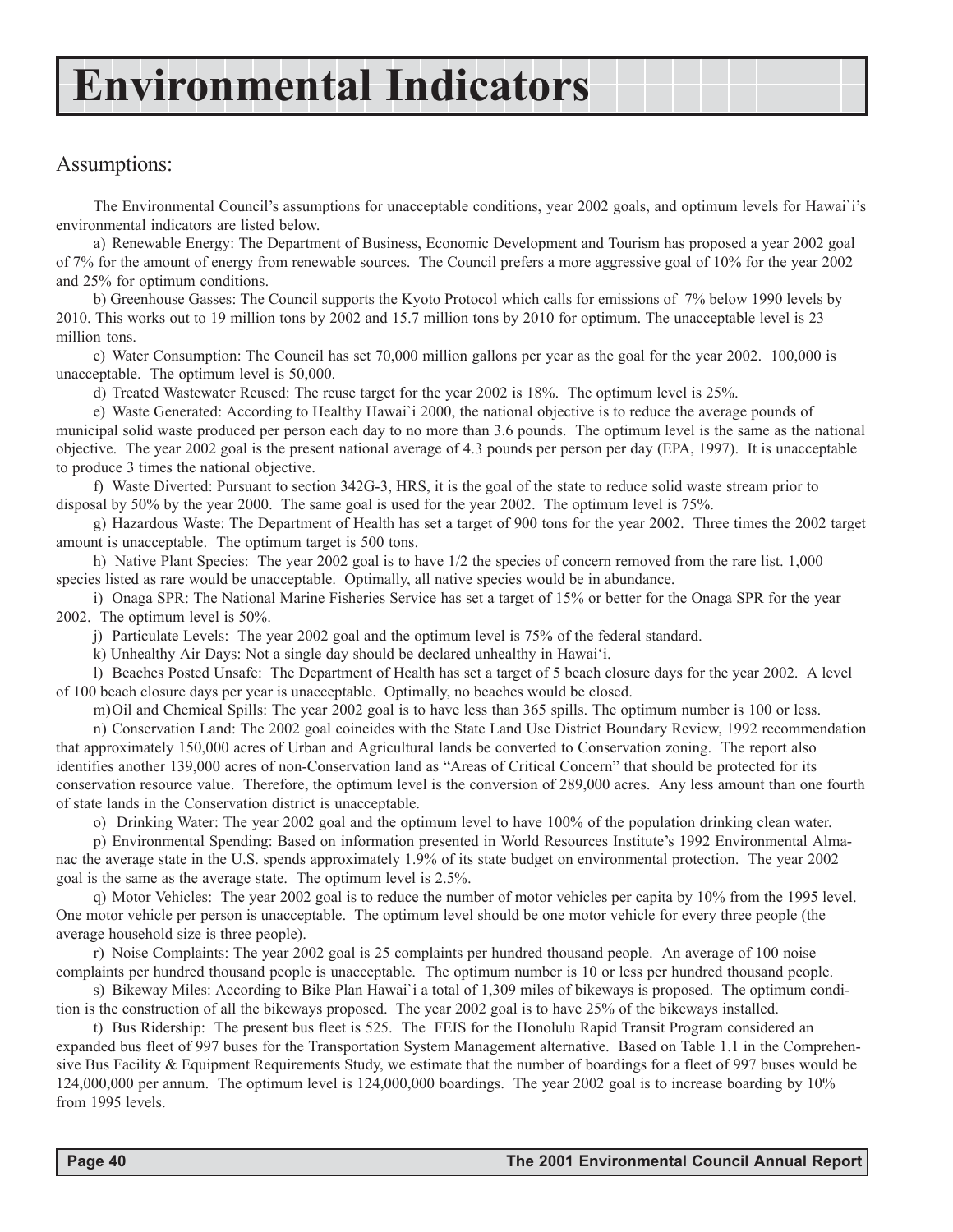### Letter Grades:

For the sake of simplicity in interpreting the "0" to "100" scores, letter grades are used. The scale that we used was obtained from A Rating Guide to Life in America's Fifty States (Thomas, 1994).

 $100 = A +$  $85-99 = A$  $80-84 = A$  $75-79 = B+$  $65-74 = B$  $60-64 = B$  $55-59 = C+$  $45-54 = C$  $40-44 = C$  $35-39 = D+$  $25-34 = D$  $20-24 = D$  $0-19 = F$ 

### References:

City and County of Honolulu, Department of Transportation Services. Final Environmental Impact Statement for the Honolulu Rapid Transit Program. Honolulu, 1992.

Hawai`i Department of Business, Economic Development and Tourism. State Energy Resources Coordinator's Annual Report. Honolulu, 1994.

Hawai`i Department of Business, Economic Development and Tourism. The State of Hawai`i Data Book, 2000. Honolulu, 2001.

Hawai`i Department of Health. Healthy Hawai`i 2000: Preliminary Objectives and Health Status Indicators for the State of Hawai`i. Honolulu, 1995.

Hawai`i Department of Health. The State of Environmental Protection In Hawai`i. Honolulu, 1997.

Hawai`i Department of Health. Indicators of Environmental Quality, September 1999.

Hawai`i Department of Transportation. Bike Plan Hawai`i. Honolulu, 1994.

Honolulu Public Transit Authority. Comprehensive Bus Facility & Equipment Requirements Study. Honolulu, 1994.

Kimball, Thomas L. Why Environmental Quality Indices? In The Quality of Life Concept by the Environmental Protection Agency. Warrenton, Virginia, 1972.

Office of State Planning. State Land Use District Boundary Review. Honolulu, 1992.

Thomas, G. Scott. A Rating Guide to Life in America's Fifty States. New York: Prometheus Books, 1994.

United States Environmental Protection Agency. Characterization of Municipal Solid Waste in the United States: 1996 Update. EPA530-R-97-015. Washington, DC.

World Resources Institute. Environmental Almanac. Boston: Houghton Mifflin Company, 1992.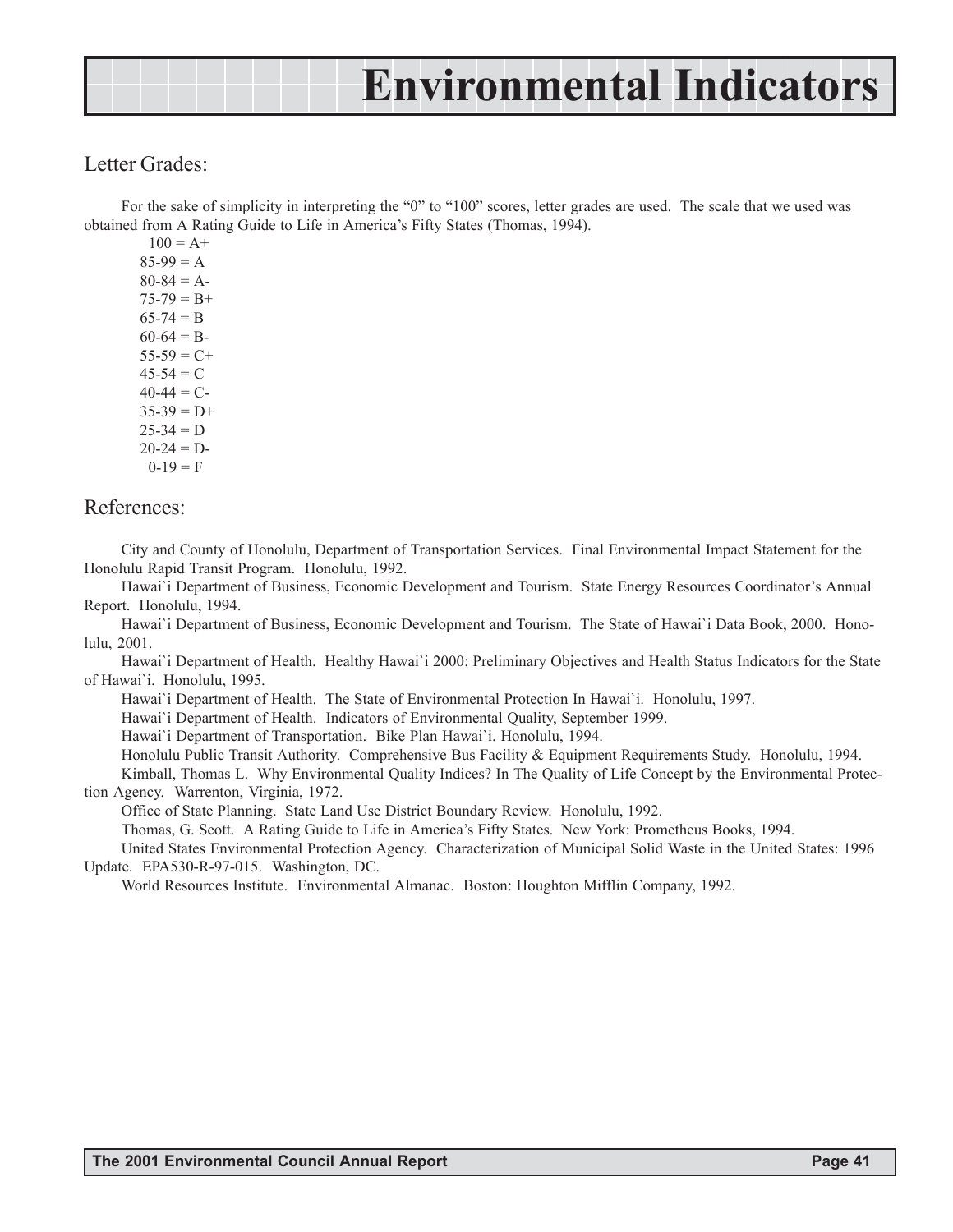# **Section II Agency Goals**

**The Environmental Council monitors agency progress in achieving the state's environmental goals and makes an annual report with recommendations to the Governor and Legislature. The Council asks each agency for its environmental goals and objectives for inclusion in its annual report. Each agency identifies its top three environmental goals for the past and current years and the results of its efforts to achieve these goals.**

### **Outstanding Environmental Agencies for 2000**

Department of Education Department of Health Department of Land and Natural Resources, Division of Forestry and Wildlife Department of Defense, Hawai'i Army National Guard

### **Outstanding Environmental Agencies for 1999**

Department of Agriculture, Plant Industry Division

Department of Education

Department of Land and Natural Resources, Division of Forestry and Wildlife

Department of Defense, Hawai'i Army National Guard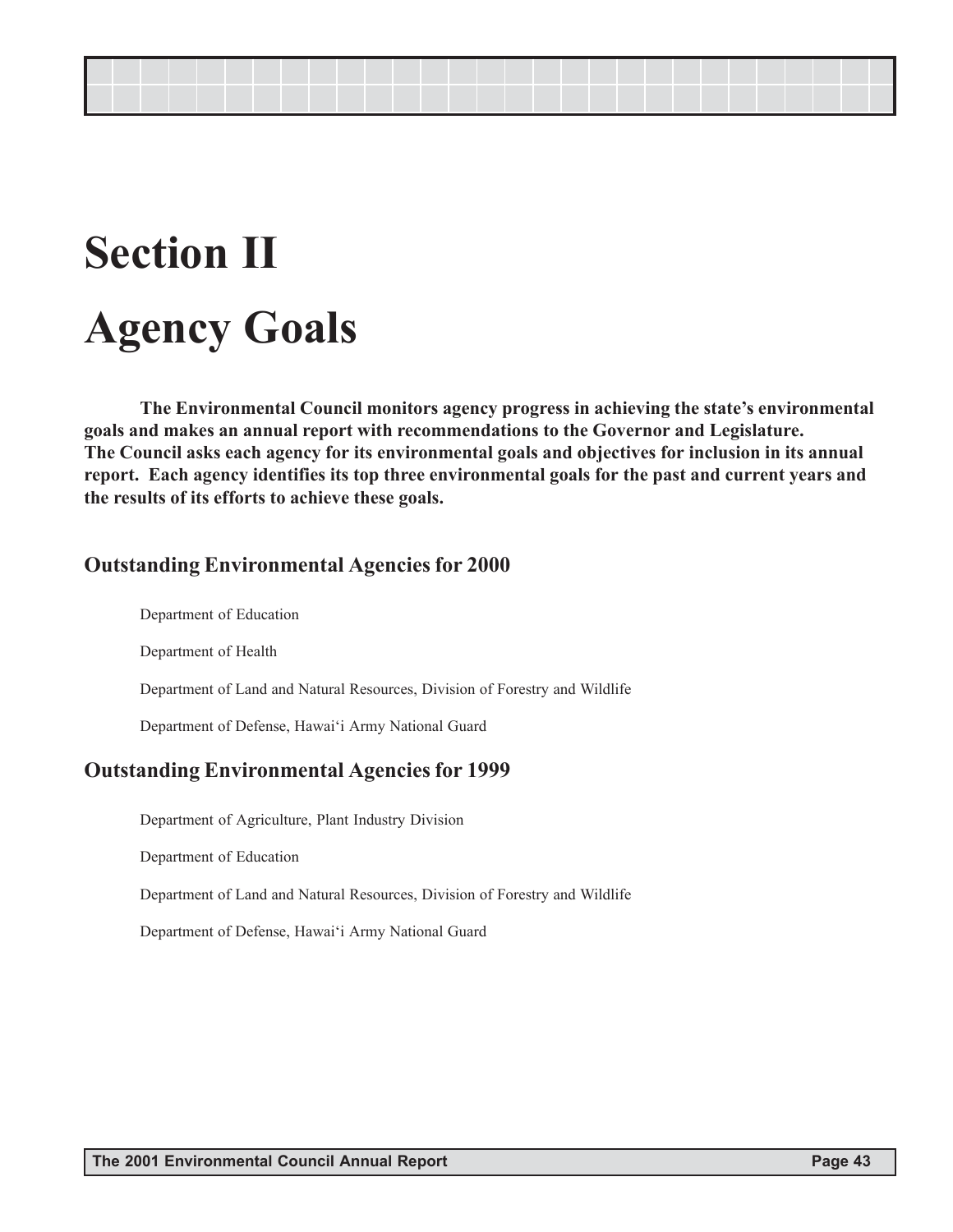# **Agency Goals**

### **Department of Accounting and General Services**

### **I. Goals/Objectives for FY 2001**

A. Goal/Objective #1: The Automotive Management Division will try to purchase more alternative fueled vehicles which are more environmentally friendly.

B. Goal/Objective #2: The Public Works Division will begin to implement ultra-violet light technology to reduce mold growth within air conditioning systems. Mold is a major cause of indoor air quality problems.

C. Goal/Objective #3: The Public Works Division will increase the use of wood-polymer lumber products in its construction projects in lieu of timber or hazardous phenolbased or formaldehyde-based chipboards. The wood-polymer products contain no preservatives and are made from postconsumer and/or post-industrial reclaimed plastic and waste wood, so they are more environmentally friendly. They can be used for benches, picnic tables, playgrounds, docks and landscaping.

### **II. Results of Efforts for FY 2001**

A. Goal/Objective #1: The Automotive Management Division has met their goal of complying with EPA requirements for purchasing Alternative Fueled Vehicles. The EPA requires that 90% of new State Government vehicles purchased after model year 2000 must be capable of utilizing alternative fuels.

B. Goal/Objective #2: The Public Works Division has begun to implement ultra-violet light on the coils of airconditioning chillers. Public Works is recommending it on all future projects for better maintenance on the coils.

C. Goal/Objective #3: The Public Works Division intends to include a directive to use wood-polymer lumber products in its Design Consultant Criteria Manual. We should be seeing increased use of these products from January 2002.

### **III. Goals/Objectives for FY 2002**

A. Goal/Objective #1: The Public Works Division will begin to phase out the use of arsenic containing termite treated lumber. Copper azole, Type A and Inorganic Boron

will be used in lieu of Chromated Copper Arsenate and Ammoniacal Copper Zinc Arsenate.

B. Goal/Objective #2: The Maui District will spend about \$325,000 to retrofit or replace light fixtures at Maui District schools. The new fixtures will use energy efficient lamps and ballasts. A study estimates that a 34 percent reduction in lighting energy costs can be achieved by retrofitting or replacing existing fluorescent light fixtures with more efficient lamps and electronic ballasts.

### **State Department of Agriculture**

### **I. Goals/Objectives for FY 2001**

A. Goal/Objective #1: To prevent the introduction of harmful pests and diseases by inspecting all incoming shipments of plant materials, non-domestic animals, and microorganisms.

B. Goal/Objective #2: Limit plant pest populations which can cause significant economic damage to agriculture or constitute serious threats to the environment.

C. Goal/Objective #3: To ensure the efficient, effective, and safe use of pesticides to minimize adverse effects on the environment, and enable the agricultural industry to continue the use of pesticides.

### **II. Results of Efforts of FY 2001**

A. Goal/Objective #1:

• Issued 1,003 violation notices and 17 citations resulting in \$6,225.00 worth of fines from surveillance and inspection of Hawaii-bound air and sea baggage, cargo, mail, and passengers.

• A total of 1,807 insect interceptions were made. Of these, 483 (27%) were species not known to occur in Hawaii, 1,005 (56%) were already present in the State and 319 (17%) were either too immature or damaged to be identified to the species level.

• There were 30 talks and tours at the Plant Quarantine Station in which 1,445 persons were informed of the Plant Quarantine Branch's requirements for importing plant materials and non-domestic animals.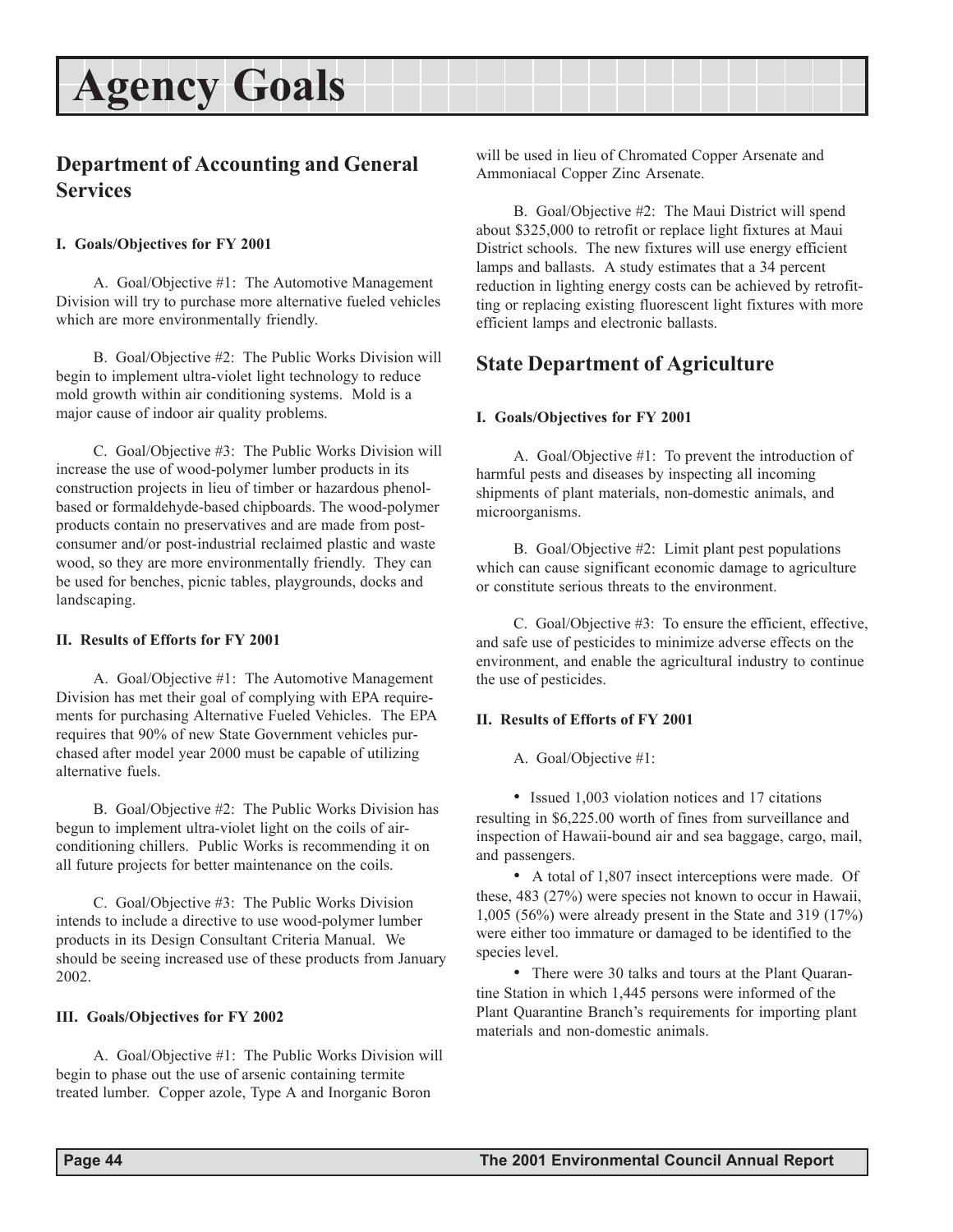

• A risk assessment was started of alien species movement from mainland and foreign sources into Hawaii through Kahului Airport. The assessment was conducted over four three- or four-week periods. The assessment involved intensive inspections of checked and carry-on baggage with detector dogs, inspections of cabins and cargo holds of mainland flights, and 100% inspection of all agricultural products shipped by air cargo. The initial phase of the project found a low risk of importation of alien species through baggage, carry-ons, aircraft cabins, and aircraft cargo holds. The highest risk was with the import of agricultural materials such as produce, cut flowers, and propagative plant materials.

B. Goal/Objective #2:

• Collected 247 *Scymnus* sp. adults and larvae from banana plants in Thailand and shipped them to the department's Insect Quarantine Facility for further testing to control the banana aphid, a vector of banana bunchy top virus.

• Conducted applied research to find an alternative to the restricted-use pesticide caffeine to control the coqui frog in nursery, residential, and resort settings.

• Completed actions to eradicate Banana Bunchy Top Virus, a serious disease of bananas, from a 10-square mile Eradication Zone in the North Kona District of Hawaii. Area will be monitored for several years to determine if the eradication was successful.

• Established chemical and mechanical control program to eliminate fireweed, a designated noxious weed, on Kauai.

• Continued to survey for and evaluate actions taken to eliminate fireweed, a designated noxious weed, on Oahu.

• Continued to release and establish two weevils (*Acythopeus burkhartorum* and *Acythopeus cocciniae*) to control ivy gourd (*Coccinia grandis*), an extremely aggressive lowland vine that covers poles, trees, other plants, and fences.

• Continued to release and establish a moth (*Mompha trithalama*) to control clidemia (*Clidemia hirta*), and aggressive shrub that dominates the forest understory.

• Developed aerial release system for the dissemination of the biocontrol fungus (*Colletotrichum gloeosporiodes* f. sp. *miconiae*) to control the noxious weed, miconia (*Miconia calvescens*) on Maui.

C. Goal/Objective #3:

• Entered year two of a five-year plan with a goal to reduce pesticide exposures reported to the Hawaii Poison Control Center by 50%. Consumer information cards were printed (examples are attached). Approximately 800 pesticide exposures were reported in FY 2001. Disinfectants, bleach product and cleaners accounted for 48% of these exposures. The Poison Control Center has been awarded funds for FY 2002 for activities to reduce the number of exposures reported from disinfectants, bleach and cleaners.

• Conducted over 600 inspections of farms, pesticides dealers, and non-farm users for proper use and distribution of pesticides.

• Issued over 60 warning letters for improper use and collected \$27,633 in penalties for illegal use or sale of pesticides.

### **III. Goals/Objectives for FY 2002**

A. Goal/Objective #1:

• To prevent the introduction of harmful pests and diseases by inspection all incoming shipments of plant materials.

• Complete risk assessment of alien species movement from mainland and foreign sources into Hawaii through Kahului Airport.

• Amend Chapter 4-71 Hawaii Administrative Rules to Delete References to Microorganisms, Subchapter 3, pertaining to microorganisms and the lists of microorganisms and adopt Hawaii Administrative Rules Chapter 4-71A, "Microorganism Import Rules" to establish microorganism import requirements and lists of microorganisms.

B. Goal/Objective #2:

• Limit plant pest populations which can cause significant economic damage to agriculture or constitute serious threats to the environment.

• Continue to evaluate BBTV Eradication Project in Kona; manage BBTV on Kauai.

• Control papaya ringsot virus on Hawaii, fountaingrass and thorny kiawe on Oahu.

• Finalize testing and seek approval for fireweed biocontrol candidates.

• Initiate explorations in Thailand for natural enemies of the melon fly.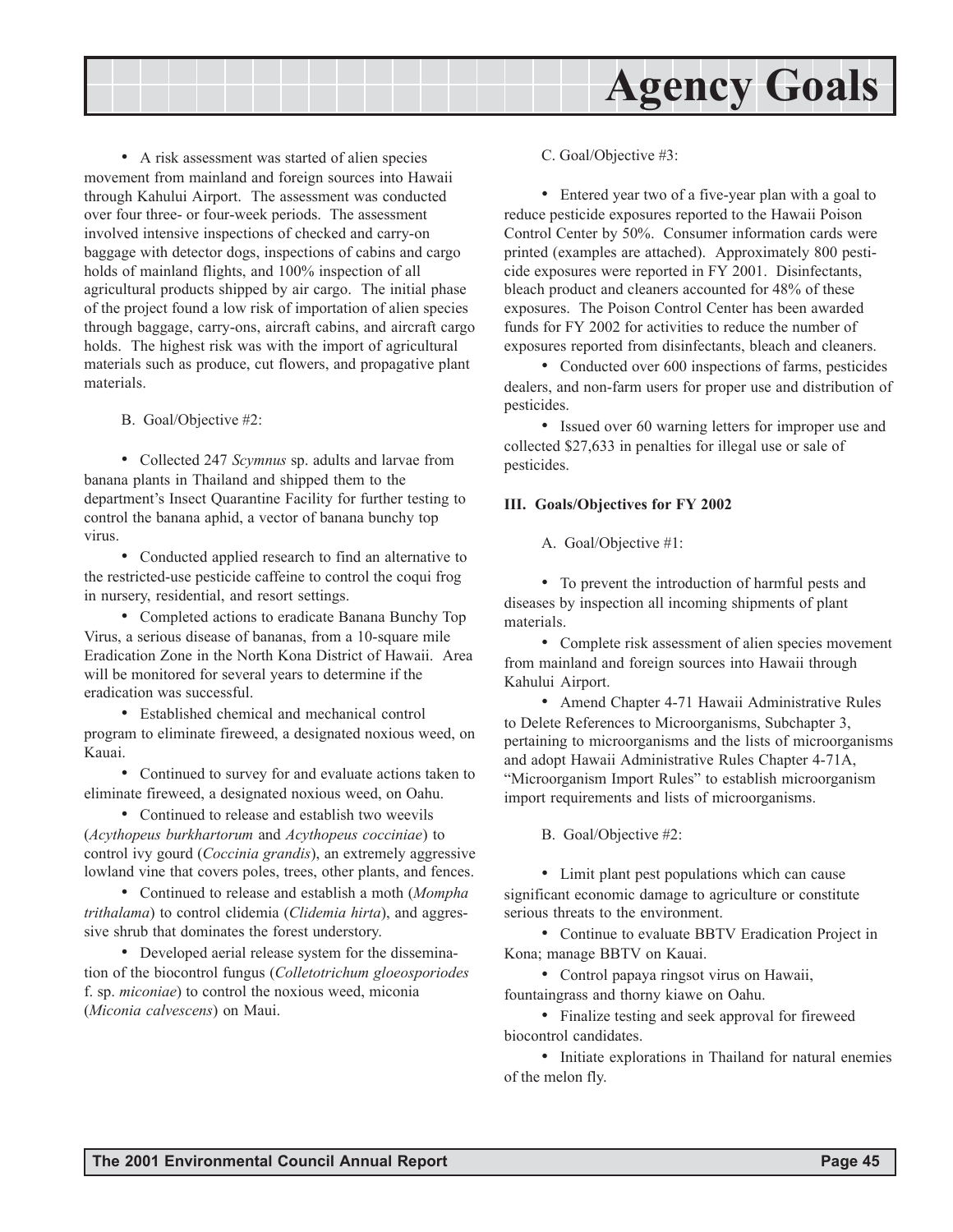# **Agency Goals**

C. Goal/Objective #3:

• To ensure the efficient, effective, and safe use of pesticides to minimize adverse effects on the environment, and enable the agricultural industry to continue the use of pesticides.

• Demonstrate agricultural remediation of persistent organic pollutants and toxic metals and facilitate commercial applicators and regulatory acceptance of agricultural remediation technologies.

### **Department of Business, Economic Development and Tourism**

### **I. Goals/Objectives for FY 2001**

A. Goal/Objective #1: Continue to not over promote fishery resources.

B. Goal/Objective #2: Work with the National Oceanic and Atmospheric Administration (NOAA), the Environmental Protection Agency (EPA), and the State of Hawaii Department of Health (DOH) to ensure the *Hawaii's Coastal Nonpoint Pollution Control Program* receives final approval by June 30, 2003.

C. Goal/Objective #3: Encourage renewable energy use in Hawaii by setting a Renewable Portfolio Standard and providing for Net Metering. A renewable portfolio standard sets goals or requirements for increased renewable energy on utility systems. Net metering allows owners of small renewable energy systems to send surplus power to the utility, which is traded for power from the utility when the renewable system is not operating.

D. Goal/Objective #4: In cooperation with the Building Industry Association, develop a BuiltGreen™ program for Hawaii.

E. Goal/Objective #5: Assist Hawaii's economy in becoming more efficient and productive by reducing energy consumption in commercial buildings through the Rebuild Hawaii Consortium and encouraging performance contracting.

### **II. Results of Efforts for FY 2001**

A. Goal/Objective #1: No indication that promoted stocks are over-fished, however, seafood promotion effort has been reduced because of changing priorities.

B. Goal/Objective #2: DBEDT's Coastal Zone Management program (CZM) has engaged in ongoing discussions with NOAA, EPA and DOH to work toward the goal of receiving final approval of *Hawaii's Coastal Nonpoint Pollution Control Program*. In September 2001, in Honolulu, NOAA, EPA, DOH and CZM met for three days to review the progress made and to determine specific tasks and timelines to meet the June 2003 deadline. CZM has begun work on priority areas. All four agencies have agreed to meet on a regular basis by conference call to ensure the progress of work.

C. Goal/Objective #3: Act 272 (SLH 2001), Relating to Renewable Energy Resources was passed by the 2001 Legislature and signed into law. It has the following provisions:

• Establishes goals for the deployment of additional renewable energy by Hawaii's electric utilities. Goals were set at 7% by 2003; 8% by 2005; and 9% by 2010.

• Requires electric utilities to develop and make available net energy metering contracts to eligible customergenerators using solar, wind turbine, biomass, or hydroelectric energy, or a hybrid system consisting of two or more of these technologies, with a capacity of not more than ten kilowatts.

D. Goal/Objective #4: Promoted Residential Energy Efficient Building Guidelines for Hawaii in four workshops on the four major islands to architects, builders, suppliers, and the general public.

• Integrated the Residential Guidelines into the local building industry through the Hawaii BuiltGreen™ Program. This self-certifying, three-star rating system has 226 items to judge a house or development on its energy and resource efficient features and appliances. It was used by the Building Industry Association of Hawaii to rate homes in the 2001 Parade of Homes. Sixteen out of 22 entries participated in the program.

• DBEDT's *Field Guide for Energy Performance, Comfort, and Value in Hawaii Homes* was developed, printed, and distributed in three workshops and various presentations throughout Hawaii.

• DBEDT's Model Demonstration Home, dedicated on May 15, 2001, as the First Hawaii BuiltGreen™ Home in Waianae Valley was the successful result of a historic public/ private partnership. Partners were DBEDT, U.S. Department of Energy, Department of Hawaiian Home Lands, Honolulu Chapter of the American Institute of Architects, Building Industry Association of Hawaii, Honsador Lumber Corpora-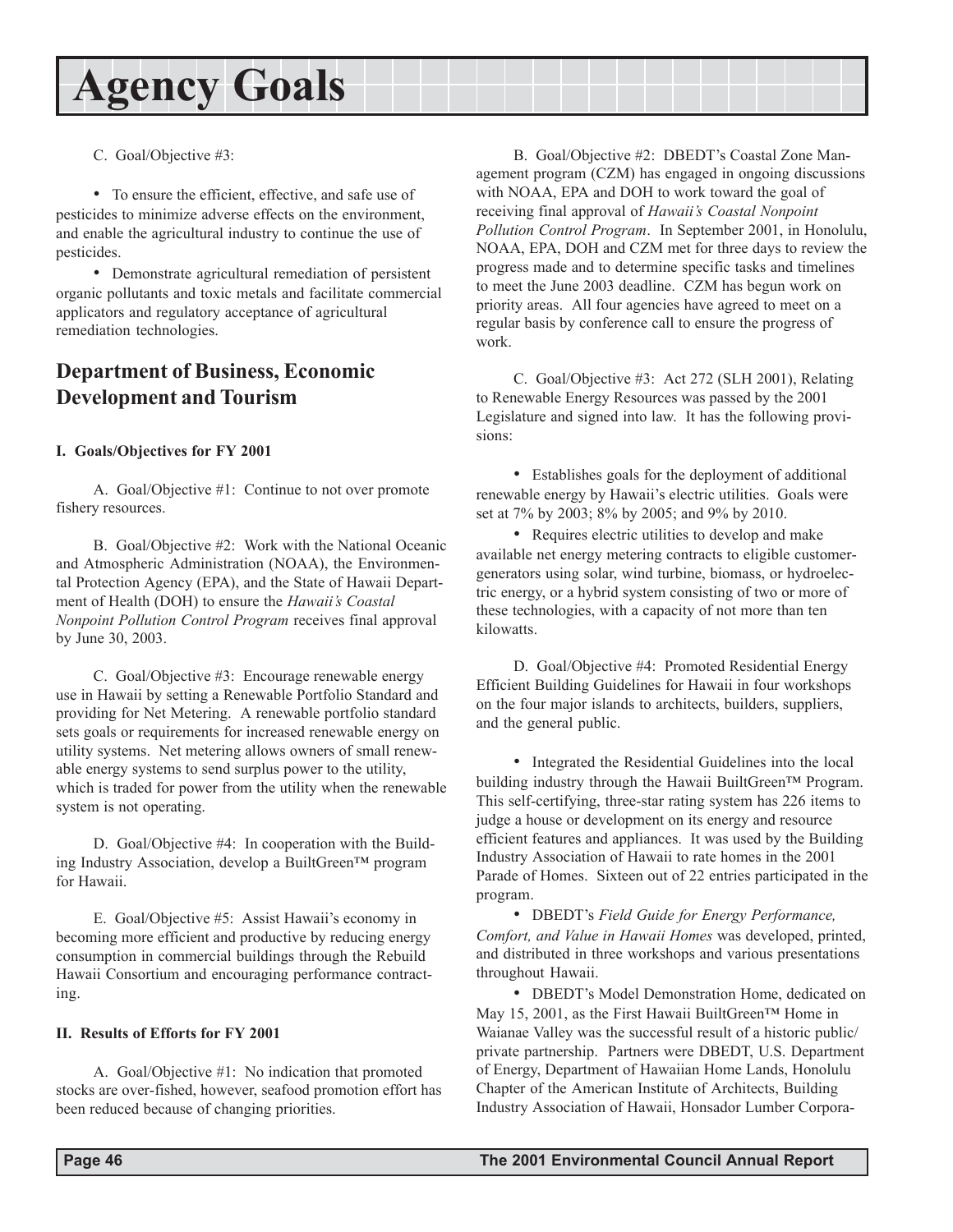

tion, and Hawaiian Electric Company, Inc. The home was featured in four newspaper articles, two magazine articles, various professional organizations' newsletters, and three TV news segments. During the Open House, visitors thought the home was air conditioned because it was so cool inside.

• Co-sponsored a BuiltGreen™ conference and supported the industry in developing a self-certifying BuiltGreen™ Rating program.

E. Goal/Objective #5: Achieved at least \$800,000 in annual utility bill savings in State and County buildings through performance contracting.

#### **III. Goals/Objectives for FY 2002**

A. Goal/Objective #1: Continue to not over promote fishery resources.

B. Goal/Objective #2: Make substantial progress on priority activities called for in the revised work plan for *Hawaii's Coastal Nonpoint Pollution Control Program* to ensure final approval by June 30, 2003.

C. Goal/Objective #3: Promote the use of distributed energy, including renewable energy, in Hawaii to increase reliability and energy system efficiency, to benefit the economy, and to contribute to environmental protection.

D. Goal/Objective #4: Support adoption of the revised Model Energy Code, enacted in 2001 by C&C of Honolulu, by Hawaii and Kauai counties.

E. Goal/Objective #5: Develop State Brownfields Program to promote the sustainable redevelopment of contaminated property in Hawaii.

### **Department of Defense**

### **Hawaii Army National Guard (HIARNG)**

### **I. Goals/Objectives for FY 2001**

A. Goal/Objective #1: Conservation. Continue natural/cultural resource management, eradicate alien species, protect endangered species, and educate the public.

B. Goal/Objective #2: Compliance. Continue to monitor for regulatory compliance and implement pollution prevention initiatives.

C. Goal/Objective #3: Land Management. Complete baseline geographic information system (GIS) data for HIARNG facilities statewide. Develop and implement a digital photographic database for ease of access and use.

#### **II. Results of Efforts for FY 2001**

A. Goal/Objective #1: Conservation. Successfully prevented the extinction of endangered plants such as the Diamond Head schiedea shrub by establishing two additional thriving populations. Treated and eradicated Oahu's most invasive dry forest weed, fountain grass, from trails and highuse areas of Diamond Head Crater and from Bellows Regional Training Institute. Initiated a fencing project at Keaukaha Military Reservation (Hilo) to protect 300 acres of coastal old-growth rain forest from feral pigs. Initiated a 2 year, 14-acre landscape and restoration project at Ukumehame Firing Range (Maui) to plant over 10,000 native plants in wetland areas and enhance the Guard's training mission. Developed a natural resource training class and graphic training aids for National Guard soldiers to use in the field for avoiding damage to plants or animals. Guided the University of Hawaii at Manoa intern program to give five student interns natural resource job training and accomplished crucial field work in alien species eradication and native plant restoration. Was awarded a \$6,000 grant by the National Environmental Education and Training Foundation to plant 300 native, dry forest trees in Diamond Head Crater on National Public Lands Day. Completed a historic building survey of WWII Navy buildings at our Waiawa facility.

B. Goal/Objective #2: Compliance. Developed and implemented a qualified recycling program on Oahu. Elevated the Environmental Compliance Assessment System to a higher level of auditing which ensures that the HIARNG meets local, State, and Federal requirements.

C. Goal/Objective #3: Land Management. Completed baseline GIS data for all facilities and numerous training areas which allows personnel to assess the impact of compliance and conservation projects.

### **III. Goals/Objectives for FY 2002**

A. Goal/Objective #1: Conservation. Complete natural and cultural resource management plans; inventory and evaluate historic properties; ensure endangered species recovery and noxious weed eradication. Continue awareness training and education of Hawaii's youth, Guard members, and the public.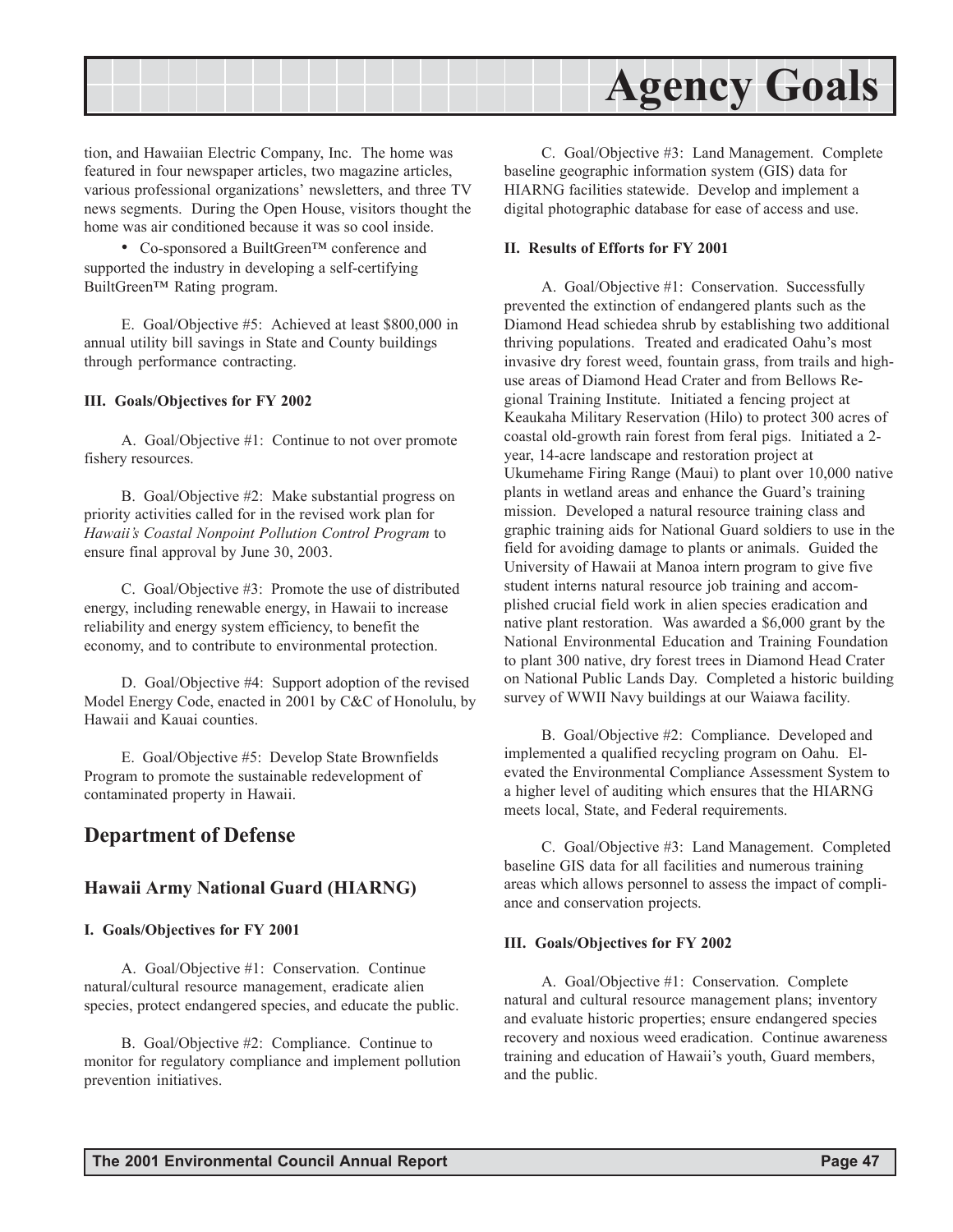# **Agency Goals**

B. Goal/Objective #2: Compliance. Continue to monitor for regulatory compliance and implement pollution prevention initiatives.

C. Goal/Objective #3: Land management. Develop and implement an internet map server; create historical and contemporary digital photos for all facilities; continue to update existing baseline GIS layers for evolving compliance, conservation, facilities, and force protection taskings.

### **Hawaii Air National Guard**

### **I. Goals/Objectives for FY 2001**

A. Goal/Objective #1: Compliance. Ensure facilities and operations continue to comply with Federal, State, and local regulations.

B. Goal/Objective #2: Environmental Documentation. Continue to pursue assessment and consideration of environmental impacts for all projects and real estate actions.

### **II. Results of Efforts for FY 2001**

A. Goal/Objective #1: Compliance. Hickam Air Force Base (AFB) units evaluated under the U.S. Air Force's Environmental, Safety, and Occupational Health Compliance and Management Program (ESHOCAMP) assessment guidelines by an internal Hickam AFB team. Geographically separated units were evaluated under the ESHOCAMP assessment guidelines by an external Air National Guard civil engineer environmental team. All discrepancies identified were or are being corrected.

B. Goal/Objective #2: Environmental Documentation. Submitted Air Force Form 813, Environmental Baseline Surveys, and Environmental Assessments, as required, for all real estate and construction projects including the property acquisition at Kalaeloa airport, the Clear Water Rinse Facility adjacent to Mike taxiway, and the Sentry Aloha Facility improvements.

### **III. Goals/Objectives for FY 2002**

A. Goal/Objective #1: Compliance. Ensure that the facilities and operations continue to comply with Federal, State, local, and military base regulations.

B. Goal/Objective #2: Pollution Prevention. Implement pollution prevention initiatives whenever possible to ensure efficient use of limited funding.

C. Goal/Objective #3. Environmental Documentation. Ensure all projects and real estate actions are properly assessed and evaluated for their environmental impacts.

### **State Civil Defense (SCD)**

### **I. Goals/Objectives for FY 2001**

A. Goal/Objective #1: Continue to participate in quarterly Hawaii State Emergency Response Commission (HSERC) meetings and local emergency planning committee (LEPC) meetings to provide input on the development of State contingency plans related to hazardous materials and to support hazardous materials training and exercises for first responders statewide.

B. Goal/Objective #2: Continue division recycling initiatives that include waste paper and aluminum cans, reduce the amount of paper we use in our offices through improved use of computer programs, and provide environmental information in division web sites and newsletters.

C. Goal/Objective #3: Include environmental review procedures during the conduct of Federal disaster assistance (Public Assistance Program) training for State and County employees and for volunteer architects and engineers.

### **II. Results of Efforts for FY 2001**

A. Goal/Objective #1: The SCD was represented at every HSERC meeting this fiscal year and involved in numerous LEPCs on Oahu and on the neighbor islands. The SCD provided input to contingency plans related to hazardous materials and continues to coordinate and support hazardous materials training and exercises for first responders statewide.

B. Goal/Objective #2: In our continuing efforts to reduce trash and preserve the environment, SCD aggressively recycled waste paper and aluminum cans. This in-house recycling program has been successful for many years.

C. Goal/Objective #3: The clearance and disposal of debris were essential elements of the recovery efforts on the Big Island following the November floods of 2000. They coordinated with various government agencies in the recovery process and restoration of public assets such as soccer fields, roadways, buildings, etc., that were damaged due to the November floods.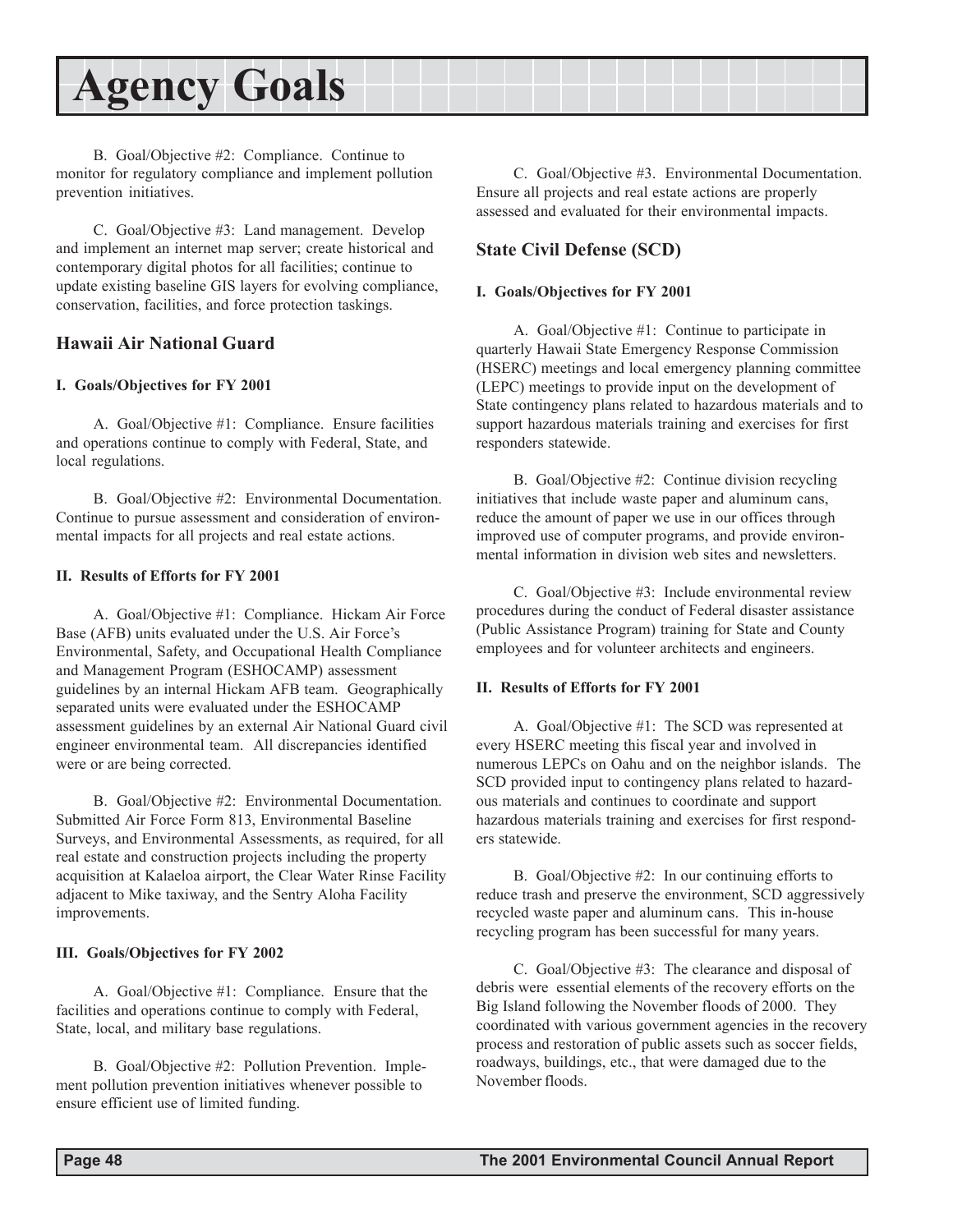

#### **III. Goals/Objectives for FY 2002**

A. Goal/Objective #1: Continue to participate in HSERC meetings and LEPC meetings to provide input on the development of State contingency plans related to hazardous materials and to support hazardous materials training and exercises for first responders statewide.

B. Goal/Objective #2: Plant trees and other foliage in the surrounding areas of Birkhimer Emergency Operating Center. The added irrigation system will help sustain plant life and reduce the potential for dry brush fires. Continue our efforts of recycling used paper products (and aluminum cans) and continue to reduce the amount of paper we use in our offices. Ensure all SCD personnel receive annual hazard communication training on responsibilities for hazardous material handling and know how to properly dispose of hazardous waste.

C. Goal/Objective #3: Provide objective reviews and information regarding mitigation projects that may have potential impact on the environment. Continue to review and closely monitor the environmental impact statements and environmental assessments for projects that may not be in compliance with the National Environmental Policy Act.

### **Office of Veterans Services (OVS)**

#### **I. Goals/Objectives for FY 2001**

A. Goal/Objective #1: Safety. Safety is the Hawaii State Veterans Cemetery's (HSVC) top priority. To improve safety, employees are required to attend these programs. Records must be maintained to improve better control and inventory.

B. Goal/Objective #2: Training. Training is always a priority at HSVC in all phases of the cemetery and administration. The correct handling of hazardous material and the understanding of the material safety data sheet (MSDS) are priorities. Customer service and computer training are mandatory.

C. Goal/Objective #3: Veteran Community Awareness. Educating the veteran community of our existence, location, and eligibility requirements. Reaching out to veterans' organizations and continuing to hold informational meetings at various location in our State. These sessions are beneficial to our veterans, their spouses, and dependents.

#### **II. Results of Efforts for FY 2001**

A. Goal/Objective #1: Safety. Safety continues to be an integral part of the OVS/HSVC program. Numerous challenges have been met in terms of safety in the office and on the cemetery grounds. Employee awareness through educational classes is constant within the work area.

B. Goal/Objective #2: Training. On-the-job training continues to be an important part of HSVC. Training in the correct use of equipment, fertilizers, herbicides, and pesticides is ongoing. Actual classroom training has not been set on MSDS/hazardous materials and will not be until the program is reorganized. Employees have been instructed to read all incoming and updated MSDS to keep current on information.

C. Goal/Objective #3: Veteran Community Awareness. The veteran community is gradually learning of the existence of HSVC. Participation in veterans' organizational sessions has been most helpful and beneficial. The OVS/HSVC, in partnership with Department of Veterans Affairs at the "Informational Day" at Pearl Ridge Center, generated a great deal of public interest. Through these sessions, HSVC receives ongoing telephone and in-person inquiries.

#### **III. Goals/Objectives for FY 2002**

A. Goal/Objective #1: Compliance. Conform to environmental regulations and ensure that the cemetery and its surrounding areas are safe from chemical run-off.

B. Goal/Objective #2: Safety/Training. Actively promote safety/training programs and ensure that the cemetery staff is well informed of new rules and regulations concerning the environment and individual health. Provide increased and ongoing awareness of the MSDS and complete the reorganization of the safety/hazardous programs at HSVC.

### **Department of Health**

#### **I. Goals/Objectives for FY 2001**

Because DOH's environmental goals were designed as general goals for long-term use (5 to 10 years), we will retain these goals in their present form for the foreseeable future:

A. Goal/Objective #1: To ensure that Hawaii's coastal waters are safe and healthy for people, plants and animals.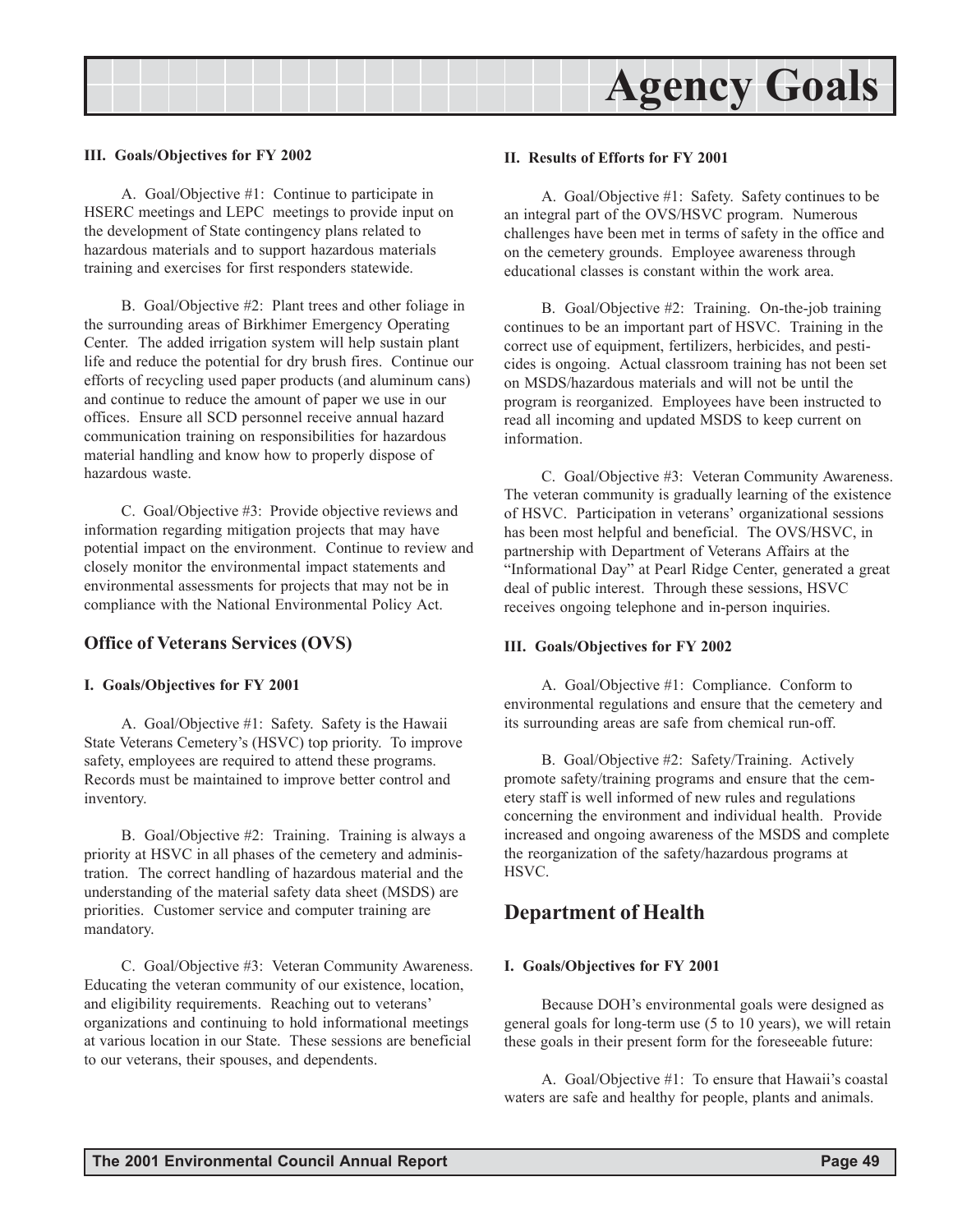# **Agency Goals**

B. Goal/Objective #2: To protect and restore the quality of Hawaii's streams, wetlands, estuaries and other inland waters for fish & wildlife, recreation, aesthetic enjoyment and other appropriate uses.

C. Goal/Objective #3: To protect Hawaii's groundwater from contamination for drinking, irrigation, and other appropriate uses.

D. Goal/Objective #4: To protect Hawaii's lands from pollutants that endanger people and the environment; and to rehabilitate contaminated lands.

E. Goal/Objective #5: To protect and enhance Hawaii's air quality for the health of our people.

### **II. Results of Efforts for FY 2001**

A. Goal/Objective #1: Beach closure posting days decreased from 26 days in calendar year 1999 to 20 days in 2000, most of these closures are precautionary as a result of suspected sewage and/or chemical spills.

B. Goal/Objective #2: To better protect the quality of the State's inland and coastal waters, DOH has completed a Total Maximum Daily Load (TMDL) assessment of both the Ala Wai Canal and Waimanalo Stream, and has begun three additional TMDLs, and two on windward O'ahu.

C. Goal/Objective #3: DOH oversaw the cleanup of nearly 110 leaking underground storage sites in FY 2001, preventing further contamination of the groundwater beneath those sites. Wastewater recycling continued to rise from 13% to 13.5% resulting in a reuse of almost 20.23 million gallons per day for irrigation and other appropriate uses.

D. Goal/Objective #4: DOH responded to over 303 oil and chemical spills in FY 2001 to assure cleanup, prevent adverse health effects, and avoid future contamination.

E. Goal/Objective #5: Hawaii's air quality exceeds national standards. Contaminant levels of sulfur dioxide, carbon monoxide and particulates were assessed; concentrations of these pollutants remain far below levels of concern. The following are the ambient air quality data for 2000 at the Honolulu station: annual average for  $PM-10 = 14$  ug/m3 (national standard = 50 ug/m3); annual average for  $SO-2 = 1$ ug/m3 (national standard =  $80 \text{ ug/m3}$ ); highest 1-hour average for  $CO = 3.990 \text{ ug/m}3$  (national standard = 40,000  $ug/m3$ ).

### **III. Goals/Objectives for FY 2002**

Same as for FY 2001.

# **Department of Land and Natural Resources**

### **Commission on Water Resource Management**

### **I. Goals/Objectives for FY 2001**

A. Goal/Objective #1: To plan for the sustainability of our water resources by completing efforts to update remaining components of the Hawaii Water Plan. Coordinate completion/update of the Water Resource Protection Plan (WRPP), Agricultural Water Use and Development Plan (AWUDP), Water Quality Plan (WQP), the respective County Water Use and Development Plans (WUDP).

B. Goal/Objective #2: Improve stream protection, management, and restoration by setting statewide interim/ permanent instream flow standards. Initial focus to be placed on windward Oahu streams related to the Hawaii Supreme Court decision in the Waiahole Ditch Combined Contested Case Hearing.

C. Goal/Objective #3: Establish a State Drought Coordinator position to implement provisions of the Hawaii Drought Plan (HDP). HDP implementation to include regional assessments of drought risk/vulnerability, improved drought monitoring and forecasting, and enhanced response/ mitigation measures and dissemination of drought information to the general public.

### **II. Results of Efforts for FY 2001**

A. Goal/Objective #1: Began implementation of the "Statewide Framework for Updating the Hawaii Water Plan" adopted by the Commission in FY 2000. Completed preparation of the final draft of the State Water Projects Plan. Efforts to complete a partial update of the Water Resource Protection Plan are ongoing. The Commission continues to facilitate inter-agency planning activities toward completion of the other components of the Hawaii Water Plan. These efforts include scoping of the AWUDP and the WQP in consultation with responsible agencies (i.e., the Department of Agriculture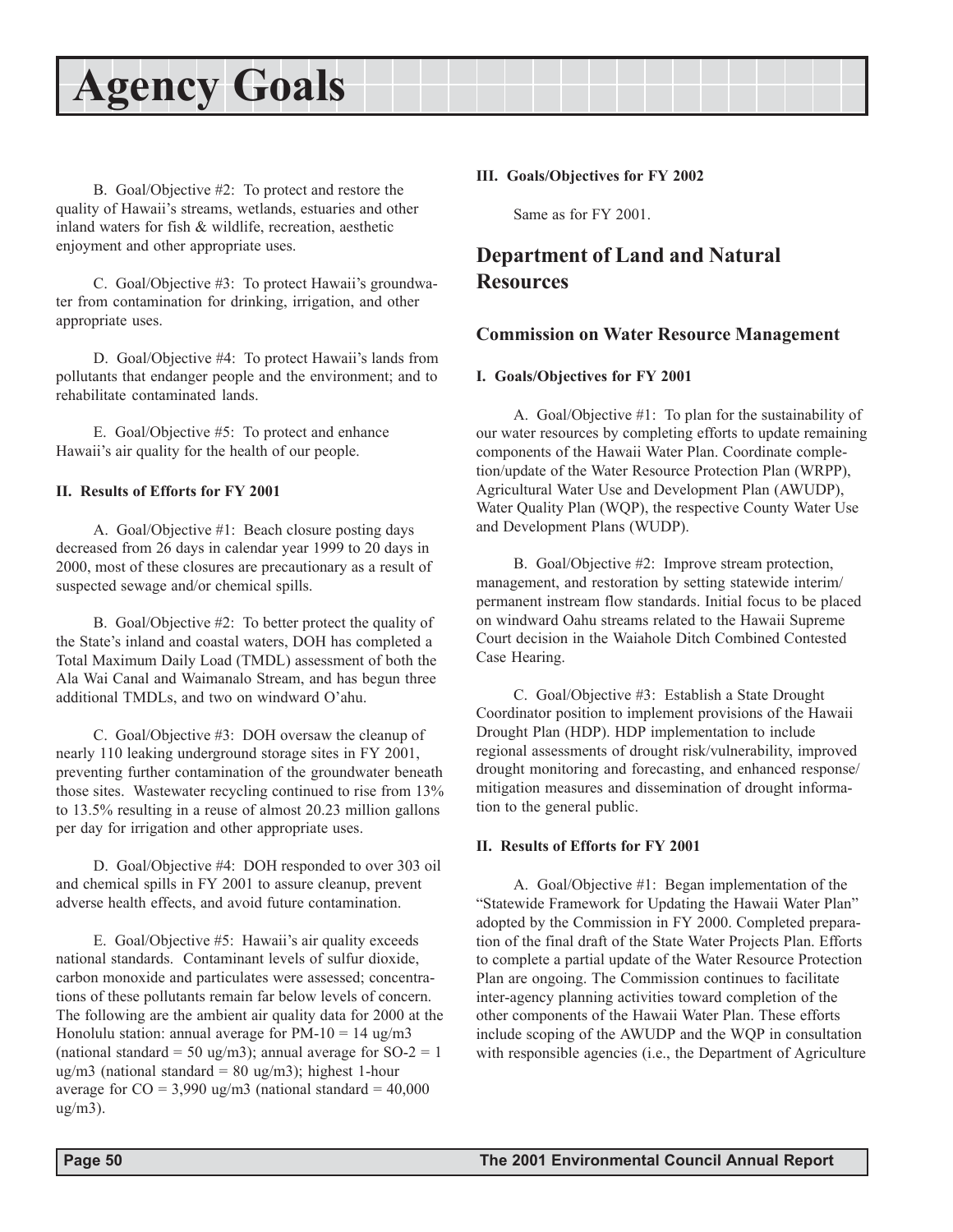

and the Department of Health, respectively). The Commission is also participating in the efforts of the HonoluluBoard of Water Supply to update the Oahu Water Use and Development Plan through an integrated resource planning process.

B. Goal/Objective #2: The Hawaii Supreme Court, in its August 22, 2000 decision, remanded the Commission's original December 24, 1997 Decision and Order for additional findings and conclusions toward the designation of interim instream flow standards for windward Oahu streams. Additional hearings were held before a hearing officer on April 4, 2001, with closing arguments held on April 24, 2001. The Hearing Officer's Proposed Legal Framework, Findings of Fact, and Decision and Order was issued to the parties on August 1, 2001. The parties were given the opportunity to file written exceptions to the Hearing Officer's proposal. The Commission heard oral arguments on the written exceptions on October 1, 2001. The final decision and order is expected for issuance in FY 2002.

C. Goal/Objective #3: The Governor in FY 2001 established a temporary, un-funded State Drought Coordinator position. Partial funding was provided by various state and county agencies serving on the Hawaii Drought Council, which was used to hire a temporary State Drought Coordinator (SDC) for a limited term of 9-months. During this period, various HDP provisions and emergency drought relief efforts were implemented by the SDC in consultation with the HDC. These efforts included requesting and securing \$210,000 in drought relief assistance from the U.S. Bureau of Reclamation under Title I of the federal Emergency Drought Relief Act of 1991. Unfortunately, the 2001 Legislature did not approve DLNR's request to establish a permanent State Drought Coordinator position. This request will be re-submitted as part of DLNR's supplemental budget request to the 2002 Legislature.

### **III. Goals/Objectives for FY 2002**

A. Goal/Objective #1: Seek appropriate resources necessary to complete the update of the Water Resource Protection Plan and the other remaining components of the Hawaii Water Plan. Continue efforts to facilitate completion/ update of the Agricultural Water Use and Development Plan, Water Quality Plan, and the County Water Use and Development Plans in coordination with the Statewide Framework for Updating of the Hawaii Water Plan.

B. Goal/Objective #2: Issue the final Legal Framework, Findings of Fact, and Decision and Order in the Waiahole Ditch Combined Contested Case Hearing, which will establish interim instream flow standards for certain

windward Oahu streams. Issuance of the final document, along with the Hawaii Supreme Court's August 22, 2000 decision, will serve to guide the Commission's efforts, actions, and policies related to enhancing stream protection, management, and restoration.

C. Goal/Objective #3: Establish permanent and adequate number of staff positions, as well as securing necessary resources to implement critical water resource protection provisions of the State Water Code. Such positions include additional stream hydrologists/geologists to assist in the establishment of interim/permanent instream flow standards statewide. In addition, a permanent State Drought Coordinator position should be established to continue implementation of key provisions of the Hawaii Drought Plan (HDP). These stream- and drought-related positions are considered vital to effectively carrying out the resource management and protection provisions of the State Water Code.

### **Department of Public Safety**

### **I. Goals/Objectives for FY 2001**

A. Goal/Objective #1: To ensure departmental operations comport to existing environmental laws, requirements, and regulatory guidelines.

B. Goal/Objective #2: To ensure the wastewater treatment plant at the Waiawa Correctional Facility is maintained within proper operating specifications at all times.

### **II. Results of Efforts for FY 2001**

A. Goal/Objective #1: The Inspection and Investigation Office (IIO) within the Department has been very responsive to all environmental concerns coming from our Department, especially our correctional facilities.

B. Goal/Objective #2: Pond liners were checked and patched to minimize any potential wastewater leakage.

#### **III. Goals/Objectives for FY 2002**

A. Goal/Objective #1: In order to operate in a proactive rather than a reactive mode, the Department's Inspection and Investigations Office is developing a comprehensive environmental health and safety program.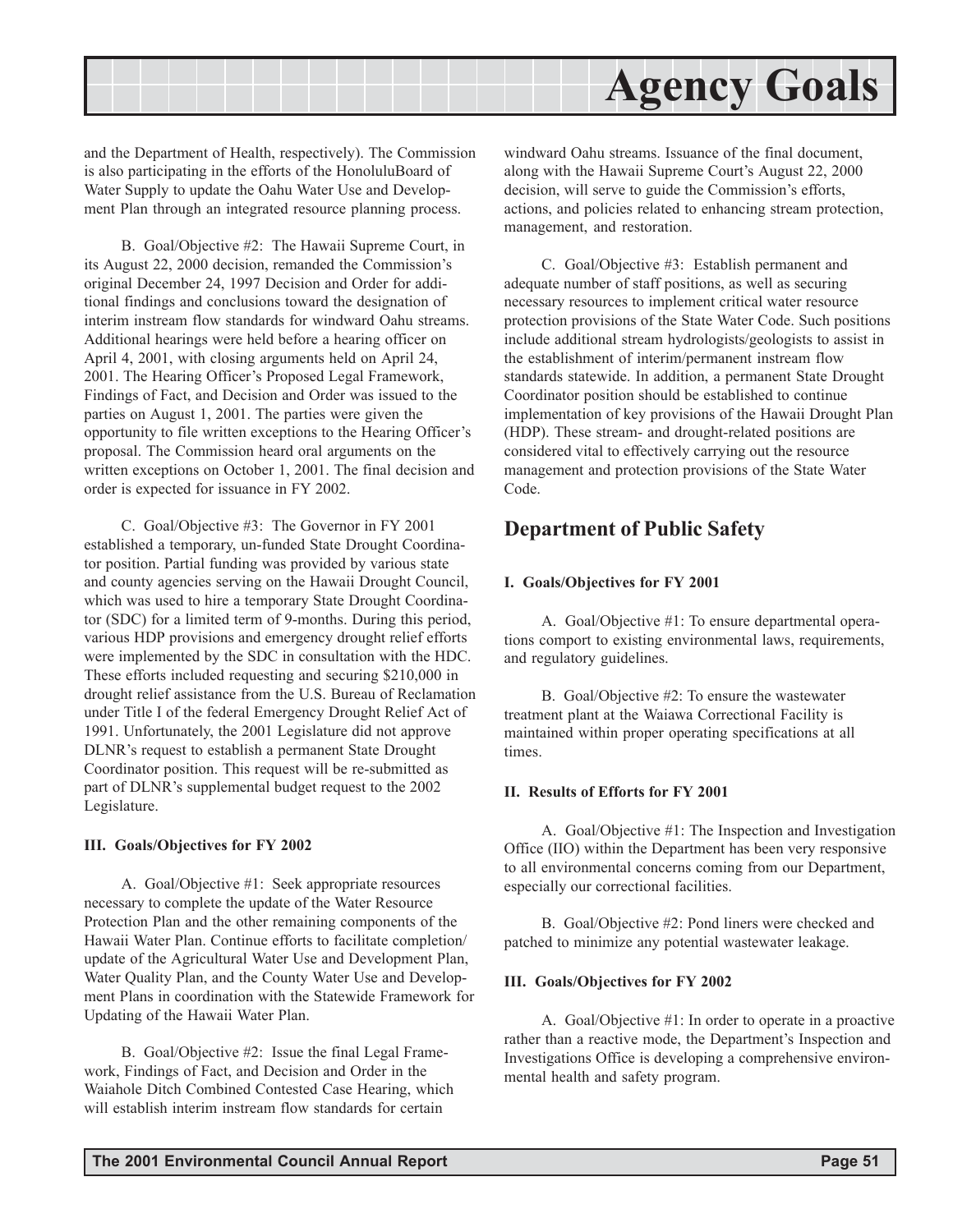# **Agency Goals**

B. Goal/Objective #2: To eliminate all deficiencies in the operations and management of the Waiawa Correctional Facility Wastewater Treatment Plant.

### **Department of Transportation**

### **Airports Division**

### **I. Goals/Objectives for FY 2001**

A. Goal/Objective #1: Install eight automatic Stormwater collection systems at several sites at HNL.

B. Goal/Objective #2: Activate noise monitoring system for Honolulu International Airport

C. Goal/Objective #3: Initiate a noise mitigation project for Keaukaha housing adjacent to Hilo International Airport.

### **II. Results of Efforts for FY 2001**

A. Goal/Objective #1: The siting of the automatic stormwater collection systems is being evaluated further as part of the implementation of the completed stormwater monitoring plan for HNL.

B. Goal/Objective #2: The new equipment and software for Noise Monitoring System upgrade for HNL is ready for installation and testing.

C. Goal/Objective #3: Awaiting FAA approval for the Part 150 Noise Compatibility Program for Hilo International Airport to fund the recommended noise mitigation projects for the Keaukaha subdivision. Public information meetings were conducted in Keaukaha for public input to determine what mitigation projects are most needed.

### **III. Goals/Objectives for FY 2002**

A. Goal/Objective #1: Implement the renewed NPDES permit for Honolulu International Airport and enforce all Best Management Practices.

B. Goal/Objective #2: Completely integrate a new GIS database to include the current listing of environmental assets and ongoing environmental compliance requirements.

C. Goal/Objective #3: Develop new projects along the South Ramp at HNL to include more oil/water separators and provide more environmental protection to Keehi Lagoon.

### **Harbors Division**

### **I. Goals/Objectives for FY 2001**

A. Goal/Objective #1: The Harbors Division perseveres to balance environmental and economic concerns in the improvement/allocation of harbor facilities.

B. Goal/Objective #2: The Harbors Division encourages management practicesthat control and abate pollution.

C. Goal/Objective #3: To support Hawaii's lifestyle, the Harbors Division develops transportation facilities in compliance with environmental laws and regulations.

### **II. Results of Efforts for FY 2001**

A. Goal/Objective #1:

• Commercial Harbor Master Plans utilize the environmental disclosure process to ensure proper planning safeguards for harbor facility improvements.

• Engineering design and construction insure minimal environmental impacts of harbors projects. Harbors Division's engineering design and construction services always strive for project compatibility with the environment and natural surroundings.

• By consulting/coordinating with appropriate citizen groups and environmental organizations, the Division was able to address the legitimate environmental concerns/ impacts to the satisfaction of most of the involved parties.

• Harbors Division's projects continue to reflect an aesthetic harmony with the environment while striving to protect and preserve the environment.

• Harbors Division's projects also minimize noise pollution and blasting vibrations to satisfy public/community concerns.

B. Goal/Objective #2:

• The Harbors Division complies with all environmental requirements in the control and abatement of pollution. Coastal Zone Management approval of Harbors Division's projects entails compliance with the U.S. Army Corps of Engineers, the State Department of Health (DOH), and the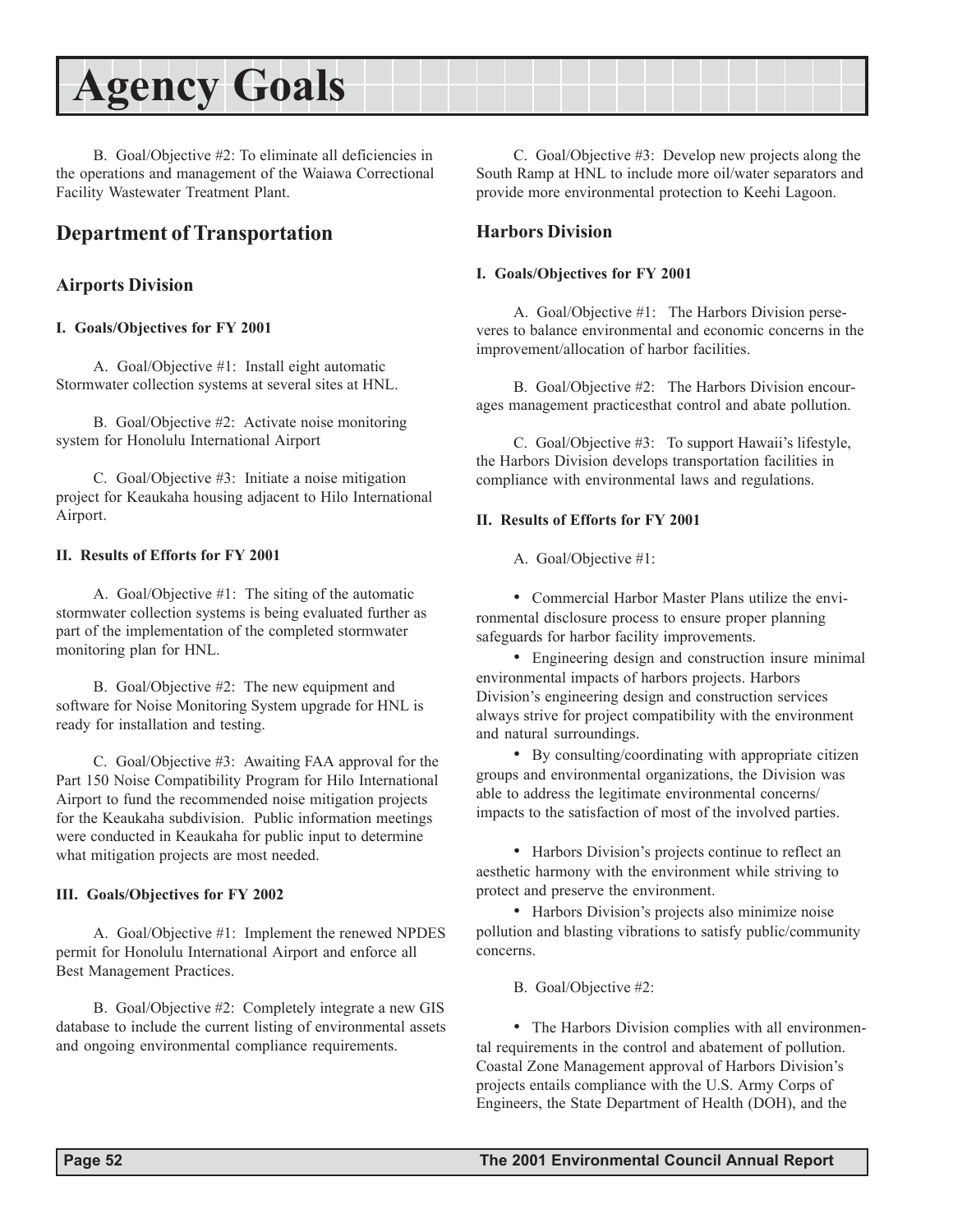

U.S. Environmental Protection Agency pollution control requirements. Dredging, excavation and ocean dumping require the use of silt curtains, filtering pools, and water quality monitoring. Harbors Division's projects also perform air monitoring whenever required by DOH programs.

• Asbestos, lead paint, contaminated soil, and other hazardous wastes generated by structural demolition are properly disposed or treated by the appropriate services.

• Administrative/professional offices practice paper and aluminum recycling.

• Harbors Division's operations maintain pollution/ litter control in and around the harbors and harbor facilities.

• Underground storage tanks are regularly monitored for leaks.

• Solvents, used oil, oil-based paints, lacquer, thinner, brake fluid, and other hazardous wastes are properly disposed.

• Non-hazardous substitutes (e.g., water-based solvents) are being considered to minimize hazardous waster generations.

• Tenants and lessees are advised of appropriate pollution control measures.

C. Goal/Objective #3:

• Hawaii's history and tradition are linked to the sea. Our maritime culture began on the day the first Polynesian seafarers set foot on these islands. The harmonic embrace of the maritime culture, the lifestyle of the people and the environment of the State are beingperpetuated through the development of additional/improved commercial harbor facilities and the use of more efficient vessels.

### **III. Goals/Objectives for FY 2002**

The Harbors Division will have the same goals and objectives as in FY 2001.

### **Highways Division**

### **I. Goals/Objectives for FY 2001**

A. Goal/Objective #1: Train and educate Highways Division staff statewide regarding the MS4 and NPDES programs.

B. Goal/Objective #2: Address all phases of landscaping for the entire State following our Master Guidelines for Landscaping and Maintenance of the Hgihways in Hawaii.

C. Goal/Objective #3: Remove/abate lead base paint on steel bridges and other structures in the State Highway System.

### **II. Results of Efforts for FY 2001**

A. Goal/Objective #1: Training has begun and continues regarding the MS4 and NPDES programs.

B. Goal/Objective #2: The Master Guidelines for Landscaping and Maintenance of the Highways in Hawaii have been implemented by design engineers and consultants statewide.

C. Goal/Objective #3: The Highways Division demolished and removed two building structures on Oahu that contained lead based paint and awarded contracts to remove lead based paint and repaint five steel bridges on the State Highway System, four on Hawaii and one on Kauai.

### **III. Goals/Objectives for FY 2002**

A. Goal/Objective #1: Continue training of personnel and random monitoring of sites regarding MS4 and NPDES until zero violations are achieved.

B. Goal/Objective #2: Remove/abate lead base paint on steel bridges and other structures in the State Highway System.

C. Goal/Objective #3: Complete a statewide Solid Waste Management Program assessment of current work practice and educate Highways Division staff regarding proper solid waste management.

### **City and County of Honolulu, Board of Water Supply**

### **I. Goals/Objectives for FY 2001**

A. Goal/Objective #1: Continue to develop environmentally appropriate water system projects and continue to provide public notification and information during the feasibility phase of major water system projects. Continue BWS representation at each Neighborhood Board meeting.

B. Goal/Objective #2: Continue to pursue improvements and streamline the environmental permit processes for water use, utility crossings of streams and effluent discharges from BWS projects.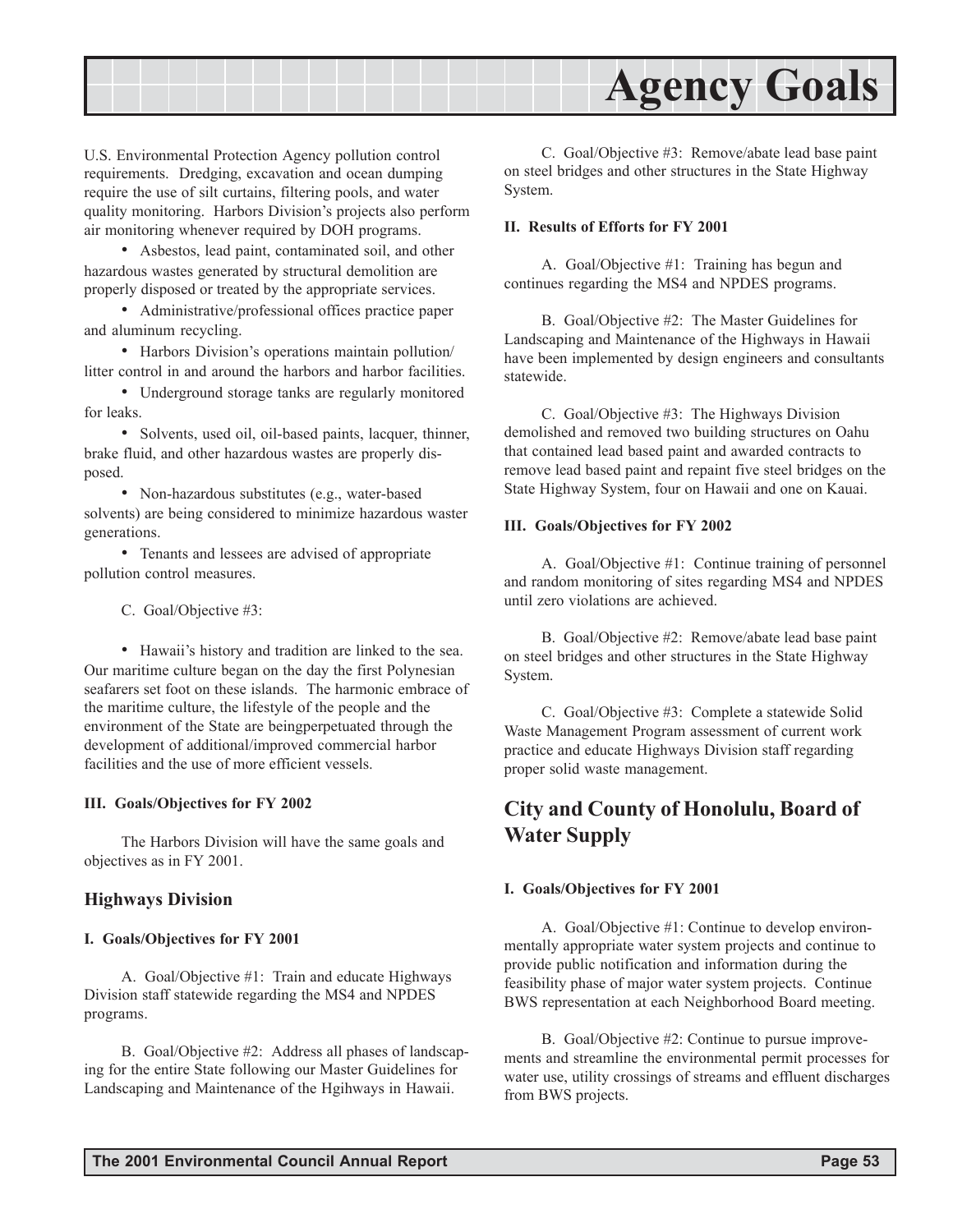# **Agency Goals**

C. Goal/Objective #3: Evaluate new technologies in alternative water development such as desalination, recycled water and deep ocean thermal technology to reduce the need for new groundwater sources and allow a more efficient use of all resources by matching use with water quality. Alternative water sources will also allow limited restoration of watersheds and streams. Expand community-based watershed planning to every ahupua'a of Oahu.

### **II. Results of Efforts for FY 2001**

A. Goal/Objective #1: The BWS has continued to initiate and provide community presentations for significant projects in an effort to improve public outreach, community awareness and involvement. BWS continues to provide main break reports, project updates, general announcements and address community concerns at all of the 35 Neighborhood Boards.

B. Goal/Objective #2: The quality and thoroughness of the permits' best management practices and monitoring plans has been improved through increased consultation with contractors and the authorizing agency during the permit preparation process. The BWS continues to evaluate new technologies in alternative water development.

C. Goal/Objective #3: The BWS is presently evaluating a potential desalination site at Kalaeloa. Exploratory wells have been drilled and a pilot desalination plant will test various desalination technology. The Ewa Nonpotable Master Plan is being prepared to assess existing and future nonpotable demands and the expansion of nonpotable facilities in the Ewa district, which would be served by the BWS Honouliuli Reclamation Plant. Deep ocean thermal technology and cold water applications are also being evaluated by a consultant feasibility study. The BWS is actively involved in establishing community watershed protection partnerships to work toward watershed improvement projects and programs. The BWS has established partnerships in the Waianae community, and are working to establish partnerships in Kalihi, Heeia and Waimanalo Valleys, as well as being an active member in the Ko'olau watershed partnership.

### **III. Goals/Objectives for FY 2002**

A. Goal/Objective #1: Continue to develop environmentally appropriate water system projects and continue to provide effective public outreach and notification during the feasibility phase of major water system projects. Continue effective BWS representation at all 35 Neighborhood Boards.

B. Goal/Objective #2: Continue to develop watershed partnerships and community-based watershed planning for prime recharge areas on Oahu. This approach is intended to conserve the watershed's natural resources as well as support the interest of stakeholders in that watershed. A communitybased watershed process can improve the integration of land and water management activities and promote the sharing of resources and responsibilities among stakeholders.

C. Goal/Objective #3: Continue to evaluate and analyze alternative water sources such as desalination, recycled water and deep ocean thermaltechnologies to diversify source, defer additional groundwater development and allow a more efficient use of all resources by matching use with water quality. The BWS is evaluating recycled water use in Waianae and in Central Oahu.

# **City and County of Honolulu, Department of Environmental Services**

No goals/objectives were submitted for FY 2001

### **I . Goals/Objectives for FY 2002**

A. Goal/Objective #1: Reduce waste to Waimanalo Gulch Sanitary Landfill by increasing recycling of target materials such as sewage sludge, yard waste, white goods and metals, wooden pallets, cardboard, and beverage containers.

B. Goal/Objective #2: Develop and distribute educational brochures on Storm Water Control Best Management Practices for the hotel/tourist industry by June 30, 2002.

C. Goal/Objective #3: Develop organizational plan to achieve competitive operations while maintaining/improving protection of the environment.

### **City and County of Honolulu, Department of Parks and Recreation**

### **I. Goals/Objectives for FY 2001**

A. Goal/Objective #1: Expand the City's beautification, park landscaping and tree planting efforts; and support other conservation efforts which have high aesthetic impact and value .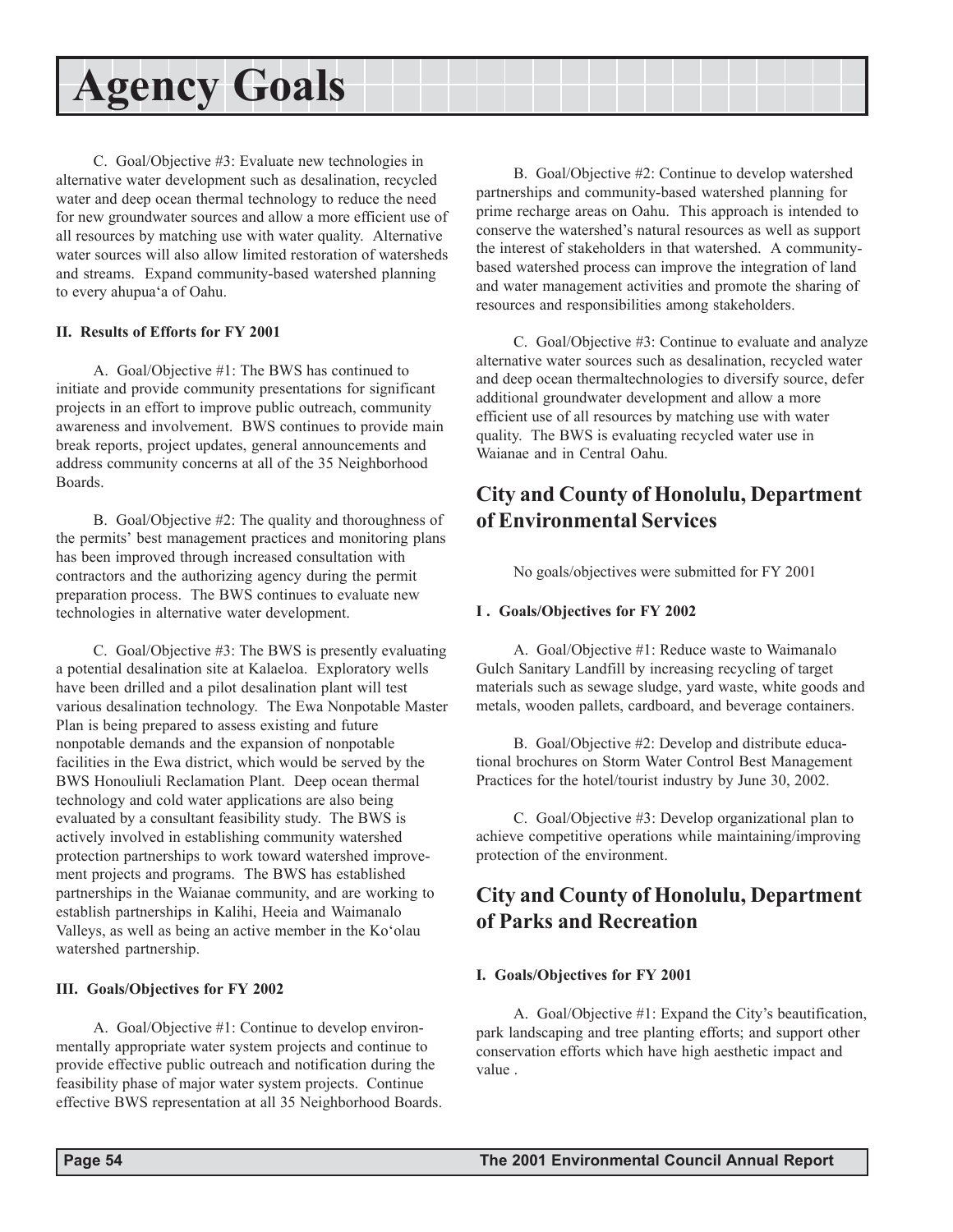

B. Goal/Objective #2: Continue development of major regional parks for Central Oahu; construct improvements for Hanauma Bay Nature Preserve; and pursue acquisition of significant park resources.

C. Goal/Objective #3: Implement a systems approach to long-range planning for parks, establishing a process for meeting the community's needs and revising antiquated park standards.

### **II. Results of Efforts for FY 2001**

A. Goal/Objective #1: Planted 1,995 trees and 13,050 shrubs; accepted 1,107 additional street trees provided through development requirements; and landscaped an additional 68,518 square feet of sod and groundcover islandwide.

B. Goal/Objective #2: Continued development of the Central Oahu Regional Park and Waipio Soccer Complex; and constructed improvements for the Hanauma Bay Nature Preserve to help protect the area's natural resources.

C. Goal/Objective #3: Completed approximately 85 percent of the comprehensive island-wide parks master plan.

#### **III. Goals/Objectives for FY 2002**

A. Goal/Objective #1: Continue large scale tree planting and major landscaping projects, including medial strips and other traffic related projects.

B. Goal/Objective #2: Continue acquisition of open space for parks, scenic vistas, and preservation of natural resource areas.

C. Goal/Objective #3: Complete the island-wide parks master plan.

### **City and County of Honolulu, Department of Transportation Services**

### **I. Goals/Objectives for FY 2001**

A. Goal/Objective #1: To promote programs to reuce dependence on the use of automobiles.

B. Goal/Objective #2: To evaluate the social, economic, and environmental impact of additions to the transportation system prior to construction.

C. Goal/Objective #3: To improve the safe and efficient operation of City transportation and other facilities under the jurisdiction of the department.

#### **II. Results of Efforts for FY 2001**

A. Goal/Objective #1: Completed the conversion of Leeward Oahu to a hub-and-spoke bus system; Phase II (Central Oahu) conversion commenced; and designs being preparedfor transit hubs and centers in Waianae, Waipahu, Wahiawa and Mililani, and at Aloha Stadium, Iwilei, and Middle Street. Wheelchair-accessible service now provided with 390 lift-equipped buses out of 525 buses in fleet. Entire TheBus fleet equipped with bike racks. Implemented Kalihi Valley shuttle service to transport Kalihi Valley residents between their neighborboods and the closest bus stop during the morning and evening peak hours. Continued operation of Kaimuki-Kapahulu-Waikiki Trolley. TheBus provided special services for the Mayor's Memorial Day Service at Punchbowl, Easter Sunrise Service, Great Aloha Run, Veterans Day Service, all University of Hawaii home games (Aloha Stadium Football Express), the Pro Bowl football game, the Sony Open golf tournament, and New Year's Eve-New Year's Day. Continued work on the Primary Corridor Transportation Project; Major Investment Study/Draft Environmental Impact Statement completed and Bus Rapid Transit Alternative selected as Locally Preferred Alternative. Constructed bikeway lanes on University of Hawaii-Manoa Upper Campus Fire Road and on Dole Street. Designed or awarded design contracts for Kaimuki Traffic Calming Master Plan, Ke Ala Pupukea Bikeway Extension, Asing Park Bikeway Segment, Kewalo Basin Bikeway Segment, University Avenue Bike Lanes, Young Street Park Boulevard and Bikeway, Pearl Harbor Bikeway-Leeward Community College Spur, Waialua Bike Lanes, Waialae Bike Station and Kawai Nui Marsh Multi-Purpose Path Study. Negotiated and prepared Use and Occupancy agreements with the State of Hawaii for the construction and use of bikeway facilities at Kapiolani Community College and Asing Park. Co-sponsored the Bike to Work Day. Purchased and installed 100 "bike" shaped bike racks.

B. Goal/Objective #2: Reviewed, coordinated and processed over 40 environmental impact and assessment documents. Completed work on the Major Investment Study/ Draft Environmental Impact Statement for the Primary Corridor Transportation Project and prepared environmental assessments for the Kaimuki Traffic Calming Master Plan and Leeward Community College Bikeway Spur. Continued work on the Oahu Short-Range Transportation Plan and Program.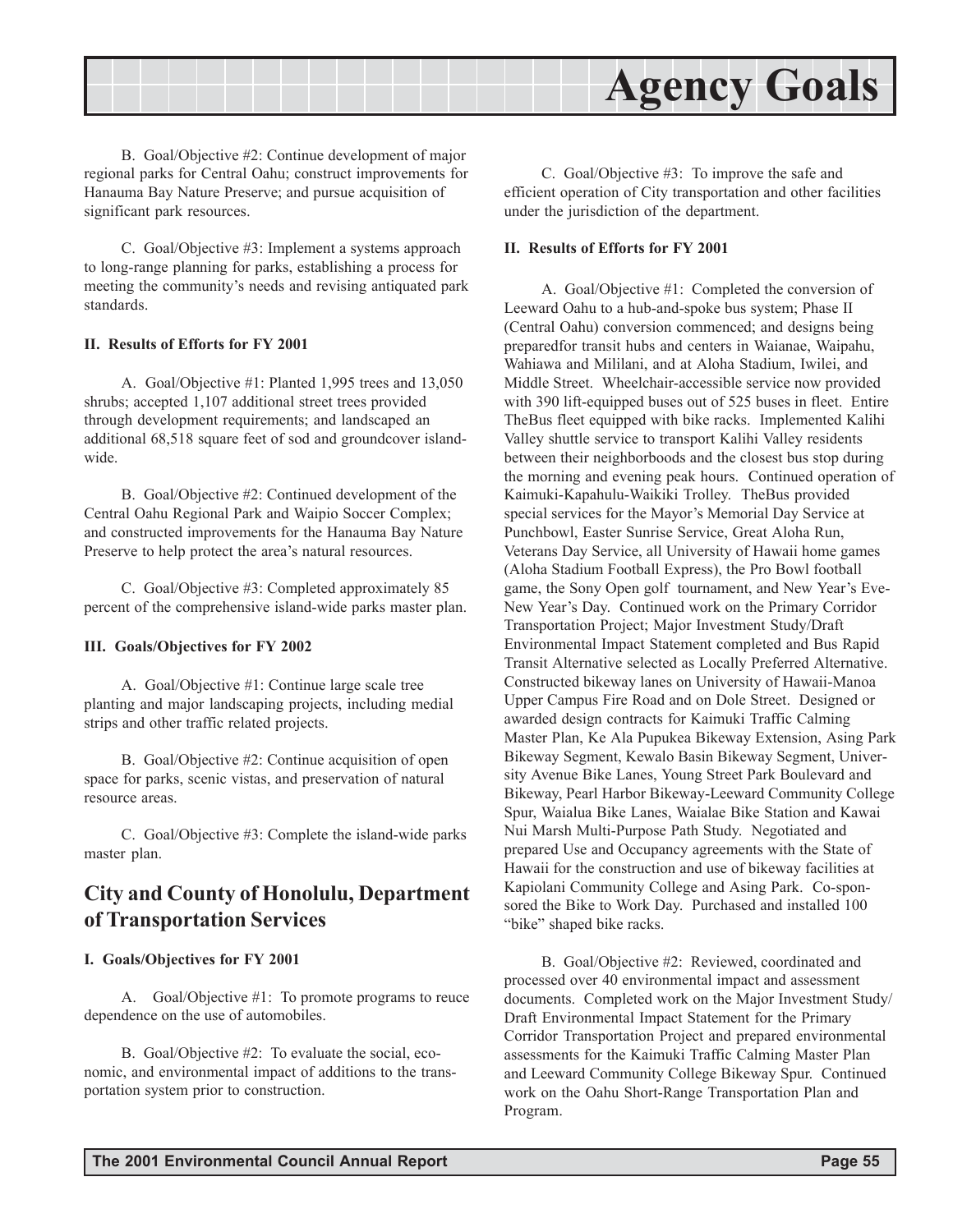# **Agency Goals**

C. Goal/Objective #3: Continued work on the Primary Corridor Transportation Project. Completed construction of the Pearl City Bus Facility, a 250-bus operating and maintenance yard in Manana. Installed a new Fuel/Fluid management system at the Kalihi-Palama Bus Facility service station.

### **III. Goals/Objectives for FY 2002**

A. Goal/Objective #1: To promote programs to reduce dependence on the use of automobiles.

B. Goal/Objective #2: To evaluate the social, economic, and environmental impact of additions to the transportation system prior to construction.

C. Goal/Objective #3: To improve the safe and efficient operation of City transportation and other facilities under the jurisdiction of the department.

### **City and County of Honolulu, Fire Department**

### **I. Goals/Objectives for FY 2001**

A. Goal/Objective #1: Expand the recycling program to the administrative section of the Honolulu Fire Department (HFD).

B. Goal/Objective #2: Install oil separators and grease traps in all new fire stations.

C. Goal/Objective #3: Purchase three new fire apparatuses each year. This will allow the HFD to replace older, inefficient pollution generating fire apparatuses with new trucks that are compliant with the Environmental Protection Agency requirements.

### **II. Results of Efforts for FY 2001**

A. Goal/Objective #1: We have partnered with our building's managing agent, the Airport Industrial Park Associates (AIPA), in the shredding and recycling of paper and paper products.

B. Goal/Objective #2: We continue to work with the Department Design and Construction to include oil separators and grease traps in all new and renovated fire stations. Recently renovated stations include the Central and Kalihi Uka Fire Stations. The replacement of the Wahiawa Fire Station project started in fiscal year 2001.

C. Goal/Objective #3: The HFD continued its apparatus replacement program with the acquisition of two pumpers at the Waipahu and Hawaii Kai Fire Stations and Tower 9 at the Kakaako Fire Station with fiscal year 2001 funds.

### **III. Goals/Objectives for FY 2002**

A. Goal/Objective #1: To take a more active role in working with State and Federal agencies in response to public safety issues. The HFD is a participating member in the following committees: The Department of Health (DOH) and Emergency Medical Services Concerns Group, the City and County of Honolulu and State Terrorist BIO Planning Group, the State Hazard Mitigation Committee, and the State Civil Defense Terrorist Incident Planning Group.

B. Goal/Objective #2: Purchase modern and state-ofthe-art equipment to allow for a safer assessment of hazardous materials incidents in order to improve product identification.

C. Goal/Objective #3: Obtain Federal grants in order to supplement City funds to enhance training and equipment for terrorist and hazardous material incidents.

### **City and County of Honolulu, Oahu Civil Defense**

### **I. Goals/Objectives for FY 2001**

A. Goal/Objective #1: Familiarize Civil Defense Staff with the State Environmental Policy in Chapter 344, HRS.

B. Goal/Objective #2: Continue to familiarize Civil Defense Volunteers With the State Environmental Policy in Chapter 344, HRS.

### **II. Result of Efforts for FY 2001**

A. Goal/Objective #1: Staff will better articulate the goals and objectives.

B. Goal/Objective #2: Volunteers will better understand the State policy.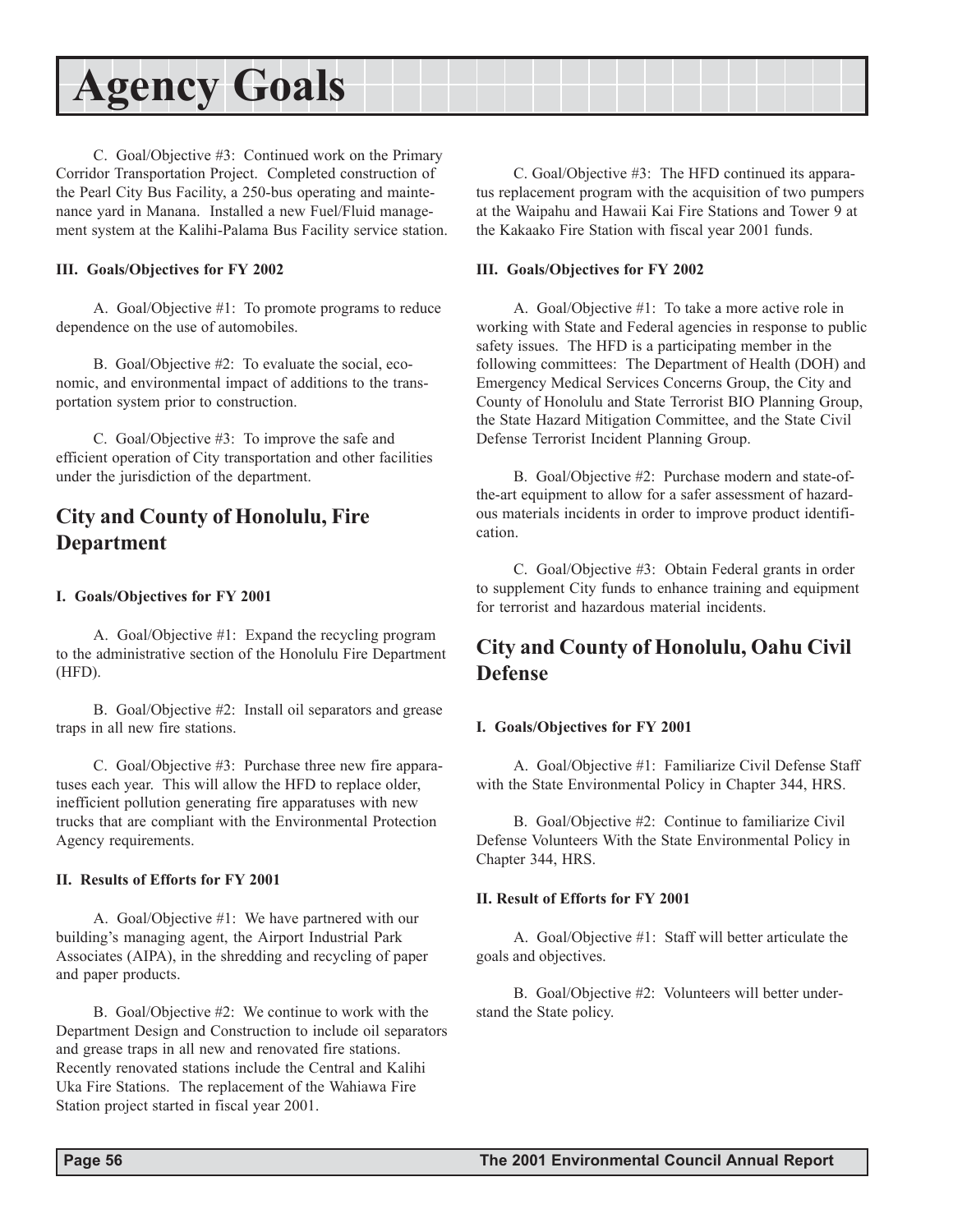

#### **III. Goals/Objectives for FY 2002**

A. Goal/Objective #1: Civil Defense Staff and Volunteers will be able to describe in general terms the State Environmental Policy provided in Chapter 344, HRS.

### **County of Hawaii, Department of Parks and Recreation**

#### **I. Goals/Objectives for FY 2001**

A. Goal/Objective #1:

• Implement wastewater disposal system improvement projects at both Miloli'i Beach Park and Kolekole Beach Park.

• Secure funding for Higashihara Park and Hilo Municipal Golf Course projects.

• Construct restrooms at Ahalanui Park and Isaac Hale Park.

B. Goal/Objective #2:

• Initiate tree planting programs at Kea'au Park (Phase 2), Mo'oheau Park, and Pahoa Community Center.

#### **II. Results of Efforts for FY 2001**

A. Goal/Objective #1:

• Completed design of Milolii Beach and Kolekole Beach wastewater disposal system improvement projects and initiated bidding process.

• Secured appropriations for Higashihara Park and Hilo Municipal Golf Course Projects – awaiting sale of general obligation bonds to fund appropriations.

• Finalizing design of restrooms at Ahalanui Park and Isaac Hale Park.

B. Goal/Objective #2:

• Tree planting project (14 rainbow shower trees) completed at Kea'au Park.

• Tree planting project at Mo'oheau Park deferred due to November 2000 flood. Project to be initiated with flood damage restoration project at adjacent soccer fields.

• Tree planting project at Pahoa Community Center postponed.

#### **III. Goals/Objectives for FY 2002**

A. Goal/Objective #1:

• Complete wastewater disposal system projects at Miloli'I Beach Park and Kolekole Beach Park.

• Secure funding and initiate construction of wastewater disposal system projects at Higashihara Park and Hilo Municipal Golf Course.

• Initiate restroom projects at Ahalanui Park and Isaac Hale Beach Park.

B. Goal/Objective #2:

• Initiate tree planting project at Mo'oheau Park.

• Initiate landscaping projects at Reeds Bay Park,

Happiness Gardens, Waiakea-Uka Park, and Kawamoto Swim Stadium.

### **County of Hawaii, Department of Water Supply**

#### **I. Goals/Objectives for FY 2001**

A. Goal/Objective #1: Continue to meet Federal Safe Drinking Water Act compliance requirements. This includes continuing with corrosion control treatment at specified water systems, and constructing wells to replace sources under the influence of surface water.

B. Goal/Objective #2: Continue to replace transite pipes containing asbestos and replace steel tanks that contain lead-base paint.

C. Goal/Objective #3: Construct alternate energy plants to supply our facilities with electrical power. This would include construction of hydro-generation power plants.

#### **II. Results of Efforts for FY 2001**

A. Goal/Objective #1: Construction and advertising for bids for deep wells is continuing throughout the island. Continuing with corrosion control treatment islandwide.

B. Goal/Objective #2: Replacing transite pipes with ductile iron pipe and steel tanks with concrete tanks throughout the island is continuing. This will be an ongoing activity.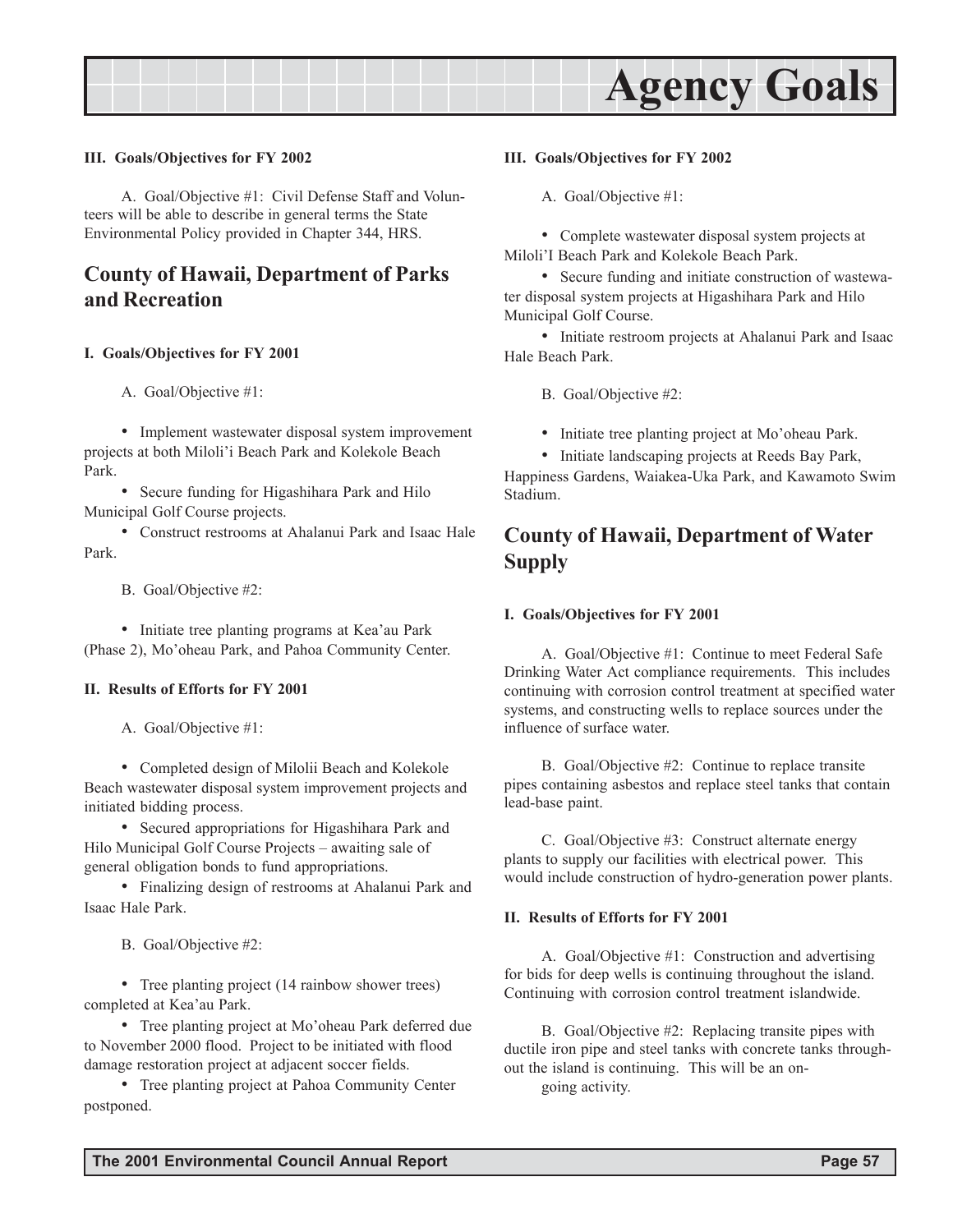# **Agency Goals**

C. Goal/Objective #: This option is presently being evaluated in our energy study.

### **III. Goals/Objectives for FY 2002**

A. Goal/Objective #1: Continue to meet Federal Safe Drinking Water Act compliance requirements.

B. Goal/Objective #2: Continue to replace transite pipes containing asbestos and replace steel tanks that contain lead-based paint.

C. Goal/Objective #3: Provide electrical power to remote sites to improve system reliability. Implement energy study recommendations.

### **County of Hawaii, Fire Department**

### **I. Goals/Objectives for FY 2001**

A. Goal/Objective #1: To become more aware of illegal dumping, releases and violations against the environment.

B. Goal/Objective #2: Maintain and increase haz-mat equipment inventory to be able to better respond to and mitigate the various types of incident emergencies. Example: Chemical/biological, weapons of mass destruction (WMD) type incidents (anthrax, sarin, tabun, soman, VX, blister agents, radioactive, etc.).

C. Goal/Objective #3: Enable fire fighters to respond more safely and to recognize possible WMD incident characteristics to better handle mass and emergency decontamination of patients at the scene of mass casualties, whethercaused by WMD agents or industrial chemicals.

### **II. Results of Efforts for FY 2001**

A. Goal/Objective #1: A representative to the Environmental Crimes Task Force has been designated and will present Hawaii's areas of concern. Hope to learn more about what to look for and gain further insight as to what can be done to curb or better prevent further attacks against the environment. Questionnaire was sent out to various districts for their input.

B. Goal/Objective #2: Participation in the DOJ/OJP Equipment Purchase Grant will enhance our ability to acquire various monitors which help in identifying the chemical/ biological agents described above. (APD 2000 with radioactive option, Alexeter Standard program with various strips and PID). Decontamination tents and accessories will be acquired to protect patients' modesty concerns and to allow us for speedier and more thorough decontamination of mass number of patients with minimal manpower requirements.

C. Goal/Objective #3: Lectures and hands-on training are being conducted island-wide to all platoons by our hazmat company, focusing on recognizing the characteristics of a WMD incident, how to set up and decontaminate multiple patients and actions to take for emergency decontamination while recognizing and protecting the patient's privacy rights. These procedures are to be utilized in industrial, chemical, regular haz-mat, and incidents involving WMD agents. Note: Districts that are distant from haz-mat home base, make-shift decon procedures need to be initiated prior to haz-mat unit's arrival.

### **III. Goals/Objectives for FY 2002**

A. Goal/Objective #1: Continue to issue environmentally friendly absorbents to all fire companies for rapid hazard mitigation. This will allow fire companies to mitigate minor spill incidents quickly and reduce hazards to the public. It will decrease their time spent at the scene and free them to respond to other incidents.

B. Goal/Objective #2: Participate and help various agencies plan for exercises (table top, full scale, etc.) to ensure readiness of these agencies during a haz-mat incident and to better acquaint the haz-mat team with their procedures.

C. Goal/Objective #3: Identify various agencies and businesses that are not complying with TIER II reporting requirements and educate them in their need to do so. This will result in a better informed public and a greater awareness of the hazards facing our first responders.

### **County of Hawaii, Office of Housing and Community Development**

### **I. Goals/Objectives for FY 2001**

A. Goal/Objective #1: The OHCD will continue to seek training to keep staff abreast of NEPA's rule changes.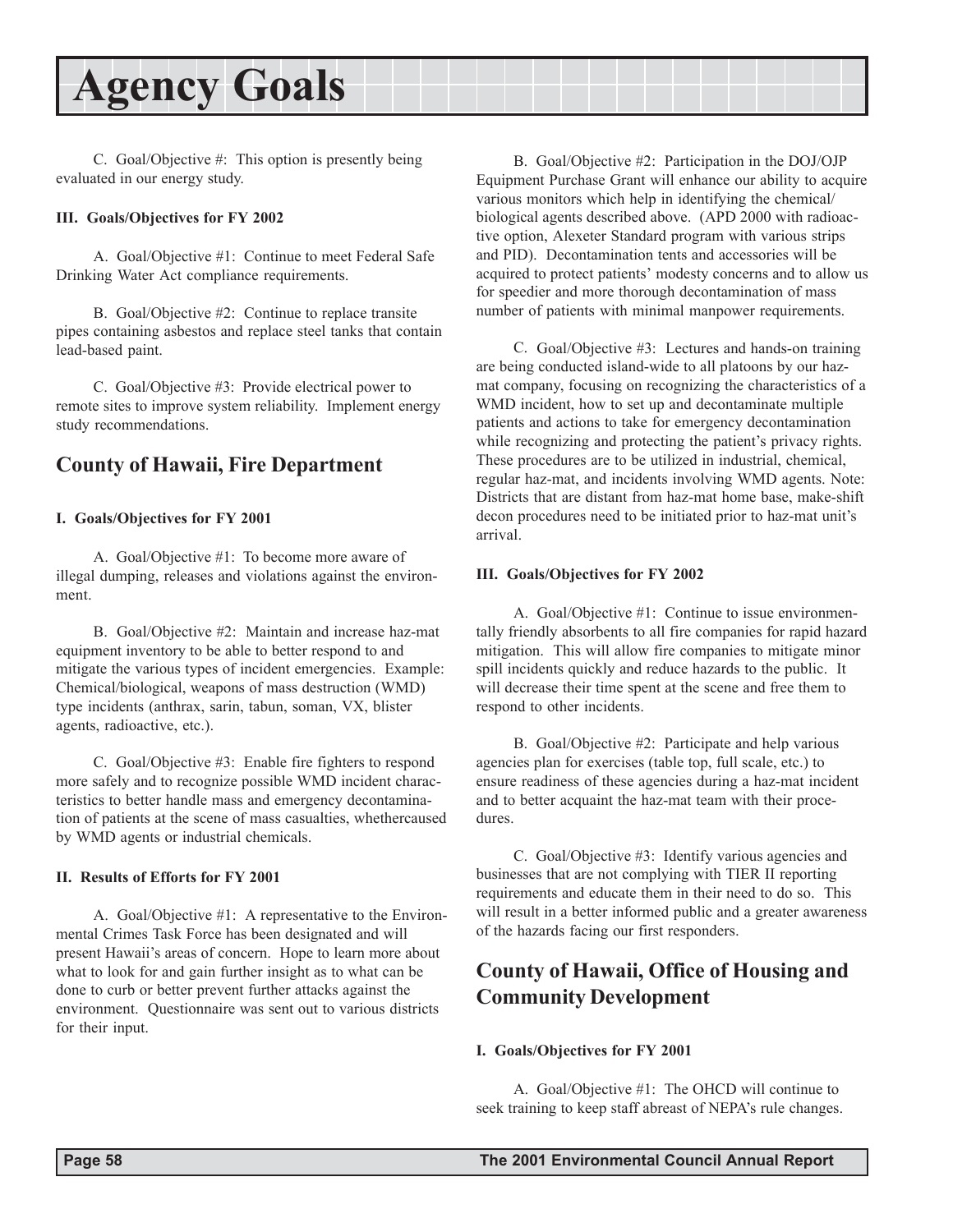

B. Goal/Objective #2: The OHCD, as a recipient of CDBG and HOME funds from the Department of Housing and Urban Development (HUD), assumed the responsibility to coordinate compliance with Federal and State environmental rules and regulations under the National Environmental Policy Act, 24 CFR Part 58 and Chapter 343, Hawaii Revised Statutes.

### **II. Results of Efforts for FY 2001**

A. Goal/Objective #1: On June 20-22, 2001, staff attended a HUD sponsored workshop on 24 CFR Part 58- HUD Environmental Review Procedures.

B. Goal/Objective #2: Carried out environmental review responsibilities for four RD and three CDBG projects.

#### **III. Goals/Objectives for FY 2002**

Same as those identified for Fiscal Year 2001.

### **County of Hawaii, Planning Department**

No reported goals/objectives for fiscal year 2001.

### **III. Goals/Objectives for FY 2002**

A. Goal/Objective #1: Adoption of the revised Hawaii County General Plan and implementation of the various environmental goals and policies articulated in the plan.

B. Goal/Objective #2: Define the most desirable use of land that achieves an ecological balance providing residents and visitors the quality of life and an environment in which the natural resources of the island are viable and sustainable.

C. Goal/Objective #3: Protect and effectively manage Hawaii's open space, watersheds, shoreline, and natural areas.

### **County of Kauai, Offices of Community Assistance**

In administering federal housing and community development grant programs, the Offices of Community Assistance works with recipients and subrecipients to ensure compliance with regulations governing environmental review procedures at the Federal (24 CFR Part 92) and State (OEQC) levels.

#### **I. Goals/Objectives for FY 2001**

A. Goal/Objective #1: Assume responsibility for environmental review determinations, decision-making and action that would otherwise apply to HUD grant programs under the National Environmental Policy Act, 24 CFR Part 58. Ensure that activities are environmentally sound.

B. Goal/Objective #2: Afford private citizens and government entities the opportunity to comment on activities that may potentially affect human, physical and social environments.

C. Goal/Objective #3: Provide technical assistance and monitor compliance for activities funded with Community Development Block Grant, HOME Investment Partnerships, and Special Purpose Grant Programs.

#### **II. Results of Efforts for FY 2001**

A. Goal/Objective #1: Assumed environmental review responsibility for the Kekaha Gardens Community Beach Park, Historic Hanapepe Pool Hall Rehabilitation, and Lihue Court Transitional Housing projects, as applicable.

B. Goal/Objective #2: Issued legal public notices, as applicable, and considered all public comments and consultation responses received during the environmental assessment process for the above-mentioned projects.

C. Goal/Objective #3: Maintained environmental review records for each program activity assessed during the reporting period. Monitoring to occur through project completion.

### **III. Goals/Objectives for FY 2002**

Same as those identified in FY 2001.

### **County of Kauai, Planning Department**

### **I. Goals/Objectives for FY 2001**

A. Goal/Objective #1: To ensure that land use and development projects are assessed for conformity to the goals and policies of the Kauai County General Plan and supporting zoning ordinances with respect to maintaining Kauai as the "Garden Island" by sustaining the unique landscape, natural ecology and environmental character of the Island.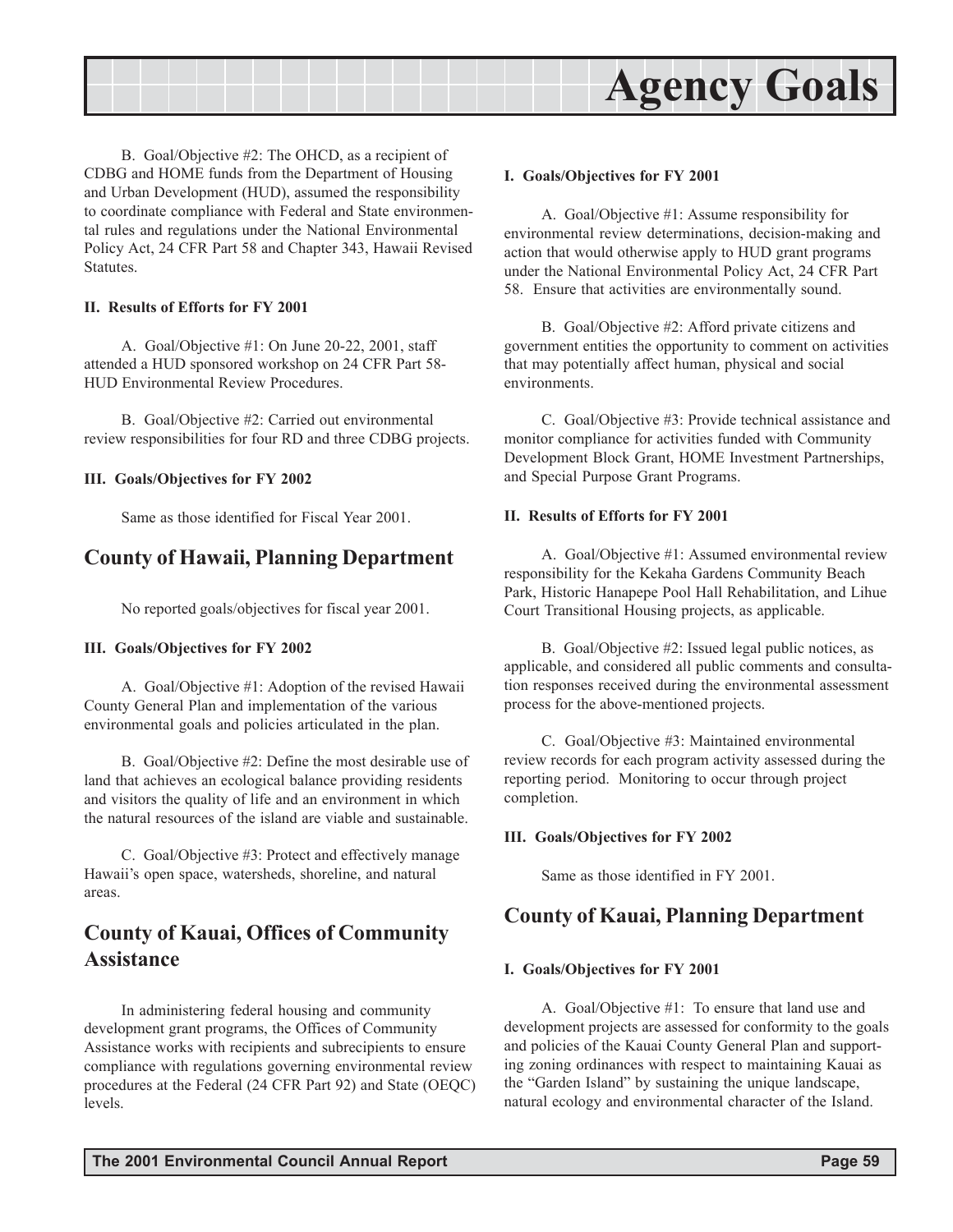# **Agency Goals**

B. Goal/Objective #2: To facilitate the implementation of the County's Shoreline Setback and Special Management Area Rules and Regulations.

C. Goal/Objective #3: To provide objective reviews and information regarding projects that may have potential impacts to the environment.

#### **II. Results of Efforts for FY 2001**

A. Goal/Objective #1: Discretionary permits and applications are referred to various governmental agencies for comments (and HRS 343 process when applicable) and adjoining property notification and public hearings are held to further identify and address impacts. The County's newly updated General Plan provides guidance for land use regulations regarding environmental and other development issues, along with helping to guide the location and character of new private and government development and infrastructure.

B. Goal/Objective #2: Departmental efforts to monitor development activities which may impact the Special Management Area are ongoing.

C. Goal/Objective #3: Departmental comments are offered through the environmental assessment process, conservation district use permit reviews and when requested by other agency or applicant actions. As funding allows, staff attends workshops and conferences to enhance in-house expertise.

### **III. Goals/Objectives for FY 2002**

The current environmental goals/objectives apply to FY 2002.

### **County of Maui, Department of Housing and Human Concerns**

### **I. Goals/Objectives for FY 2001**

A. Goal/Objective #1: Provide community education on environmental issues.

B. Goal/Objective #2: Preserve and protect natural resources and open spaces.

C. Goal/Objective #3: Revise and develop Core Community Values study to serve as basis for future sustainable growth in Maui county.

#### **II. Results of Efforts for FY 2001**

A. Goal/Objective #1: Ongoing process to distribute EP information to community.

B. Goal/Objective #2: Continue programs and policies for EP and preservation.

C. Goal/Objective #3: Gather community input on EP for inclusion in upcoming Community General Plan.

#### **III. Goals/Objectives for FY 2002**

A. Goal/Objective #1: Expand/enhance community education on EP topics.

B. Goal/Objective #2: Continue county recycling programs (Tri-island).

C. Goal/Objective #3: Enhance partnerships with community EP groups.

### **County of Maui, Department of Parks and Recreation**

#### **I. Goals/Objectives for FY 2001**

A. Goal/Objective #1: To raise the awareness of the value of trees through the staff support to the Aborist Committee, a citizen advisory committee to the Mayor, by observing Arbor Week in November and the successful application for TreeCity USA designation.

B. Goal/Objective #2: To promote, implement and monitor beautification of the County property including landscaping projects and maintenance of trees.

#### **II. Results of the Efforts for FY 2001**

A. Goal/Objective #1: The theme for Arbor Week 200 was "Trees and cars belong in parking lots." Fifteen nominations were forwarded by the community of well-landscaped commercial peoperties and parking lots. 800 free trees were given away. TreeCity USA was awarded for the 24th consecutive year.